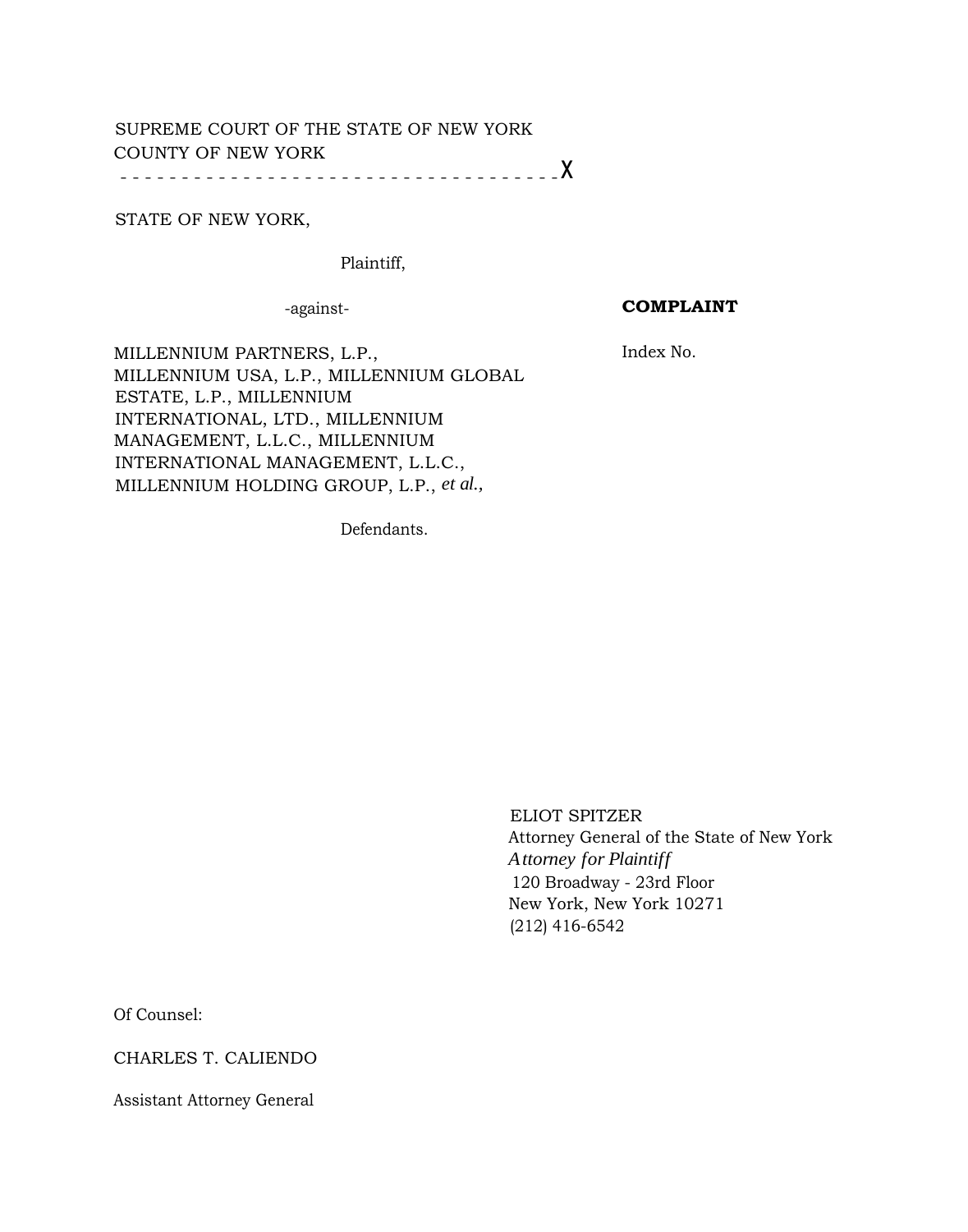# **TABLE OF CONTENTS**

| I. |                 |                                                        |  |
|----|-----------------|--------------------------------------------------------|--|
|    | А.              |                                                        |  |
|    | <b>B.</b>       |                                                        |  |
|    | $\mathcal{C}$ . | Market Timing Through Variable Annuities               |  |
| H. |                 |                                                        |  |
|    |                 |                                                        |  |
| I. |                 |                                                        |  |
|    | А.              |                                                        |  |
|    | <b>B.</b>       |                                                        |  |
| H. |                 |                                                        |  |
|    | А.              |                                                        |  |
|    | <b>B.</b>       | Millennium Studied Market Timing Detection Methods  45 |  |
|    | $\mathcal{C}$ . |                                                        |  |
|    | D.              | Multiple Accounts, Multiple Clearing Platforms,        |  |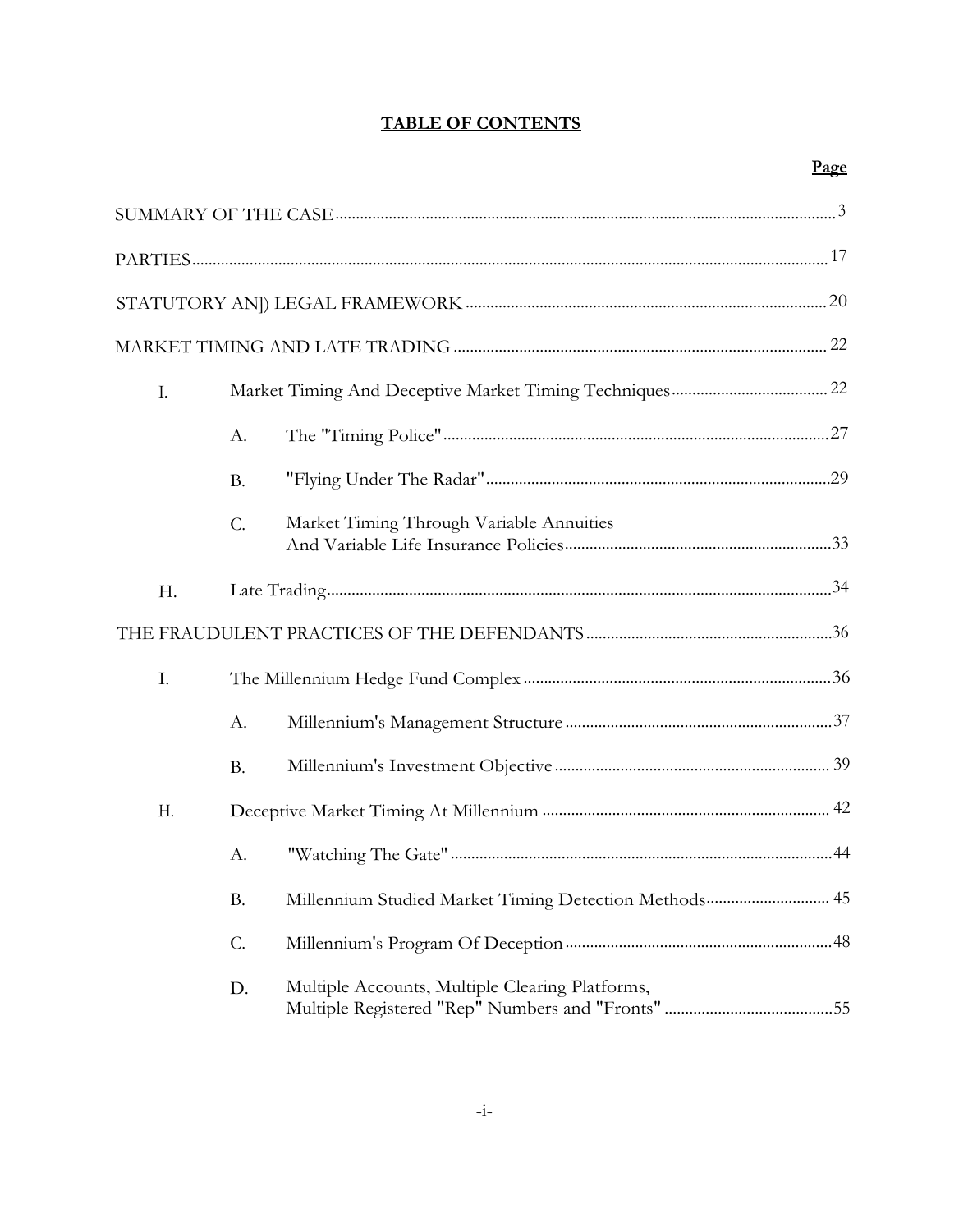# Page

| III. |           |                                                          |  |  |
|------|-----------|----------------------------------------------------------|--|--|
| IV.  |           | Late Trading And Deceptive                               |  |  |
|      | A.        |                                                          |  |  |
|      | <b>B.</b> |                                                          |  |  |
|      | C.        | Millennium's Market Timing Business With D.C. Capital 69 |  |  |
|      | D.        |                                                          |  |  |
| V.   |           |                                                          |  |  |
|      |           |                                                          |  |  |
|      |           |                                                          |  |  |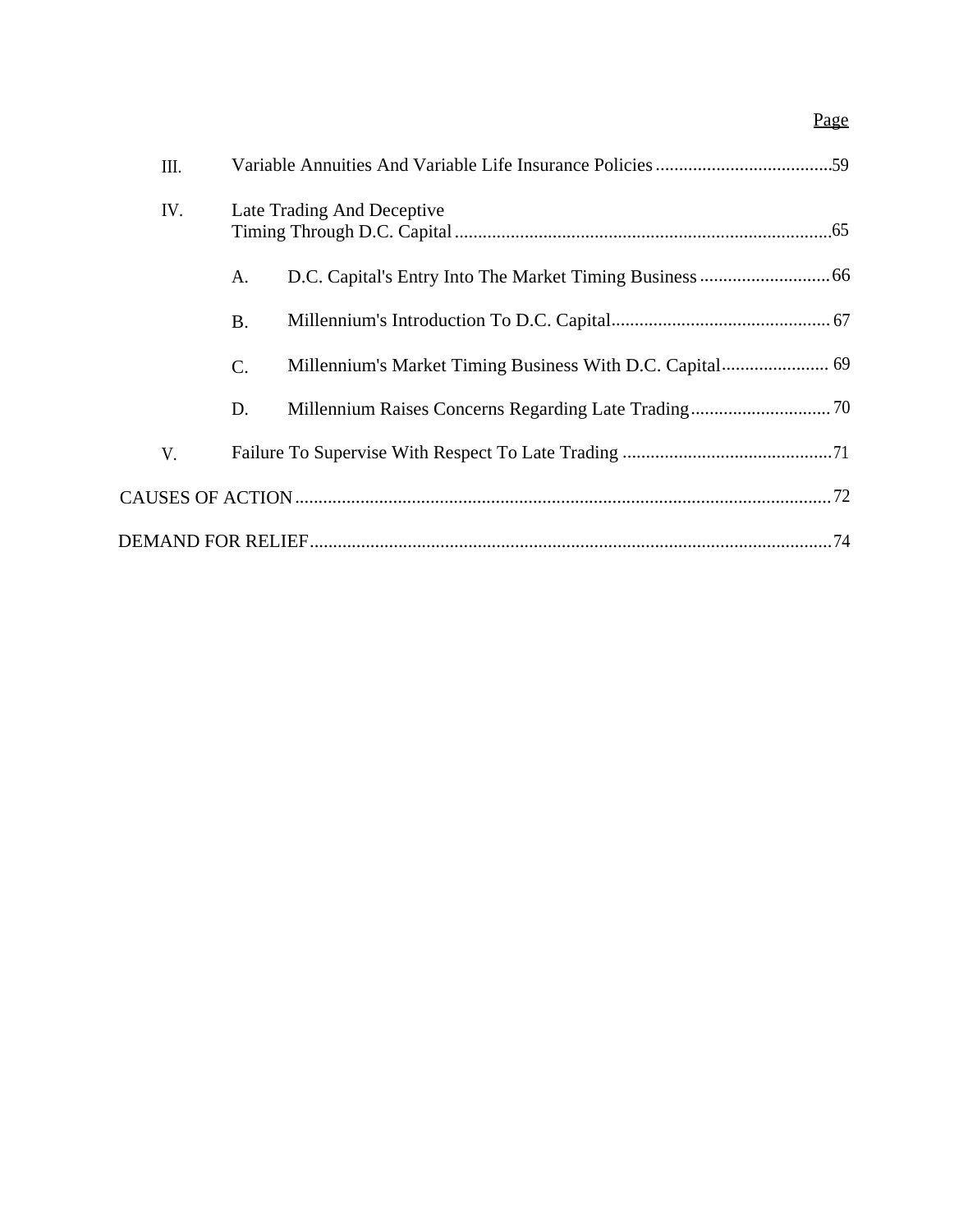# SUPREME COURT OF THE STATE OF NEW YORK COUNTY OF NEW YORK

- - - - - - - - - - - - - - - - - - - - - - - - - - - - - - - - - - - - X

### STATE OF NEW YORK,

Plaintiff,

-against-

#### **COMPLAINT**

Index No.

MILLENNIUM PARTNERS, L.P., MILLENNIUM USA, L.P., MILLENNIUM GLOBAL ESTATE, L.P., MILLENNIUM INTERNATIONAL, LTD., MILLENNIUM MANAGEMENT, L.L.C., MILLENNIUM INTERNATIONAL MANAGEMENT, L.L.C., MILLENNIUM HOLDING GROUP, L.P., MILLENNIUM USA 1, L.P., ACORN WAY LLC, A'DELIA INC., ANDRES PILLAI FAMILY TRUST, ANGLE VIEW LLC, ANYA FAMILY, LLC, ANYA FAMILY TRUST, APULIA LLC, AURIC VENTURES, LLC, AXIOM GROUP LLC, AZINNIA LLC, BAKER STREET LLC, BANTA WAY LLC, BARNABUS and CO. LLC, BEANTREE LLC, BISHOP INSTITUTIONAL ADVISERS LLC, BUKA GROUP LLC, CAITLIN VENTURES LLC, CARROLL HINRICHS & CO. LLC, CASTLEMARK LTD., CHIBA LLC, CHISWICK FAMILY ANNUITY TRUST, CHISWICK PARK LLC, COTTONTAIL ASSOCIATES, LLC, DAGWOOD, LLC, DAVIS FAMILY, LLC, DAVIS FAMILY ANNUITY TRUST, DERBY LANE LLC, DUCKPIN LLC, DYAD GROUP LLC, EAST VIEW LLC, ELBERT LLC, EQUATRION LLC, EXMOOR LTD., FARALON LLC, FOREST GREEN LLC, FORTNIGHT LLC, FOXTAIL LTD., GAHN & McELROY LLC, GALLOPING HILL LLC, GEYSER GROUP LLC, GILMORE and GILLESPIE LLC, GU FAMILY, LLC, GU FAMILY ANNUITY TRUST, HAIDAR FAMILY, LLC, HAIDAR FAMILY ANNUITY TRUST, HAWKBILL LLC, HOOK DRIVE LLC, HOBART WAY LLC, HUDSON VIEW LLC, HUNTERSTONE LLC, ICHYRUS LLC, IKEBANA LLC, IMPALA ROAD LLC, JACKSON DRIVE LLC,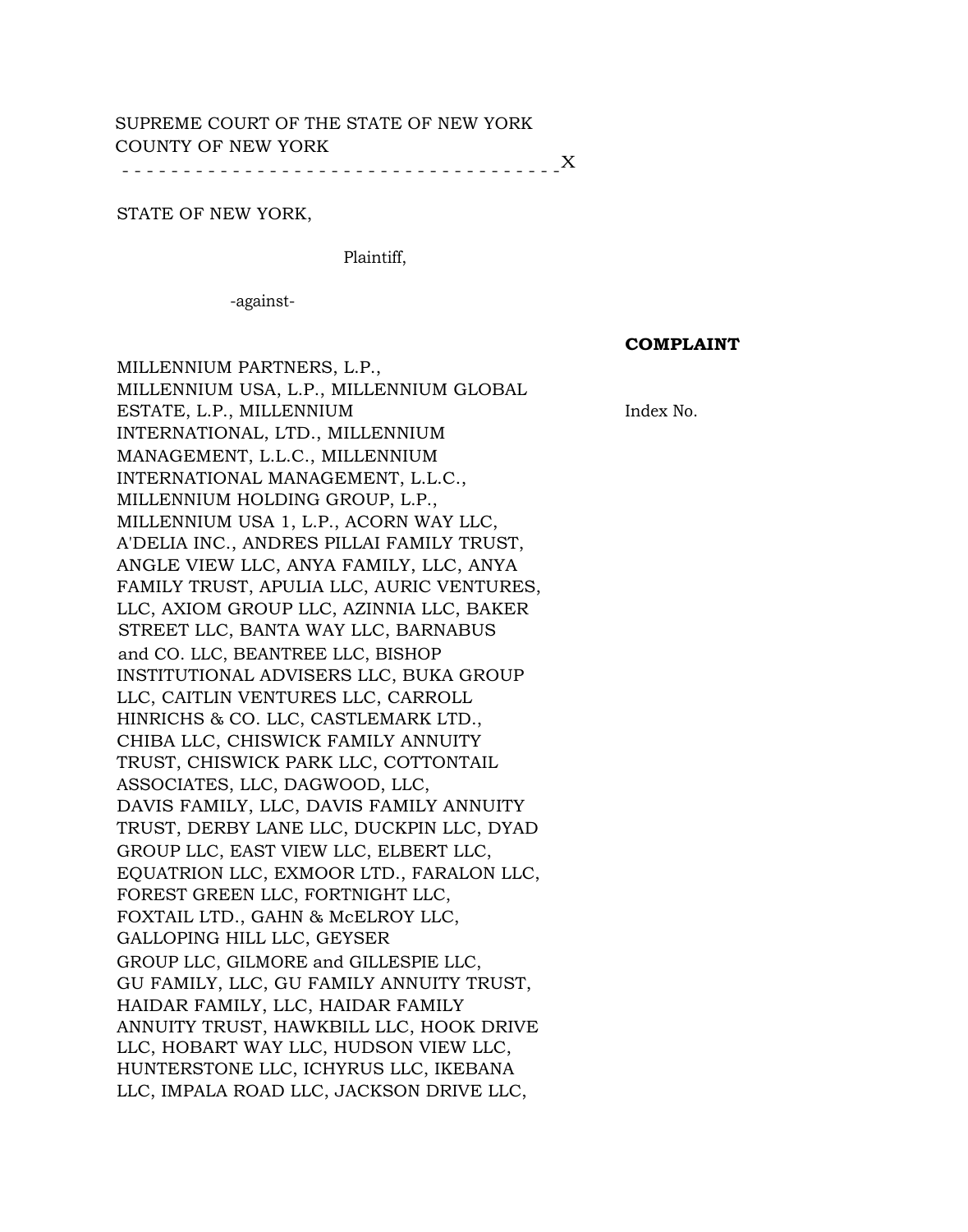JOLIETTE LLC, JUNEBERRY LLC, JURA LLC, KP FAMILY, LLC, KP FAMILY ANNUITY TRUST, KLONDIKE LLC, KNIGHT ADVISERS LLC, KOMODO LLC, KOVAN FAMILY, LLC, KOVAN FAMILY ANNUITY TRUST, LAMMA PARTNERS LLC, LANCKTON LLC, LEMATA LLC, LINKAGE ASSOCIATES LLC, MANTECA LLC, MAllARD GROUP LLC, MICHAEL PRESENT INC., MILLENCO, LP, MODILLION LLC, NAPA DRIVE LLC, NATICK LLC, NAVASOTA LLC, NEKTON LLC, NOEMI LTD., OAK LAWN LLC, OPTIK GROUP LLC, OTTER RIDGE LLC, OSAYKANYU LLC, OZARK VENTURES LLC, PALOMINO VENTURES LLC, PELKEY FAMILY, LLC, PELKEY FAMILY ANNUITY TRUST, PERIWINKLE LLC, PETERSEN FAMILY, LLC, PETERSEN FAMILY TRUST, PLUM COURT LLC, PORTWINE LLC, QUADRILLION LLC, QUAIL VENTURES LLC, QUINCE & CO. LLC, RAVENSCOURT LLC, REDWING GROUP LLC, RICHARD LEWIS INC., RIVERVIEW LLC, RIZZOLI MANAGEMENT LLC, SAGA PARTNERS, LLC, SCRIMSHAW ASSOCIATES LLC, SM FAMILY, LLC, : SM FAMILY ANNUITY TRUST-I, S. MURRAY TRUST, LLC, S. MURRAY ANNUITY TRUST, SMIKE & CO. LLC, STRAIGHT DRIVE LLC, STONE CASTLE LTD., TAIGA GROUP, LLC, TIPTON ASSOCIATES, LLC, TRITIUM, LLC, TRUMAN LLC, TUNICA LLC, UMBER PARTNERS LLC, UMIAK WAY LLC, VALONIA LLC, VARIAD LLC, VENTURA WAY LLC, VERSINE LLC, WARREN WAY LLC, WHESTON LLC, : WIGGINS LLC, WYATT ATWOOD & CO. LLC, YAXIS GROUP LLC, YAKIMA LLC, ZENITH COURT LLC, ZIRCON VENTURES LLC, ZORGON LLC, ISRAEL A. ENGLANDER, TERENCE W. FEENEY, FRED M. STONE and KOVAN K. PILLAI,

Defendants.

Plaintiff, by Eliot Spitzer, Attorney General of the State of New York (the "Attorney

General"), on behalf of the State of New York, complaining of the above-named defendants,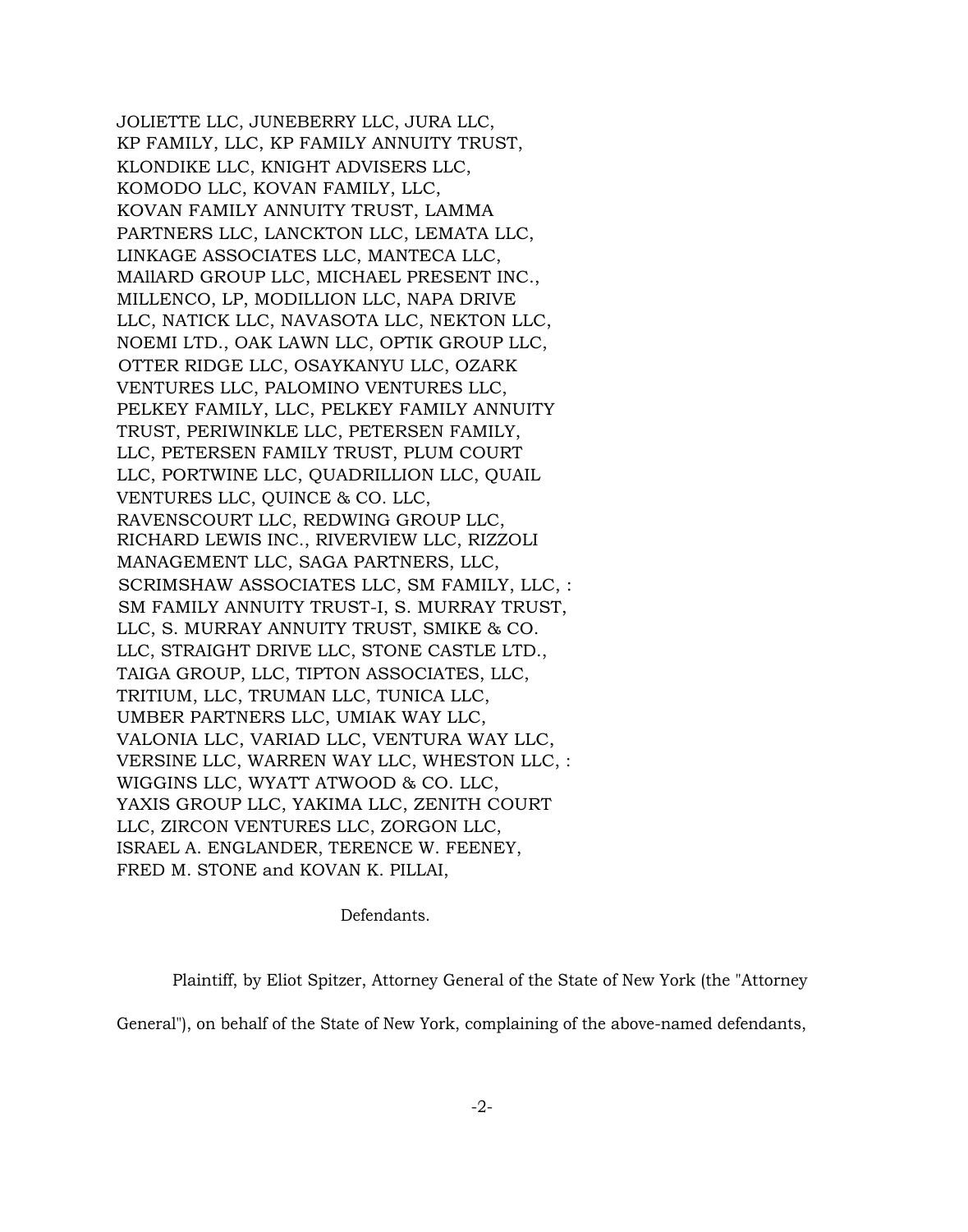alleges the following upon information and belief:

### **SUMMARY OF THE CASE**

1. The Attorney General brings this civil action against (a) Millennium Partners, L.P. and more than one hundred subsidiaries or affiliated entities (individually or collectively sometimes referred to as "Millennium"), (b) Israel A. ("Izzy") Englander, Millennium's controlling principal, (c) Terence W. Feeney, a Millennium Vice Chairman and its Chief Operating Officer, (d) Fred M. Stone, Millennium's General Counsel, and (e) Kovan K. Pillai, a Millennium securities trader, for fraud, deception, false pretenses and concealment and suppression of material facts involving securities in violation of New York State's Martin Act and other statutes. The Attorney General additionally brings this action for common law fraud.

2. Millennium is a private investment fund (commonly referred to as a "hedge fund") for wealthy individuals and institutions. The minimum investment is \$5 million.

3. To deploy the more than \$5 billion it has under management, Millennium employs numerous professional securities and commodities traders who execute various investment strategies. Their mission, according to Millennium's offering documents, "is to exploit market inefficiencies and to profit by financial arbitrage." In pursuit of this objective – a legitimate one shared by many hedge funds and other investors, Millennium's senior management coordinates the activities of these traders and decides how much capital to allocate to which strategy and then to which of the several traders executing that strategy.

4. From at least 1999 to 2003, one strategy employed by Millennium was trading shares of mutual funds on a short-term basis. This strategy, commonly referred to as "market timing," was designed primarily, but not exclusively, to exploit inefficiencies in the way that

-3-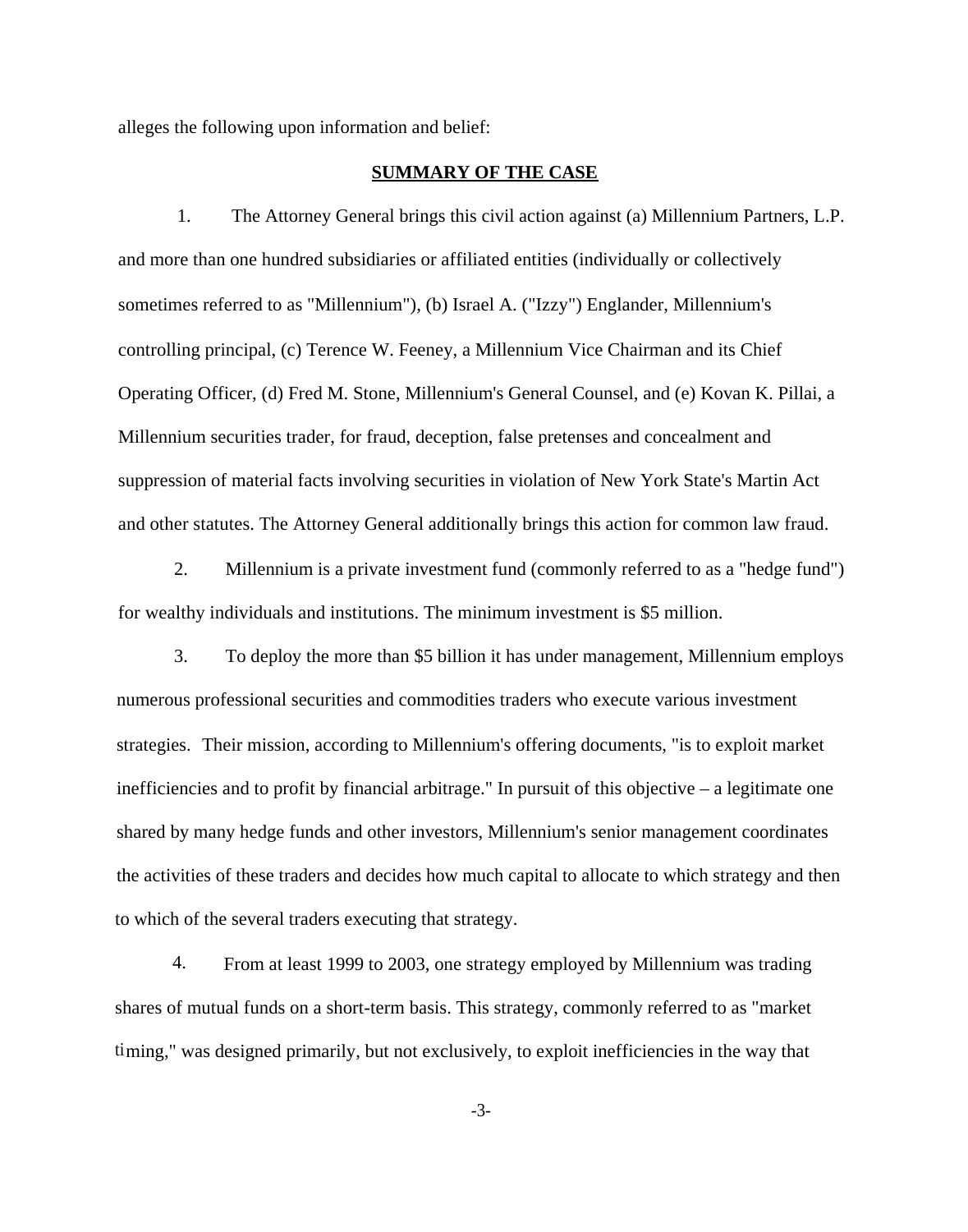mutual funds price their shares. Millennium's senior management devoted between up to approximately 15% and 25% of Millennium's capital to market timing strategies and Millennium's traders enjoyed considerable success. Market timing accounted for between approximately 10% and 20% of Millennium's profits from 2001 to 2003.

5. Market timing can cause damage to long term mutual fund shareholders. To discharge their fiduciary obligations, mutual funds (or their agents) generally seek to identify, monitor and reject harmful "timing" transactions in accordance with the mutual fund's legal rights to prevent professional traders and others from engaging in such activity and restrictions on short-term trading stated in prospectuses and/or fund company policies.

6. Millennium's market timing activities caused damage to long term mutual fund shareholders. It was not necessarily illegal or fraudulent, however, for Millennium to have simply engaged in a market timing strategy. The mutual funds owed fiduciary duties to long term shareholders; Millennium did not. It was, therefore, the responsibility of mutual funds – not Millennium – to protect the interests of long term shareholders. But, Millennium did not achieve all or even a substantial part of its market timing investment returns by simply "exploiting market inefficiencies." Many mutual fund complexes would not and did not knowingly allow Millennium to exploit financial arbitrage opportunities in their funds at the expense of ordinary investors to whom they owe fiduciary duties.

7. Instead, Millennium and others acting in concert with it implemented and periodically refined an elaborate fraud designed to exploit not market inefficiencies or financial arbitrage opportunities, but loopholes in the methods employed by mutual funds and others to detect and prevent market timing activities. The fraud – known euphemistically as "flying under

-4-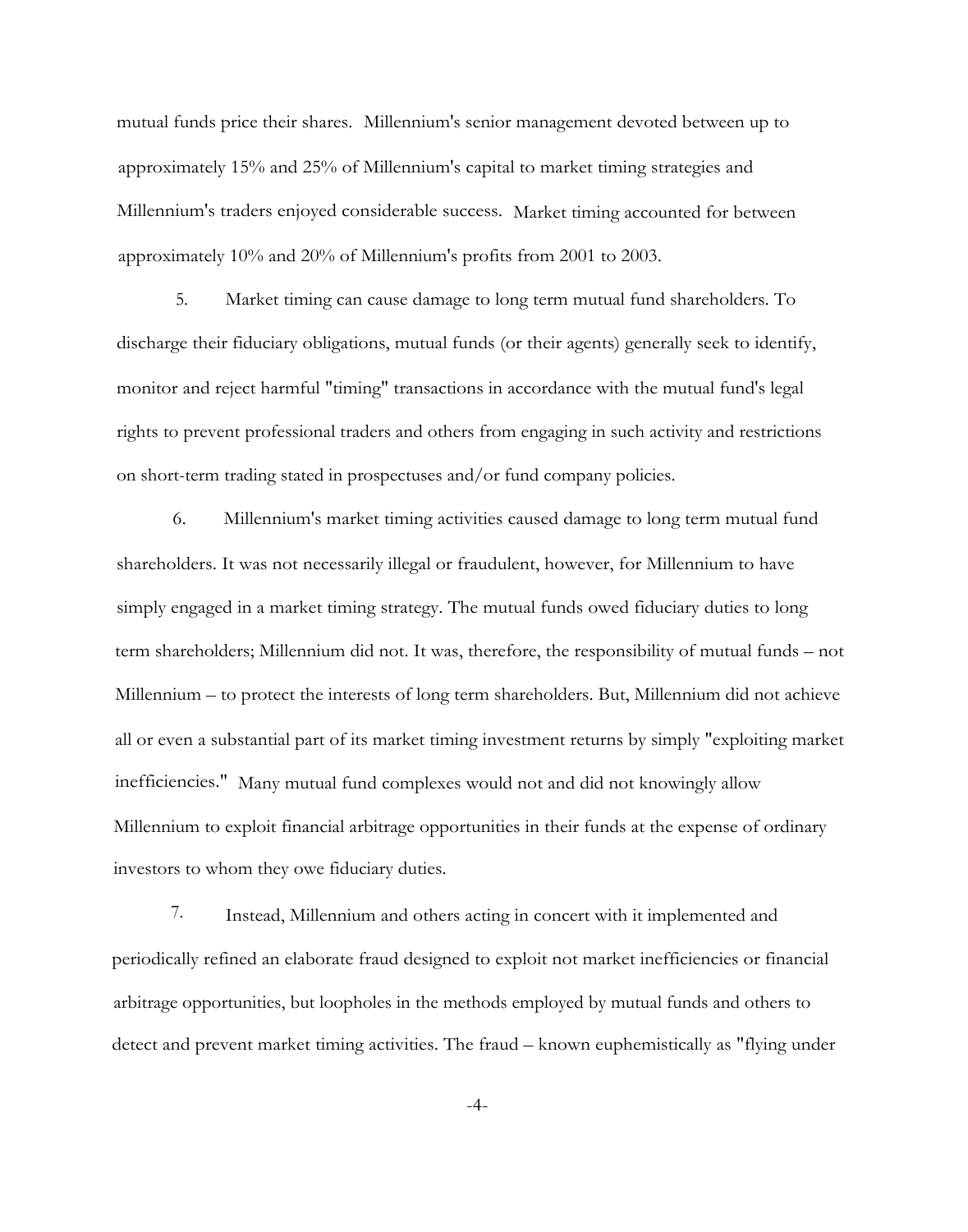the radar" – enabled Millennium to disguise itself and, therefore, transact billions in market timing volume that mutual funds or others would not have allowed had they known Millennium's true identity.

8. To carry out its deceptions, Millennium had the complicity of brokers and other intermediaries who processed mutual fund transactions and even enlisted the assistance of its own rank and file employees. In summary, Millennium's fraudulent market timing activities included:

- (a) establishing more than one hundred subsidiaries or affiliates with names ostensibly unconnected to "Millennium" (the entities named as defendants in the caption) and using distinct tax identification numbers for such subsidiaries or affiliates to disguise Millennium's association with market timing transactions and evade detection by mutual funds and others who sought to monitor, restrict and/or prevent them;
- (b) establishing at thirty nine different brokerage firms or other clearing platforms – more than 1000 accounts between and among which market timing transactions were rotated and/or broken up to disguise Millennium's association with such transactions and evade detection by mutual funds and others who sought to monitor, restrict and/or prevent them;
- (c) paying numerous registered investment advisory firms that are unaffiliated with Millennium to act as "fronts" by using accounts in their own names (sometimes referred to by Millennium as "blind" accounts) even though investment decisions with respect to transactions associated with the accounts were made entirely by Millennium traders in a scheme to disguise Millennium's association with market timing transactions and evade detection by mutual funds and others who sought to monitor, restrict and/or prevent them;
- (d) concocting and executing a plan whereby twenty-five Millennium employees (including its top executives) acted as sham "annuitants" or "key persons" with respect to numerous variable annuity contracts and variable life insurance policies through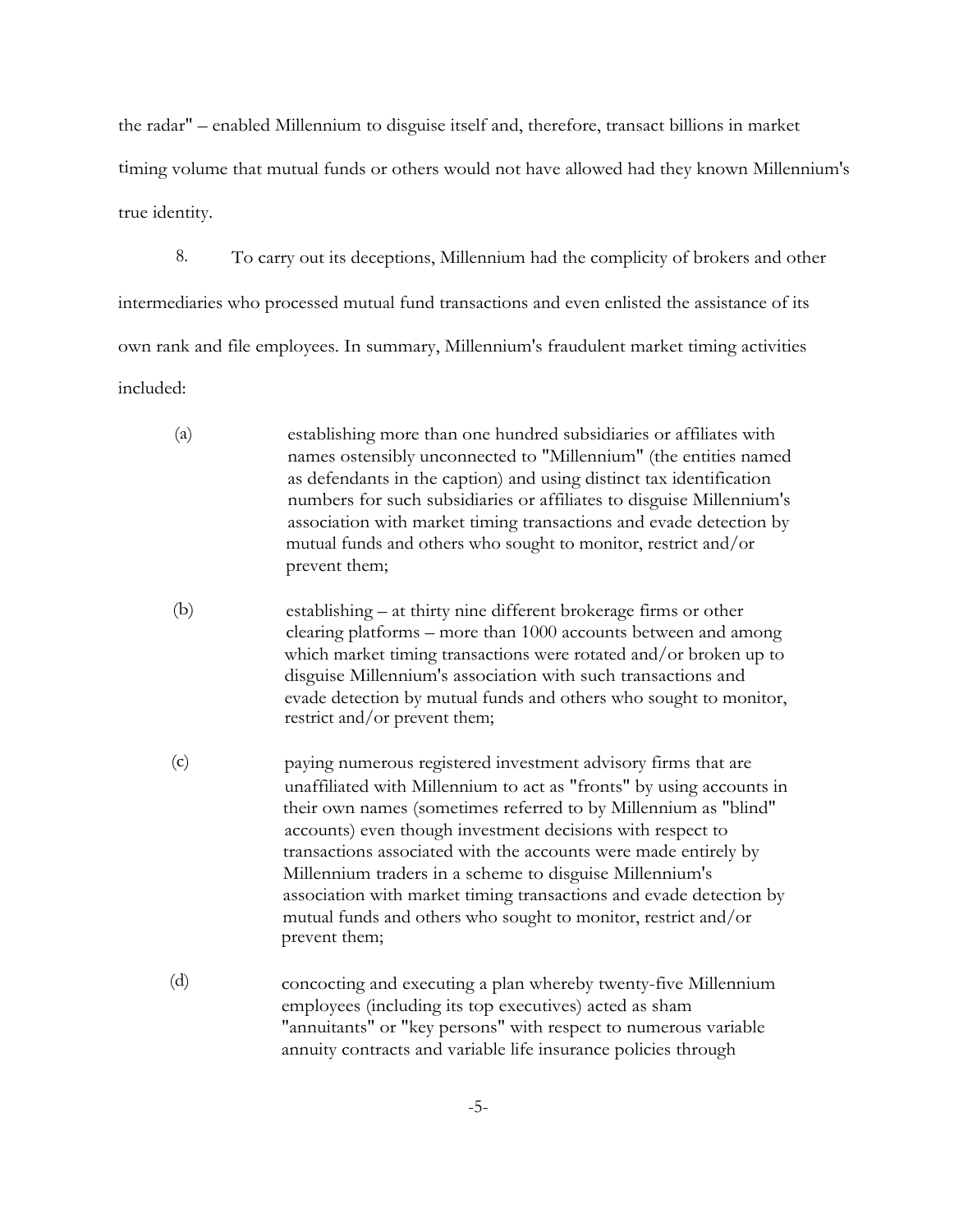which Millennium accessed hundreds of "sub-accounts" that were used to place market timing trades "below the radar screen" of mutual fund complexes and others who sought to monitor, restrict and/or prevent them; and

- (e) creating at least twelve purported "family" trusts (also named as defendants in the caption) for use in connection with variable annuities to not only suppress Millennium's association with market timing activities, but create the false impression that no hedge fund at all was connected with the activities, in an effort to evade detection by mutual funds and others who sought to monitor, restrict and/or prevent them.
- 9. These schemes and others detailed herein were known to, approved or recklessly

disregarded by Millennium's most senior management, including Izzy Englander – the firm's

founder.

10. Englander knew mutual funds had the right to put a stop to Millennium's

harmful timing activities and that many were actively seeking to do so. As phrased in an e-mail

from a Millennium trader to Englander:

**[T]here is language in every prospectus that gives carte blanche...to a fund house to accept/reject any trade if its deemed as a `market timing' trade.** Hence, on any given buy or sell day i get as much as 10-18% of my trades rejected....they got us by the  $[$ #\*%&\$].

(Emphasis added; expletive deleted) Feeney, Stone, Pillai and others also knew. But

Millennium was not deterred.

11. One of many examples of senior management's active participation in

Millennium's schemes appears in the following e-mail from Pillai, who at the time was new to

the company, to Feeney:

**At my old company, whenever we were kicked out of funds, we rotated into a** different entity with a different Tax ID. Is this feasible for me to do here? I spoke to Fred [Stone] and he suggested that I talk to you about this.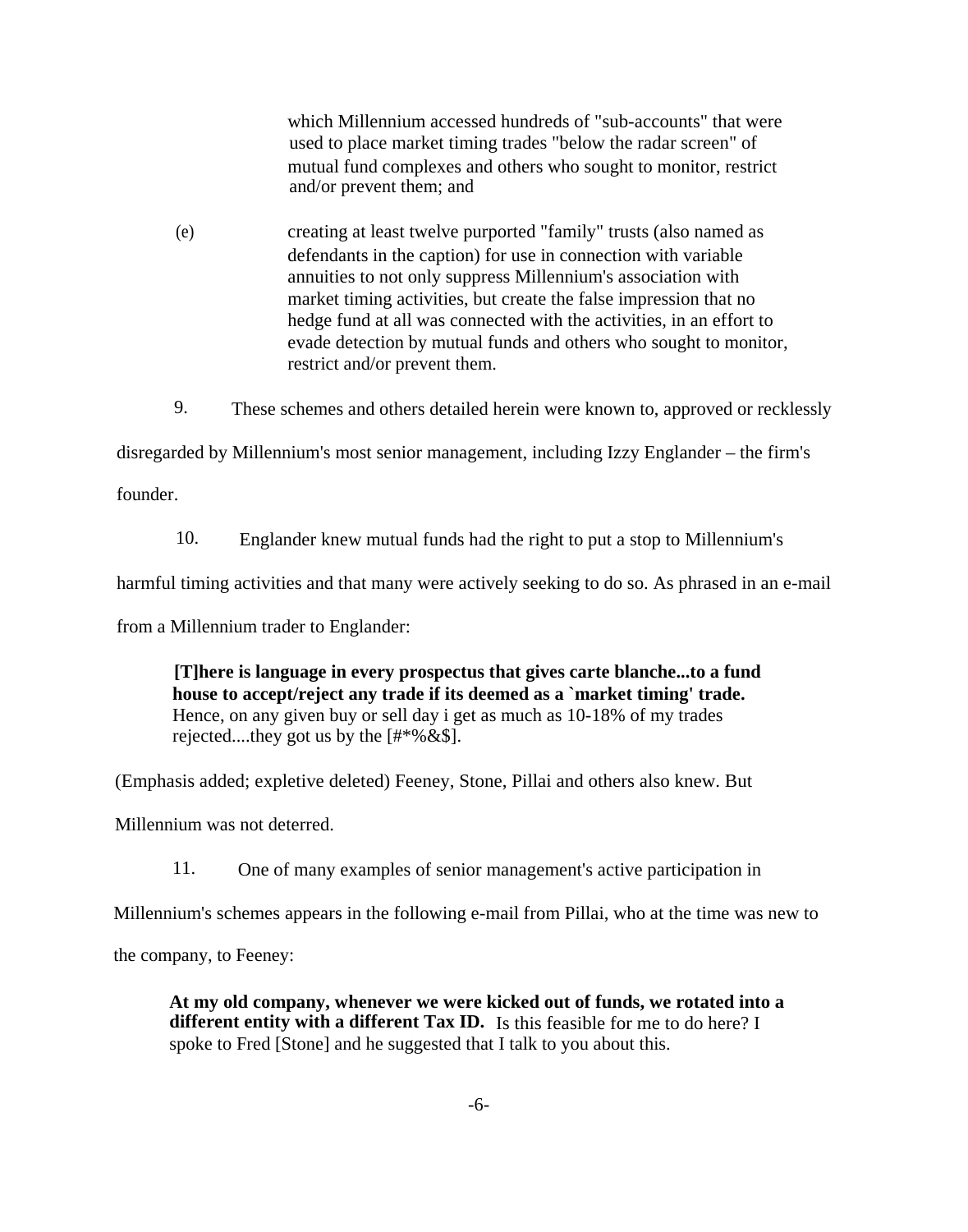(Emphasis added) Millennium was already engaged in such practices; Feeney replied in an e-

mail which was copied to Stone: "yes, we can do this...."

12. Englander was also aware of these schemes as reflected in the following e-mail from Pillai:

Izzy,

Since our discussion last month, I have stopped entering "same find multiple trades" in different accounts under the same tax ID and same broker. I am still, however, entering multiple trades under different tax ID's with the same broker (e.g. trading [a particular mutual fund] under different tax D's at [a particular broker]). I am also entering multiple trades under the same tax ID with different brokers (e.g. trading [a particular mutual fund] with two brokers under the [Millennium shell] entity [and defendant] Gilmore and Gillespie [LLC]). In all cases, I am trying not to have more than a total exposure of 0.50% of fund assets in any one fund. **Using different tax ID's and different broker rep numbers should shield us to some extent from fund crackdowns. If we cannot trade a given fund in more than one...tax ID [at a particular broker], for example, it would severely curtail the amount of capital we could deploy....**

(Emphasis added)

13. Millennium's current Chief Financial Officer was more explicit in an e-mail to

other Millennium employees relating to the creation of a new Millennium shell company:

This entity is being set up to **hide Millenniums [sic] name** when applying for fund accts.

(Emphasis added)

14. Another deception approved by Millennium's senior management was the use of multiple registered representative numbers by Millennium's timing brokers to get back into funds Millennium had been banned from trading. Typically, mutual fund representatives responsible for detecting timing activities did not know the identity of a broker by name, but only by an anonymous registered representative number assigned by the brokerage firm. Consequently,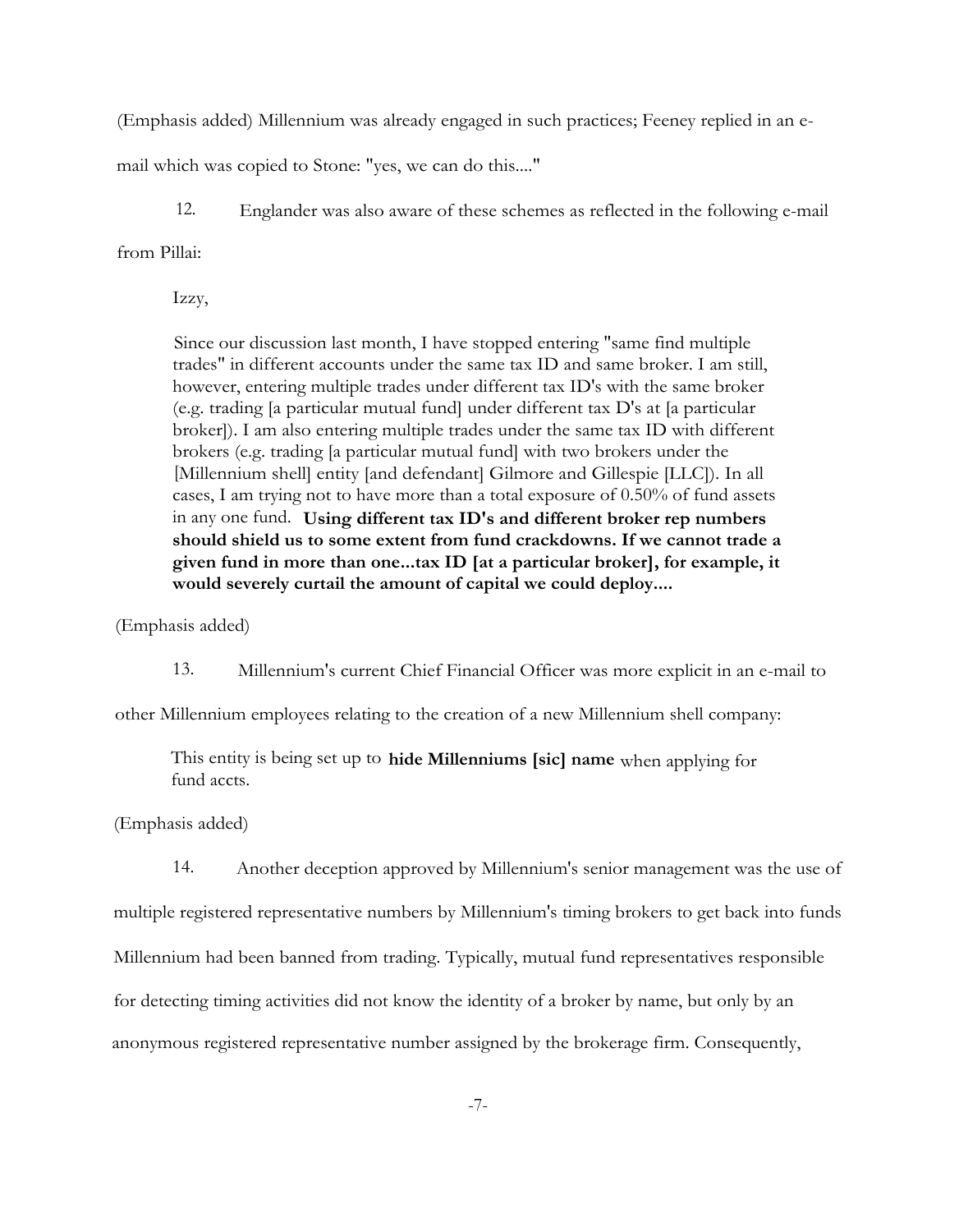mutual funds (or their agents) often restricted particular brokers from trading their funds by placing a "block" on their "rep" number. The circumvention of mutual fund "blocks" using multiple registered "rep" numbers was explained to Feeney by a Millennium employee in an email:

**In order to be able to re-enter funds that Kovan has been restricted from,** [Millennium's timing brokers] have obtained a new rep number by joining forces with another...broker....Initially, I will be opening one Gilmore & Gillespie account and, if the system works well, we will probably open more accounts.

(Emphasis added)

15. The lengths to which Millennium went to disguise its association with market timing even included the use of mailing addresses under false pretenses. Millennium rented at least two "post office" boxes from Mail Boxes, Etc. for use when opening new brokerage accounts. The mail drops were used in lieu of Millennium's Midtown Manhattan office address at 666 Fifth Avenue because Millennium knew mutual funds and others were tracking its market timing activities by street address. The deception was outlined by a Millennium employee in an e-mail to Feeney:

[O]ne of [our trader's] accounts at [a particular clearing platform] was...flagged because of [market timing]. I **would like to open a new account using [defendant] Ikebana [LLC] with a non-666 address....**

(Emphasis added) Feeney's response: "ok-good idea[.]" Mail drops were used instead of Millennium's real business address to open accounts in connection with at least fifteen different Millennium shell entities. Englander, Stone and other Millennium employees also approved the use of their home addresses on account opening documents to throw mutual funds and others seeking to prevent timing activities off Millennium's trail.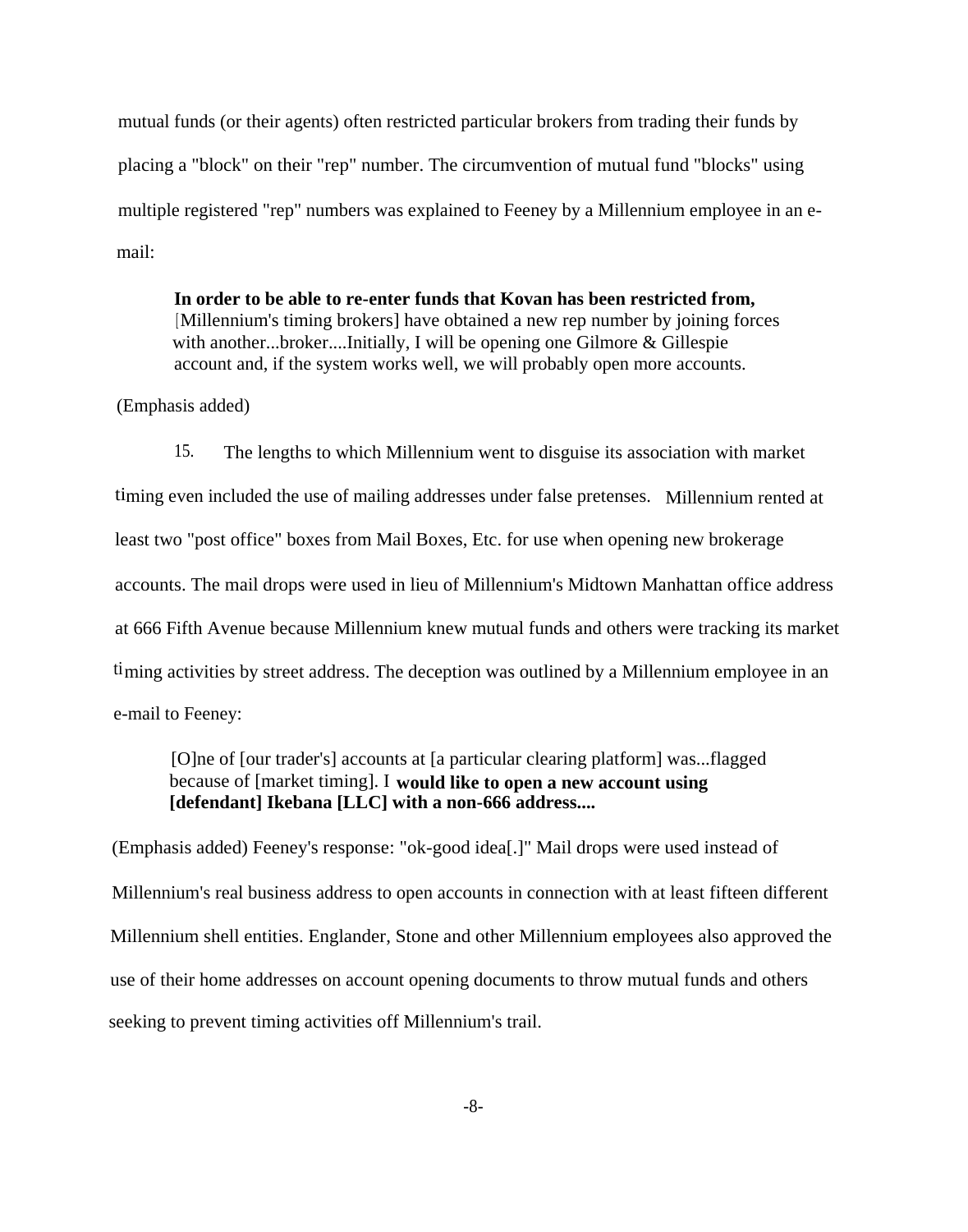16. On occasion, Millennium's traders ran across brokers who told them their deceptions could not be tolerated. For example, in an e-mail from a broker who had been asked by Pillai whether the broker could use multiple registered rep numbers to deceive mutual funds, the broker replied:

I needed to drop you a line this morning concerning your potential account here....After checking with my home office regarding trading the international funds, and using various rep id's, I uncovered some items for you to know about. **The most important is that I will not be able to change rep id's as needed to "throw off' the fund families.** My compliance department has stated that they need to adhere to the mutual fund companies [sic] wishes.

(Emphasis added)

17. Such "red flags" were ignored. Millennium's traders and its senior management knew Millennium's deceptive activities carried risks to the firm, but they chose to suffer the potential consequences. E-mail exchanges between a Millennium trader and senior management typify Millennium's casual disregard for the prospectus and other limitations their schemes were designed to evade:

[I] go into [this particular fund family's mutual funds] and leave them routinely. the amt changes all the time. the fact that [Feeney] gets a letter [from this fund family] is irrelevant to me[.] i **get scores of letters a week,** I **get kicked out of fistfuls of annuity companies by the week....I'm not being an ass, its [sic] just pointless to seize upon this letter to somehow judge the risk to the firm....you** can fwd this to [Feeney] if you like.

(Emphasis added) The e-mail was forwarded to Feeney who in turn copied Englander.

Nevertheless, deceptive mutual fund timing at Millennium continued unabated.

18. Pillai and one other Millennium trader also engaged in illegal "late trading" – a market timing strategy that involves placing mutual fund orders for same-day pricing after the close of the financial markets, which usually occurs at 4:00 p.m. EST. It enables a market timer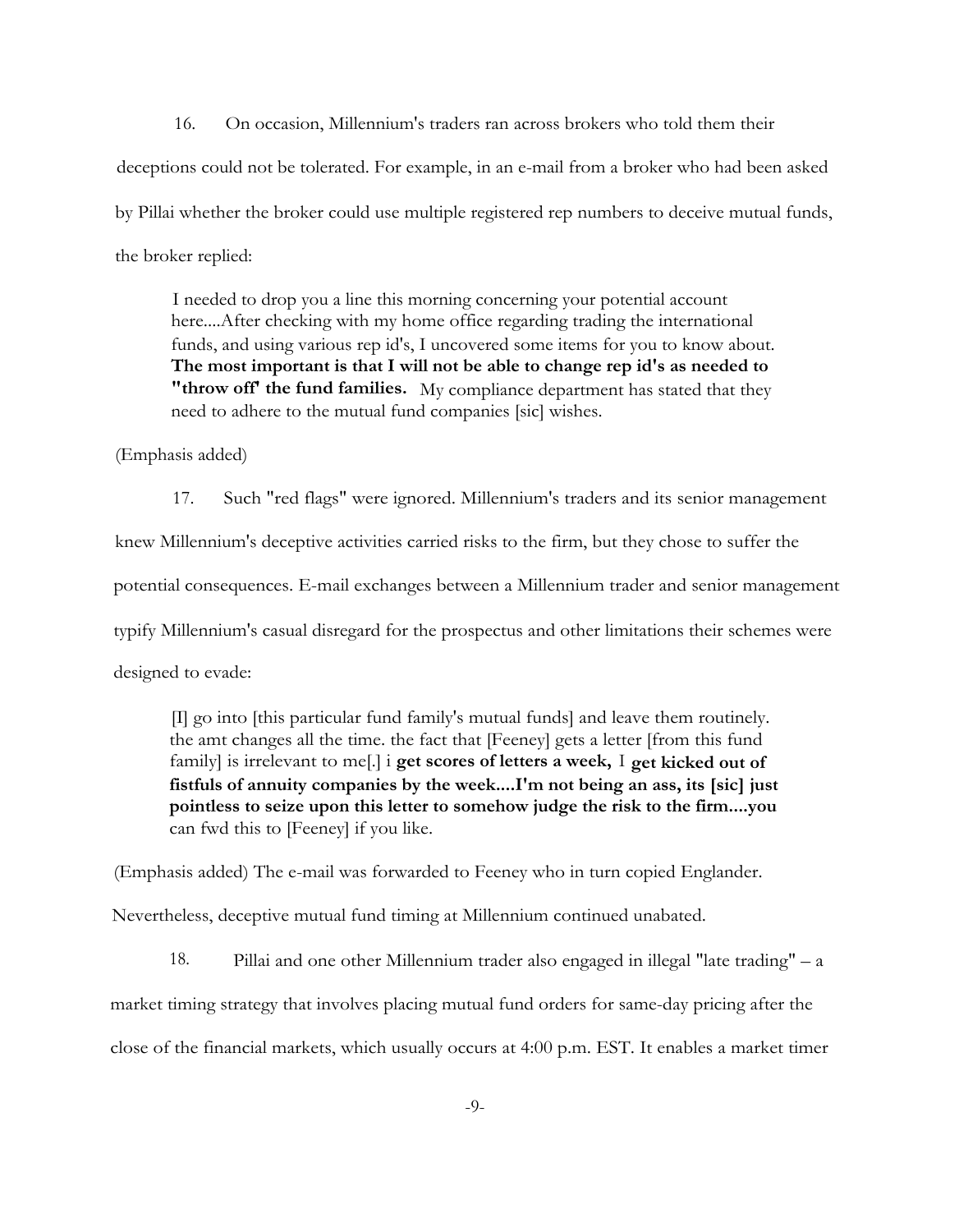to make trading decisions based on information released after the close that is not available to

law abiding investors who must make their investment decisions prior to 4 p.m.

19. The nature of the advantage was succinctly set forth in a business plan prepared by D.C. Capital, L.L.C., the brokerage firm through which Millennium transacted the majority of its deceptive market timing and late trades:

[We] allow[] the financial community to place their mutual fund transactions after 4:00 pm EST. The financial community has mostly been restricted from placing their trades after 4:00 pm EST. The majority of the industry requires trades to be placed before 4:00 pm EST. [We] allow[] clients to place their trades up to 5:00 pm EST and in some cases up to 5:15 pm EST. **This service is in high demand allowing the client to gather any information after all of the US markets have closed and still being able to receive the NAV [i.e., the mutual fund price] for that day. Earring's [sic] announcements and other news are released between 4:00 and 5:00 which play an important decision making process for the client.**

(Emphasis added)

20. The business plan itself was not provided to Millennium. But a Millennium trader who used D.C. Capital to clear substantial amounts of market timing transactions nevertheless got the message. The trader, Steven B. Markovitz, who has since been dismissed by Millennium, wrote in an e-mail to his trading assistants:

dc capital also is a new acct....normal brokerage acct, with the advantage of, errr, shall we say, very late mkt trading.

21. In or about early 2002, Englander and Feeney became aware that Markovitz was

actually engaged in late trading through D.C. Capital and another brokerage firm. Feeney was

uncomfortable. He reviewed mutual fund prospectus provisions concerning the times orders

could be placed, forwarded them to Stone and asked Stone for his input. Subsequently,

Englander, Feeney and Stone concluded that mutual fund orders needed to be placed prior to the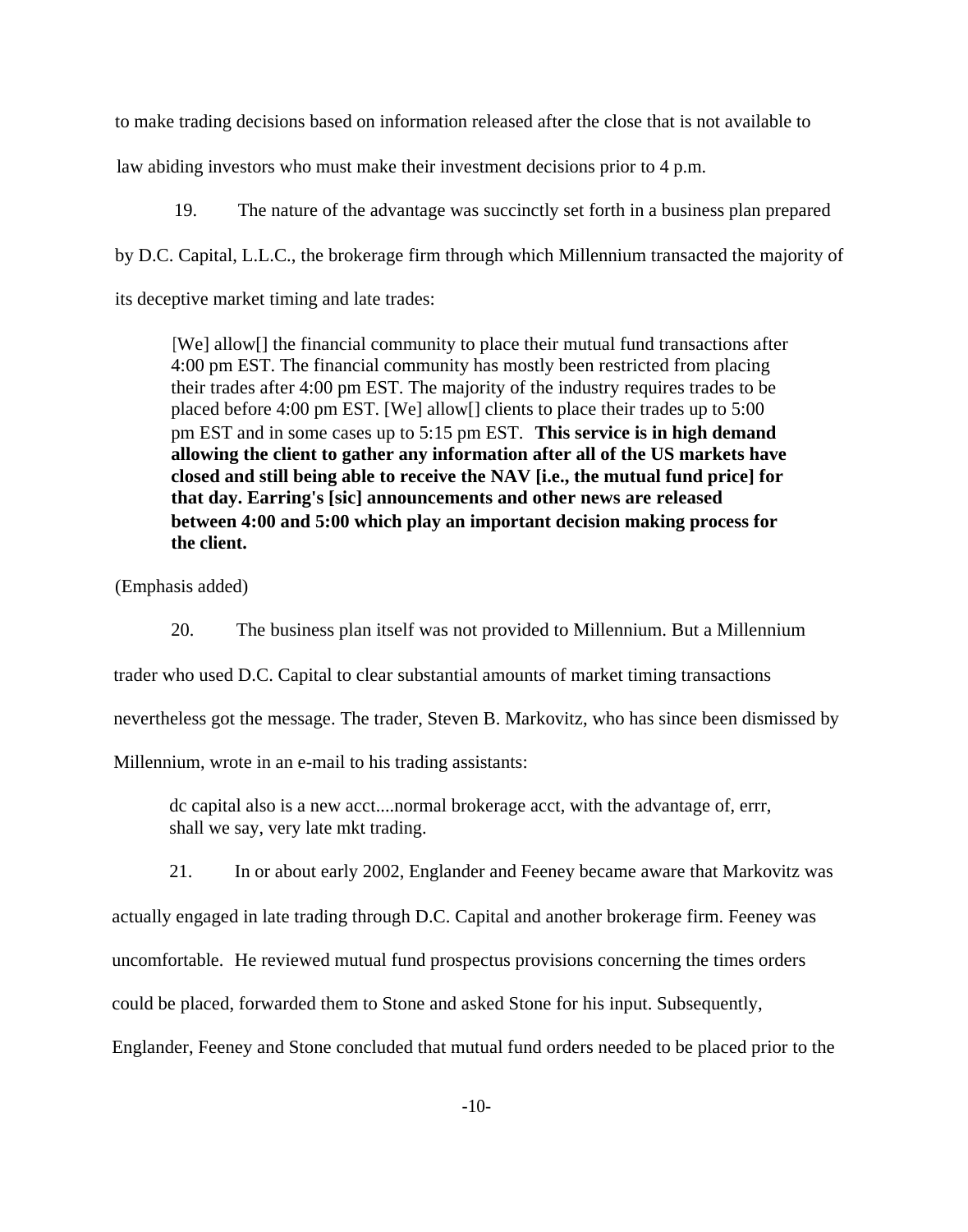close of the market to receive same-day pricing. As a result, sometime in early May 2002, Englander told Markovitz that he was not to engage in late trading.

22. Thereafter, on or about May 13, 2002, a timing broker and principal of D.C. Capital (the "D.C. Capital Timing Broker"), attended a meeting at Millennium's offices with Englander, Feeney, Markovitz and Stone. During the meeting, the D.C. Capital Timing Broker claimed that the SEC's "forward pricing rule," which governs how mutual funds are to compute share prices for mutual fund orders, applied only to mutual funds and brokers. Therefore, the D.C. Capital Timing Broker asserted, only D.C. Capital (not Millennium) was at risk if late trading was impermissible. The D.C. Capital Timing Broker further claimed that everyone, including large broker-dealers, was engaging in late trading.

23. In response, Stone stated that even if the forward pricing rule did not apply to Millennium, the representations concerning the times orders were being placed that appeared in clearing agreements between D.C. Capital or its clearing broker and the mutual funds would be false if Millennium were to late trade through D.C. Capital. Therefore, Stone explained to the D.C. Capital Timing Broker, Millennium could be guilty of aiding and abetting violations of the securities laws if D.C. Capital late traded on Millennium's behalf. After the meeting ended and following further discussion among Englander, Feeney and Stone, Englander again told Markovitz that he was not to engage in late trading.

24. Approximately one week after the meeting with the D.C. Capital Timing Broker, Markovitz wrote in an e-mail to Englander:

in my opinion, forces are conspiring quickly and violently to end the timing game. Despite my intentions to keep it alive for as long as possible, the forces are more powerful than me.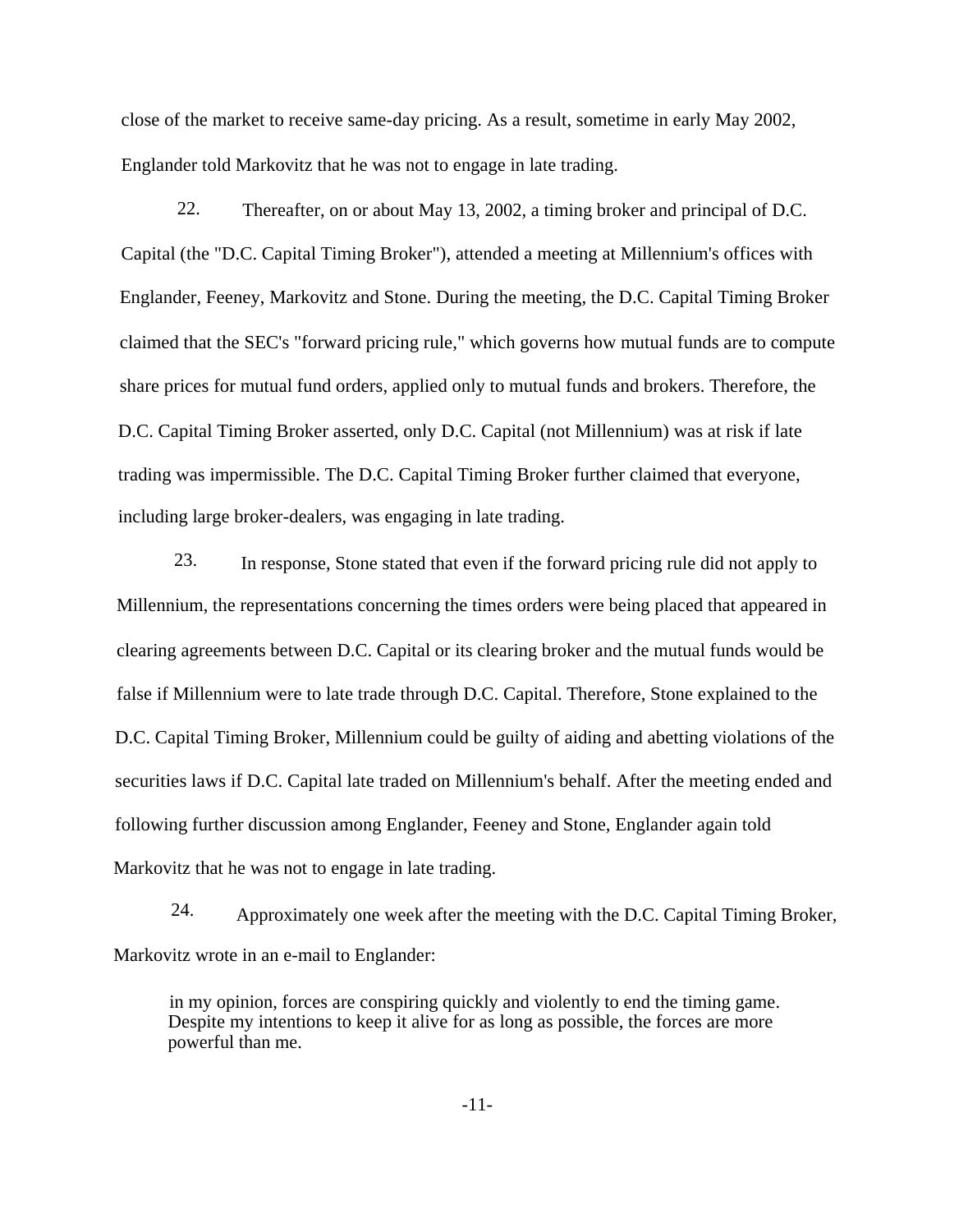Nonetheless, everything i experience on a daily basis from brokers, clearing firms, annuity companies and fund companies is about timing....THAT **IS the game that will make headlines, nothing else. If we can stomach that headline risk, the late trade risk – as you pointed out –** is **a secondary, much more subtle risk.**

**the later trading truly helps me in ways more than you know. To lose it is not good. I would rather not expedite the death of a game that is likely going to die anyway.**

(Emphasis added; ellipsis in original)

25. Despite Markovitz's expressed desire to keep the benefits of late trading,

Millennium failed to put any procedures in place to monitor the times at which Markovitz was placing mutual fund trades or to otherwise enhance supervision. Given the lack of oversight, but without the knowledge of senior management, Markovitz continued to avail himself of late trading's advantages through July 2003 when the Attorney General's Office served a subpoena that asked whether Millennium engaged in late trading. At that time, Millennium discovered that while Markovitz had stopped late trading for a short period of time, he later resumed the practice in violation of Englander's instructions. Millennium cooperated with the Attorney General's investigation and in October 2003 Markovitz pleaded guilty to a Class E felony violation of the Martin Act.

26. Following the May 13, 2002 meeting with the D.C. Capital Timing Broker, Millennium also failed to inquire whether its other market timers were engaging in the allegedly widespread practice of late trading, let alone instruct them not to do it. Not surprisingly, Markovitz was not the only trader who exploited late trading's advantages. Pillai executed a late trading strategy in two mutual funds through a broker other than D.C. Capital from in or about November 2002 to January 2003. When Englander learned about Pillai's late trading in January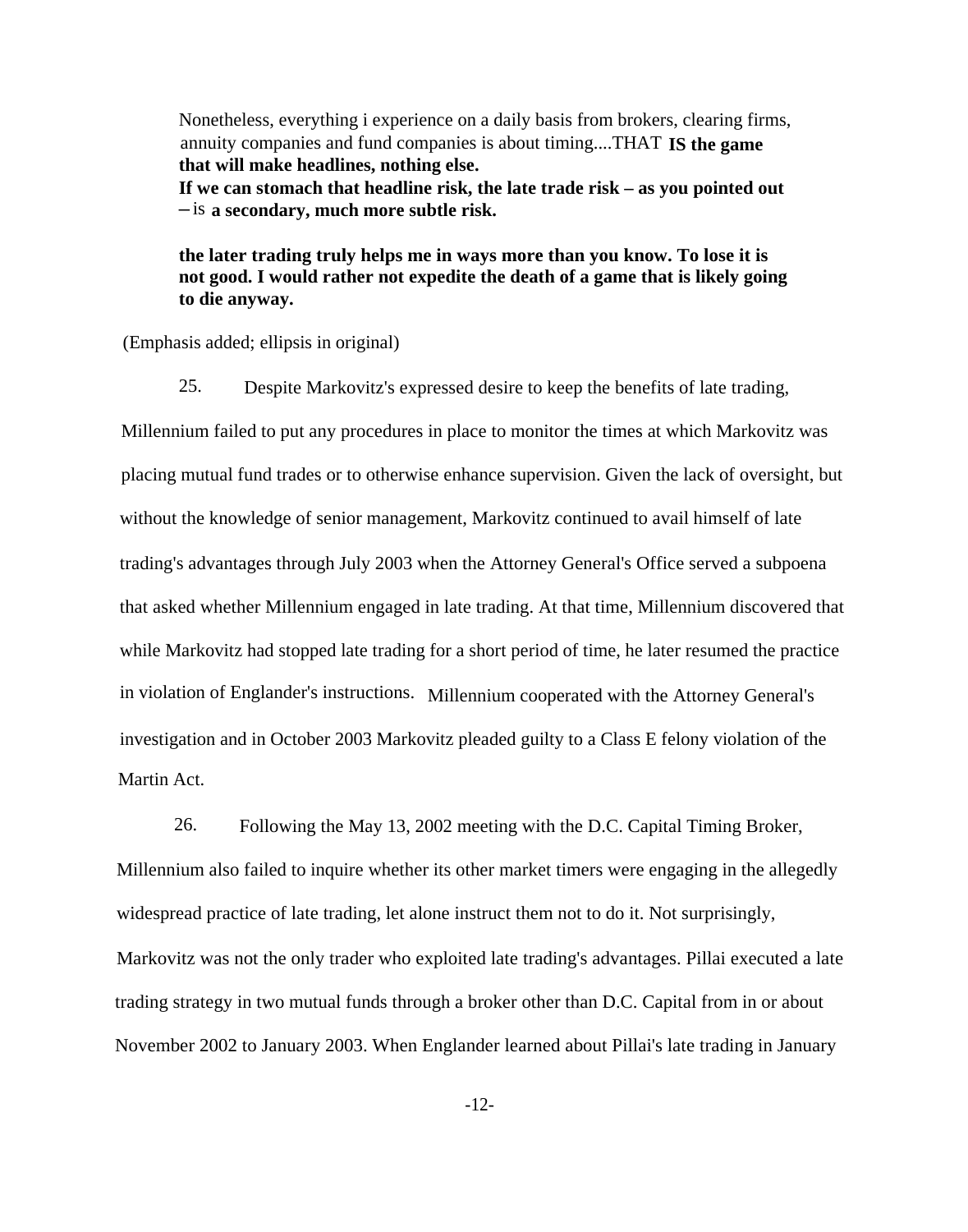2003, Pillai was instructed to stop and he did so. In a telephone conversation with a Millennium investor after Markovitz's guilty plea became public, as reflected in the investor's notes, Englander admitted he was "likely guilty of failing to supervise" Millennium's traders.

27. In all, via its network of more than one hundred shell companies, on top of which was layered more than 1000 accounts, numerous registered investment adviser "front" companies and other layers of deception, Millennium was able to trade (or sometimes "late trade") in and out of more than one hundred mutual funds by executing more than 76,000 shortterm "round trips" in a total transaction volume exceeding \$52 billion.

28. The mutual funds that were traded using the most accounts were international funds and included the following:

| International<br>Fund | No. of Accounts<br><b>Used To Trade</b><br>This Fund | No. of<br>"Round<br>Trips" | Approximate<br>Transaction<br>Volume | Millennium's<br><b>Approximate Profit</b> |
|-----------------------|------------------------------------------------------|----------------------------|--------------------------------------|-------------------------------------------|
|                       |                                                      |                            |                                      |                                           |
| Fund A                | 459                                                  | 1691                       | 1.9 billion                          | \$13.7 million                            |
| Fund B                | 216                                                  | 1470                       | \$718 million                        | \$6.9 million                             |
| Fund C                | 177                                                  | 1045                       | \$826 million                        | \$6.3 million                             |
| Fund D                | 165                                                  | 1032                       | \$589 million                        | \$4.9 million                             |

There was no legitimate reason to trade these funds using more than a few accounts, let alone hundreds spread across multiple clearing platforms.

29. Similar schemes were executed through Millennium's use of variable annuities and variable life insurance policies. These insurance products are designed for ordinary long term investors to help them meet retirement and estate planning goals. The products provide death benefits like a traditional insurance policy, but allow an individual to contribute funds to an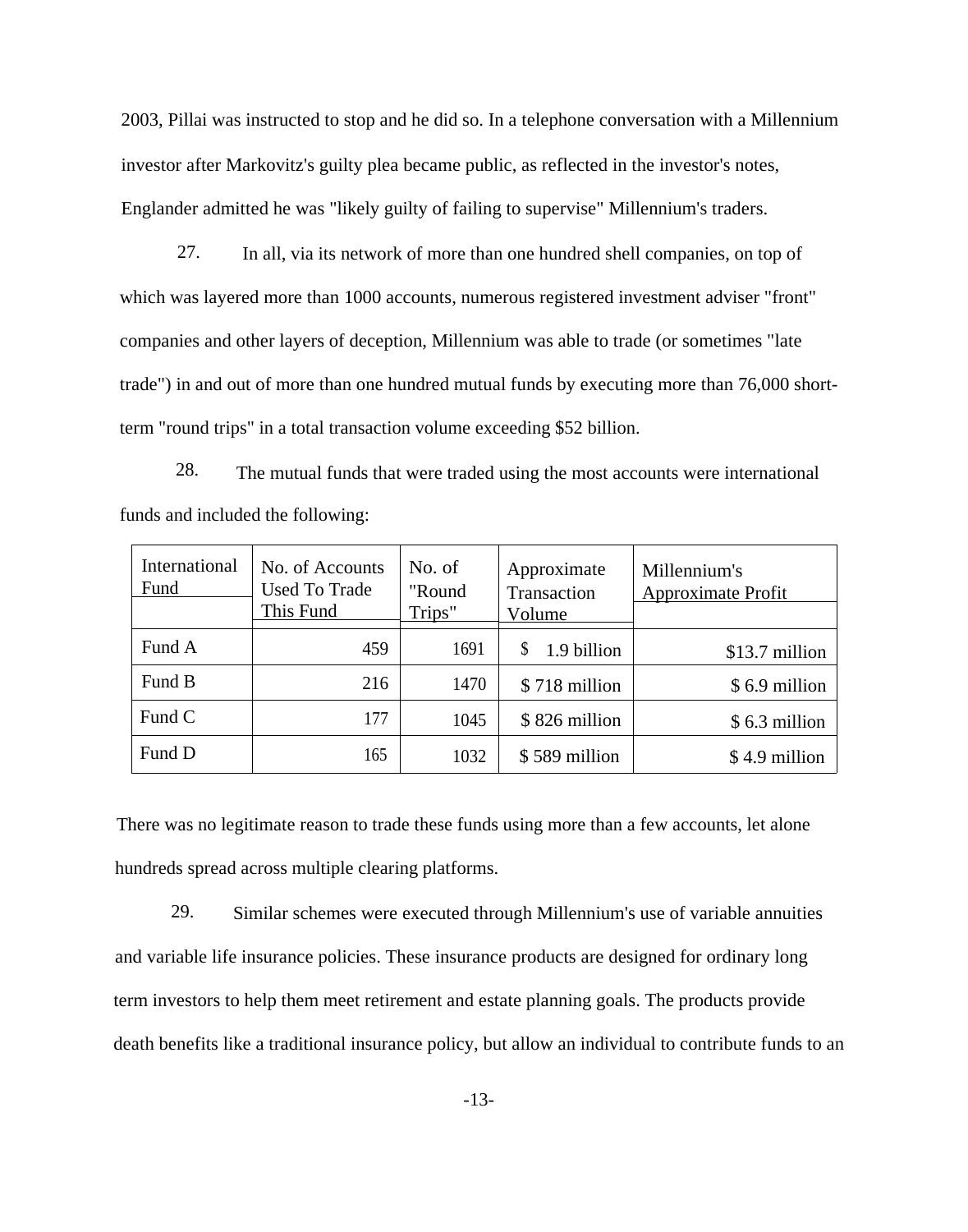account and then chose among various investment options that are essentially "clones" of retail mutual funds. Much like an individual retirement account or  $401(k)$ , the account grows in value on a tax-deferred basis and the participant withdraws the accumulated funds during retirement or, in the event of death, the funds are paid to heirs.

30. Millennium was not interested in tax-deferred investing, retirement planning or life insurance. It used these products as a way to market time mutual funds (or, more precisely, the mutual fund "clones" offered through these insurance products) using hundreds of "subaccounts" that helped to conceal its identity. Pillai explained Millennium's use for these products in an e-mail to Feeney:

The insurance company does not reveal [to the mutual fund] the account from which [an annuity] trade originates, so my trades would be disguised....

31. The reason why the trades were "disguised" is due to the way insurance companies (or their agents) routinely process transfers of annuity participants between and among investment choices in "cloned" mutual funds. Generally, annuity participants' trades, are netted together and then submitted in one large "batch" to the mutual fund. But, just in case "batch" processing did not provide sufficient camouflage, Millennium used its network of shell companies to add another concealing layer. For example, the Millennium employee who was responsible for dispensing new shell companies to Millennium's traders explained in an e-mail to Pillai which was copied to Feeney:

I just spoke with [our broker].... We cannot use [defendant] Cottantail [Associates LLC], as you have another...annuity under that name [at the same insurance company]. I will be giving you [defendant] Saga Partners, LLC, to use as an additional entity. I will form new entities later in the month....

32. Millennium enjoyed considerable success using these techniques. Feeney, Stone,

-14-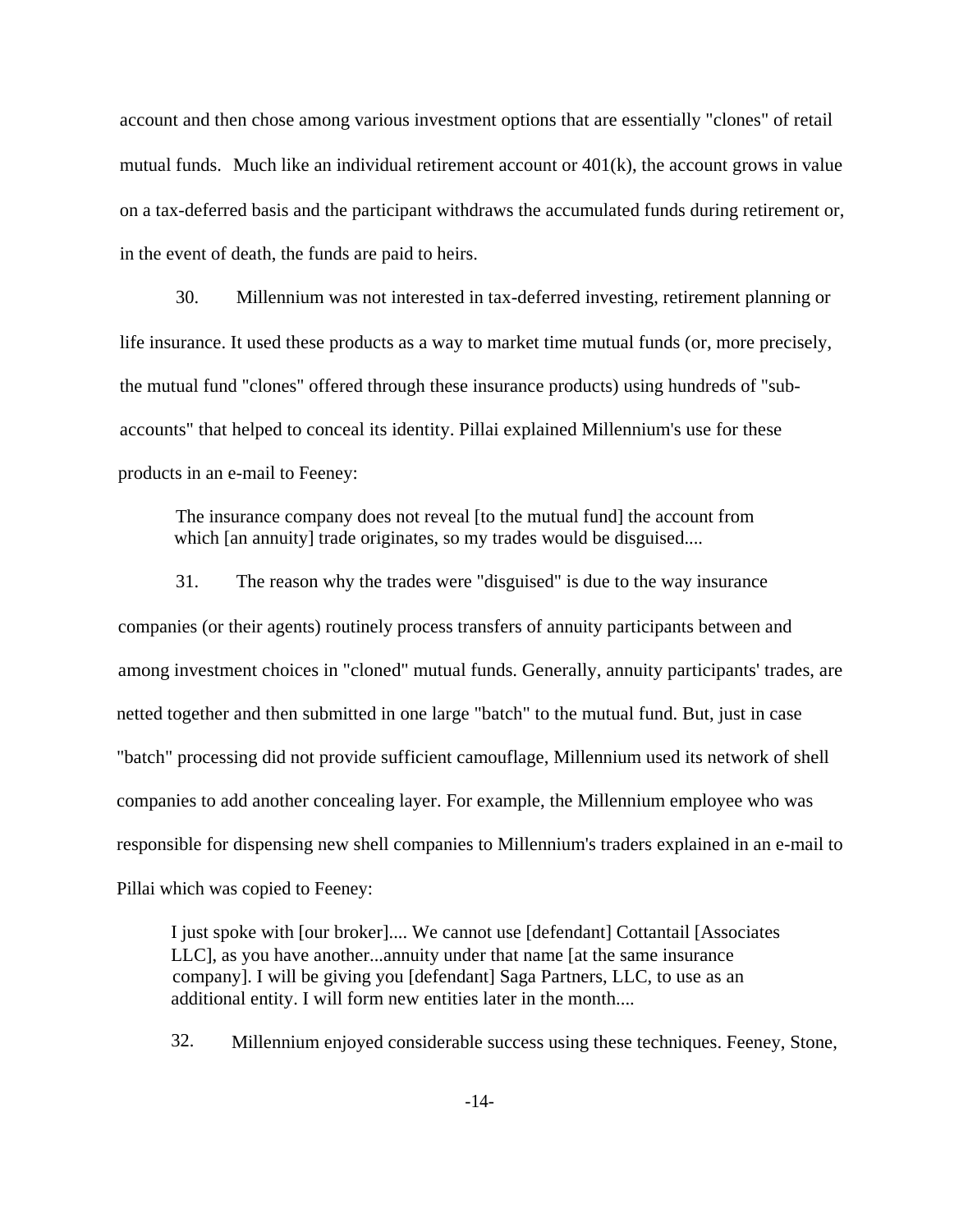Markovitz and Pillai, for example, were annuitants or insureds under more than one hundred separate annuity contracts or variable life insurance policies which gave Millennium access to numerous "sub-accounts" and thousands of "round trips" as follows:

| Annuitant | No. Of<br>Annuity | Round<br><b>Trips</b> | Approximate<br>Transaction | Millennium's<br><b>Approximate Profit</b> |
|-----------|-------------------|-----------------------|----------------------------|-------------------------------------------|
|           | Contracts         |                       | Volume                     |                                           |
|           | or                |                       |                            |                                           |
|           | Policies          |                       |                            |                                           |
| Feeney    | 27                | 1357                  | \$4.6 billion              | $$21.6$ million                           |
| Stone     | 28                | 758                   | \$960 million              | \$4.5 million                             |
| Markovitz | 33                | 2561                  | \$3.8 billion              | $$12.3$ million                           |
| Pillai    | 26                | 939                   | \$1.7 billion              | \$6.8 million                             |

At least five of the annuity contracts for which Feeney and Stone acted as annuitants were owned by purported "family" trusts designed to create the false impression that the entities were not associated with a hedge fund and, therefore, would appear far less likely to be engaged in market timing activities. Englander himself was an annuitant with respect to one variable annuity contract. The contract was owned by defendant Kovan Family Annuity Trust, although neither Pillai, his family nor any family whatsoever had an interest in the trust or the annuity contract.

33. Less notable employees were also enlisted to assist in Millennium's schemes. For example, Millennium claimed that a 23-year old analyst earning \$75,000 per year was a "key man" necessitating coverage under a \$33 million variable life insurance policy. The policy carried an annual premium of \$900,000, which was more than ten times this "key man's" salary. To satisfy the policy's "live body" requirement, the employee participated in a group physical, along with numerous other supposedly "key" Millennium employees. In fact, at least ten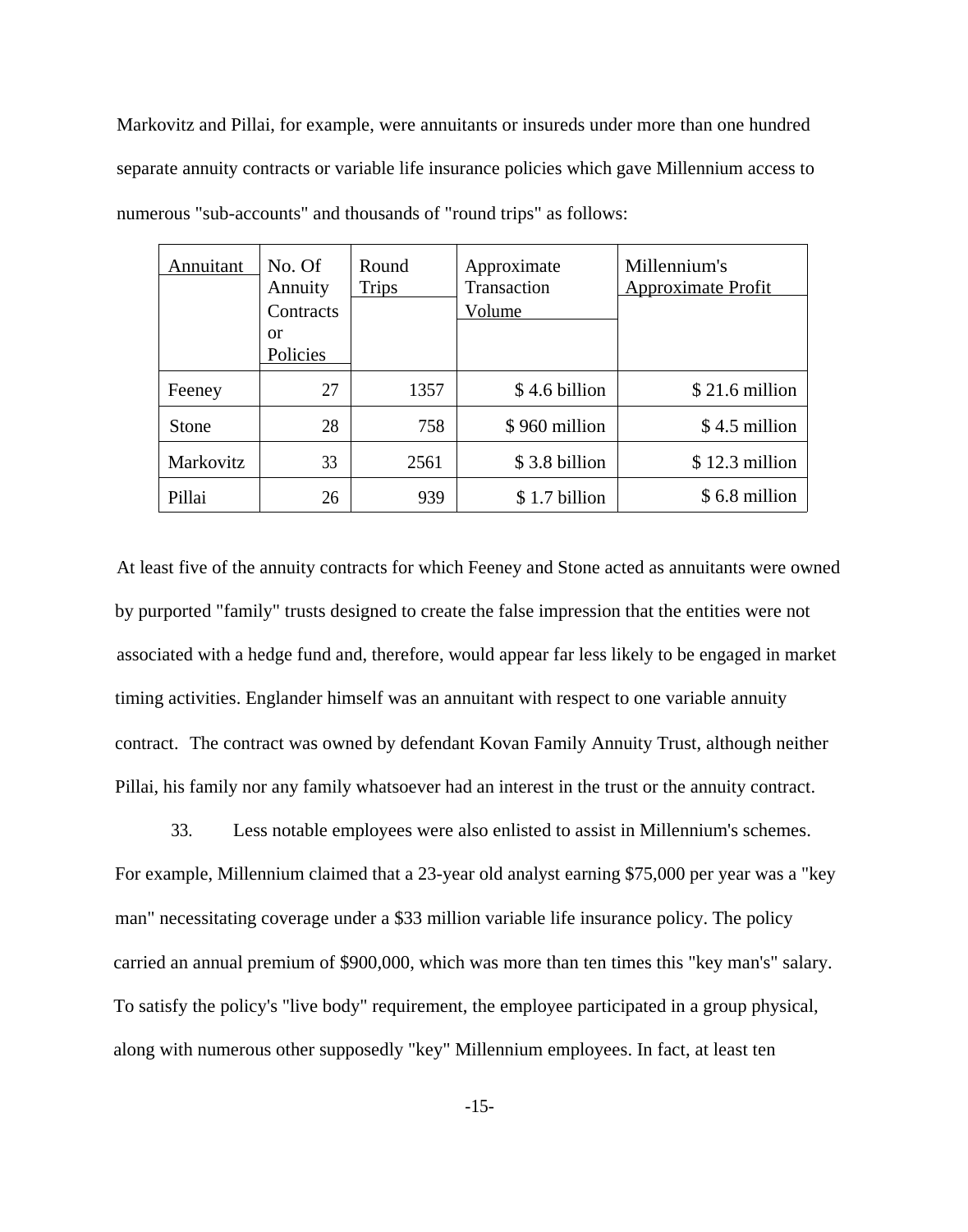Millennium employees (including a computer programmer, an assistant trader and various backoffice personnel) with salaries averaging approximately \$111,000 were covered under purported "key man" variable life policies bearing an aggregate face value in excess of \$300 million. Englander, the only "key man" identified in Millennium's partnership agreements, was not among them.

34. In all, through the hundreds of sub-accounts Millennium accessed via sham transactions involving at least 248 annuity contracts and variable life insurance policies, Millennium was able to execute more than 10,000 short-term "round trips" in a total transaction volume exceeding \$19 billion.

35. Millennium profited handsomely from its schemes. Its total profit from all mutual fund trading and variable annuity and variable life "sub-account" trading was in excess of \$100 million, a substantial portion of which was attributable to schemes used by Millennium to hide or disguise its association with such transactions. Long term mutual fund shareholders and annuity and variable life participants suffered significantly; their investment interests were substantially diluted as a result of schemes used by Millennium to hide or disguise its association with market timing transactions. Other harm, including increased transaction and brokerage costs, was caused as well.

36. The Attorney General seeks recovery of the damage suffered by long term mutual fund shareholders and purchasers of annuity contracts and variable life policies as a result of these fraudulent activities, disgorgement of defendants' profits earned as a result of engaging in them, restitution, punitive damages and other relief.

-16-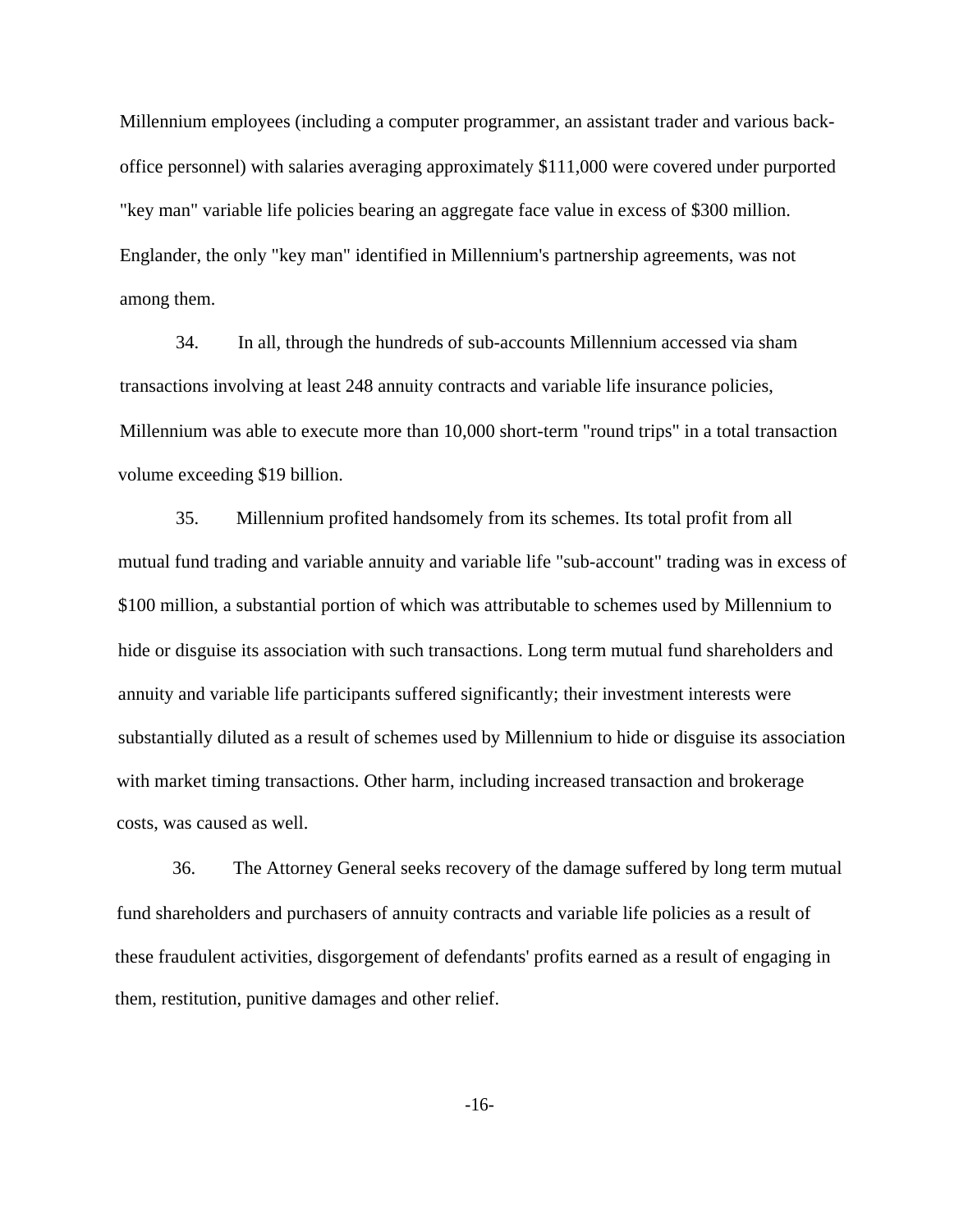### **PARTIES**

37. Plaintiff is represented by Eliot Spitzer, Attorney General of the State of New York. Pursuant to Article 23-A of the General Business Law, the Attorney General oversees the offer, sale, issuance, promotion, advertisement, exchange, marketing, distribution and transfer of, or investment advice for, securities within and from the State of New York, and has authority to commence legal action when fraudulent activities have occurred or are about to occur. The Attorney General's principal office for oversight of the securities industry in New York State is located in New York County. Pursuant to sections 349 and 350-d of Article 22-A of the General Business Law, the Attorney General has the authority to obtain civil penalties for deceptive acts and practices in New York State. Pursuant to section 63(12) of the Executive Law, the Attorney General has the authority to obtain injunctive relief, restitution, and damages for repeated or persistent fraud in the conduct of business in or from New York State.

38. Defendant Millennium Partners, L.P. ("MLP") is an exempted limited partnership organized and existing under the laws of the Cayman Islands, with its principal United States offices at 666 Fifth Avenue in New York County.

39. Defendant Millennium USA, L.P. ("Millennium USA") is a limited partnership organized and existing under the laws of the State of Delaware with its principal offices at 666 Fifth Avenue in New York County. Millennium USA is a limited partner of MLP.

40. Defendant Millennium Global Estate, L.P. ("Millennium Global") is a limited partnership organized and existing under the laws of the State of Delaware with its principal offices at 666 Fifth Avenue in New York County. Millennium Global is a limited partner of MLP.

-17-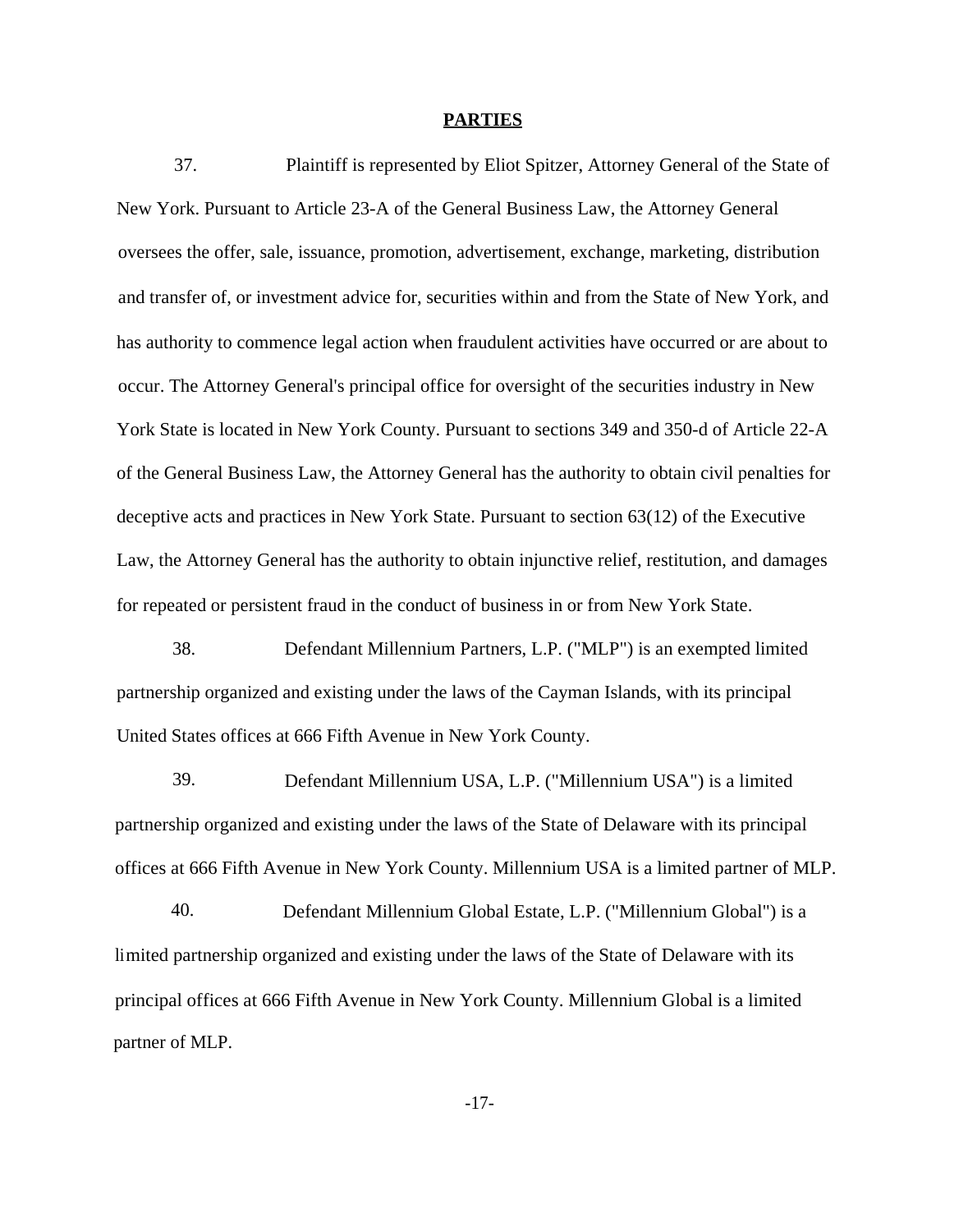41. Defendant Millennium International, Ltd. ("Millennium International") is a Cayman Islands Exempted Company organized and existing under the laws of the Cayman Islands. Millennium International is a limited partner of MLP.

42. Defendant Millennium Management, L.L.C. is a limited liability company organized and existing under the laws of the State of Delaware, serves as a General Partner of Millennium USA and Millennium Global and is controlled and majority owned by Englander and other entities affiliated with him. The principal office of Millennium Management, L.L.C. is and/or was at all relevant times located in New York County.

43. Defendant Millennium International Management, L.L.C. is a limited liability company organized and existing under the laws of Delaware, serves as investment manager to Millennium International and is controlled and majority owned by Englander and other entities affiliated with him. The principal office of Millennium International Management, L.L.C. is and/or was at all relevant times located in New York County.

44. Defendant Millennium Holding Group, L.P. is a limited partnership organized and existing under the laws of the State of Delaware.

45. Defendant Millennium USA 1, L.P. is a limited partnership organized and existing under the laws of the State of Delaware.

46. Defendants Acorn Way LLC, A'DELIA Inc., Andres Pillai Family Trust, Angle View LLC, Anya Family, LLC, Anya Family Trust, Apulia LLC, Auric Ventures, LLC, Axiom Group LLC, Azinnia LLC, Baker Street LLC, Banta Way LLC, Bamabus and Co. LLC, Beantree LLC, Bishop Institutional Advisers LLC, Buka Group LLC, Caitlin Ventures LLC, Carroll Hinrichs & Co. LLC, Castlemark Ltd., Chiba LLC, Chiswick Family Annuity Trust,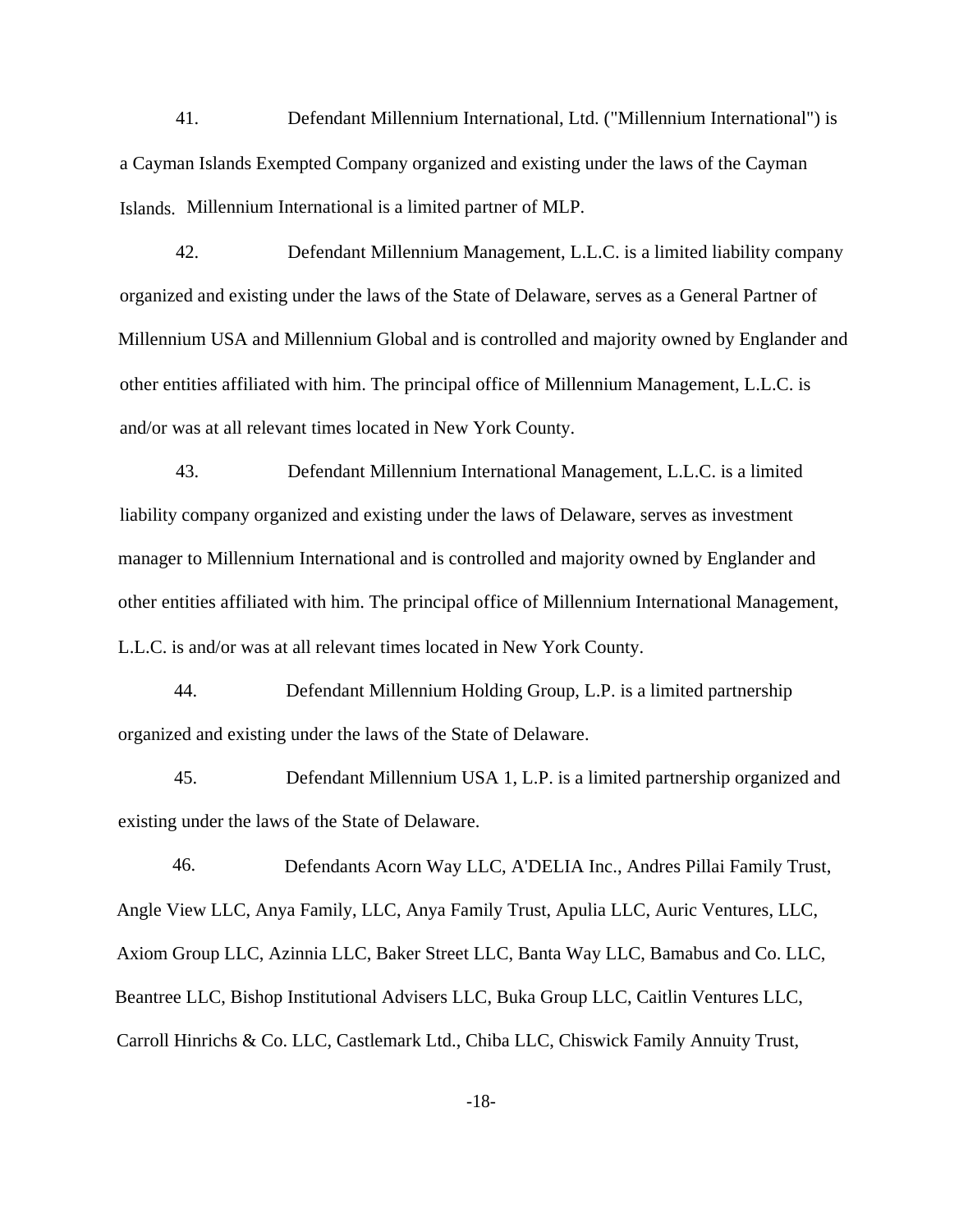Chiswick Park LLC, Cottontail Associates, LLC, Dagwood, LLC, Davis Family, LLC, Davis Family Annuity Trust, Derby Lane LLC, Duckpin LLC, Dyad Group LLC, East View LLC, Elbert LLC, Equatrion LLC, EXMOOR Ltd., FARALON LLC, Forest Green LLC, Fortnight LLC, Foxtail Ltd., Galin & McElroy LLC, Galloping Hill LLC, Geyser Group LLC, Gilmore and Gillespie LLC, Gu Family, LLC, Gu Family Annuity Trust, Haidar Family, LLC, Haidar Family Annuity Trust, Hawkbill LLC, Hook Drive LLC, Hobart Way LLC, Hudson View LLC, Hunterstone LLC, Ichyrus LLC, Ikebana LLC, Impala Road LLC, Jackson Drive LLC, Joliette LLC, Juneberry LLC, Jura LLC, KP Family, LLC, KP Family Annuity Trust, Klondike LLC, Knight Advisers LLC, KOMODO LLC, Kovan Family, LLC, Kovan Family Annuity Trust, Lamma Partners LLC, Lanckton LLC, Lemata LLC, Linkage Associates LLC, Manteca LLC, Mazzard Group LLC, Michael Present Inc., Millenco, LP, Modillion LLC, Napa Drive LLC, Natick LLC, Navasota LLC, Nekton LLC, NOEMI Ltd., Oak Lawn LLC, Optik Group LLC, Otter Ridge LLC, Osaykanyu LLC, Ozark Ventures LLC, Palomino Ventures LLC, Pelkey Family, LLC, Pelkey Family Annuity Trust, Periwinkle LLC, Petersen Family Trust, Plum Court LLC, Portwine LLC, Quadrillion LLC, Quail Ventures LLC, Quince & Co. LLC, Ravenscourt LLC, Redwing Group LLC, Richard Lewis Inc., Riverview LLC, Rizzoli Management LLC, Saga Partners, LLC, Scrimshaw Associates LLC, SM Family, LLC, SM Family Annuity Trust-I, S. Murray, LLC, S. Murray Annuity Trust, Smike & Co. LLC, Straight Drive LLC, Stone Castle Ltd., Taiga Group LLC, Tipton Associates, LLC, Tritium, LLC, Truman LLC, Tunica LLC, Umber Partners LLC, Umiak Way LLC, Valonia LLC, Variad LLC, Ventura Way LLC, Versine LLC, Warren Way LLC, Wheston LLC, Wiggins LLC, Wyatt Atwood & Co. LLC, Yaxis Group LLC, Yakima LLC, Zenith Court LLC, Zircon Ventures LLC and Zorgon LLC are and/or were at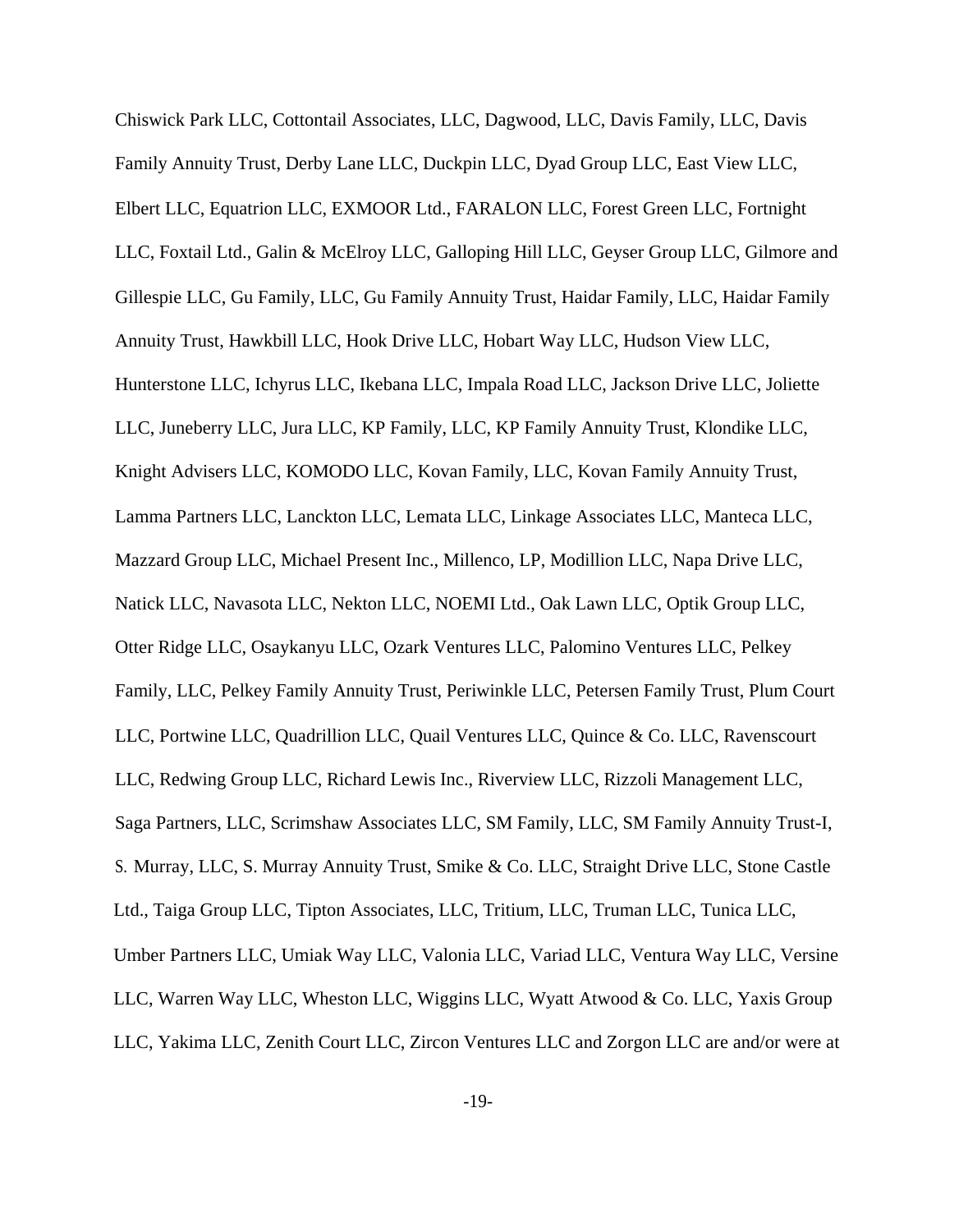all relevant times, as applicable, limited liability companies formed under the laws of the State of Delaware, corporations formed under the laws of the State of Delaware (or, with respect to those entities with the designation "Ltd.," the laws of the Cayman Islands), or trusts formed under the laws of the State of New York, and either direct or indirect subsidiaries or affiliates of MLP, Millennium USA and/or Millennium International.

47. Defendant Israel A. Englander is the managing principal of Millennium and a resident of the State of New York.

48. Defendant Terence W. Feeney is a senior officer of Millennium and a resident of the State of New York.

49. Defendant Fred M. Stone is General Counsel of Millennium and a resident of the State of New Jersey. Stone is admitted to practice law in the State of New York.

50. Defendant Kovan K. Pillai is a Millennium employee and resident of the State of New York.

# STATUTORY AND LEGAL FRAMEWORK

51. The Attorney General brings this action pursuant to his statutory and common law authority and under the following provisions of law.

52. Article 23-A of the General Business Law of the State of New York, commonly referred to as the "Martin Act," and the regulations issued pursuant thereto, regulate the offer and sale of securities within and from the State of New York and authorize the Attorney General to investigate the conduct of persons and entities engaged in, *inter alia,* the issuance, exchange, purchase, sale, promotion, negotiation, advertisement or distribution within or from the State of New York of any securities or the rendering of investment advice with respect

-20-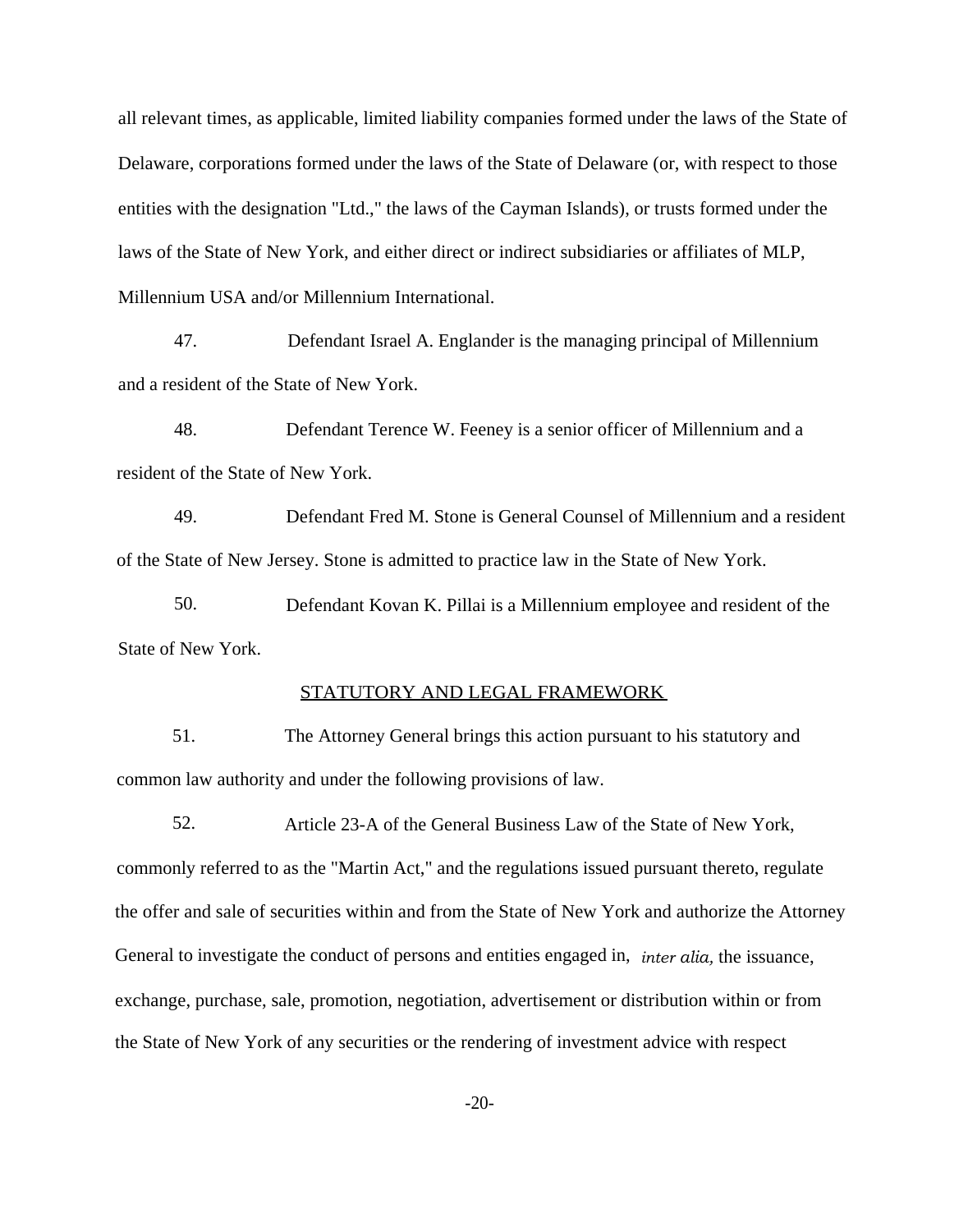thereto.

53. The Martin Act proscribes fraudulent practices in connection with the sale

of securities. Among the provisions relevant to this action are the following:

- (a) General Business Law § 352(1), which prohibits fraud and fraudulent practices and provides, *inter alia,* that a violation of any section of Article 23-A of the General Business Law is a fraudulent practice and authorizes the Attorney General to investigate such practices;
- ( b ) General Business Law § 352-c, which prohibits any person, partnership, or corporation from making any false representations, engaging in deception, fraud or false pretense, or concealing any material facts that the person knew, should have known, or made no reasonable effort to ascertain the truth; and
- (c) General Business Law § 353, which authorizes the Attorney General to seek a permanent injunction enjoining any individual or entity who has taken part in, or has been concerned with, fraudulent practices from directly or indirectly engaging in the issue, sale, or offer of securities within or from the State of New York, and to seek restitution.
- 54. General Business Law § 349 declares unlawful any deceptive acts or

practices in the conduct of any business, trade or commerce or in the furnishing of any service in the State of New York. Pursuant to General Business Law § 350-d, Plaintiff is entitled to a civil penalty of up to \$500 for each of the defendants' violations of General Business Law § 349.

55. Section 63(12) of the Executive Law authorizes the Attorney General to

seek an injunction barring repeated fraudulent and/or illegal conduct in the carrying on,

conducting or transaction of business, and to seek restitution and damages.

56. Finally, as the State of New York's chief legal officer, the Attorney General brings this action pursuant to his *parens patriae* authority. Where, as here, the interests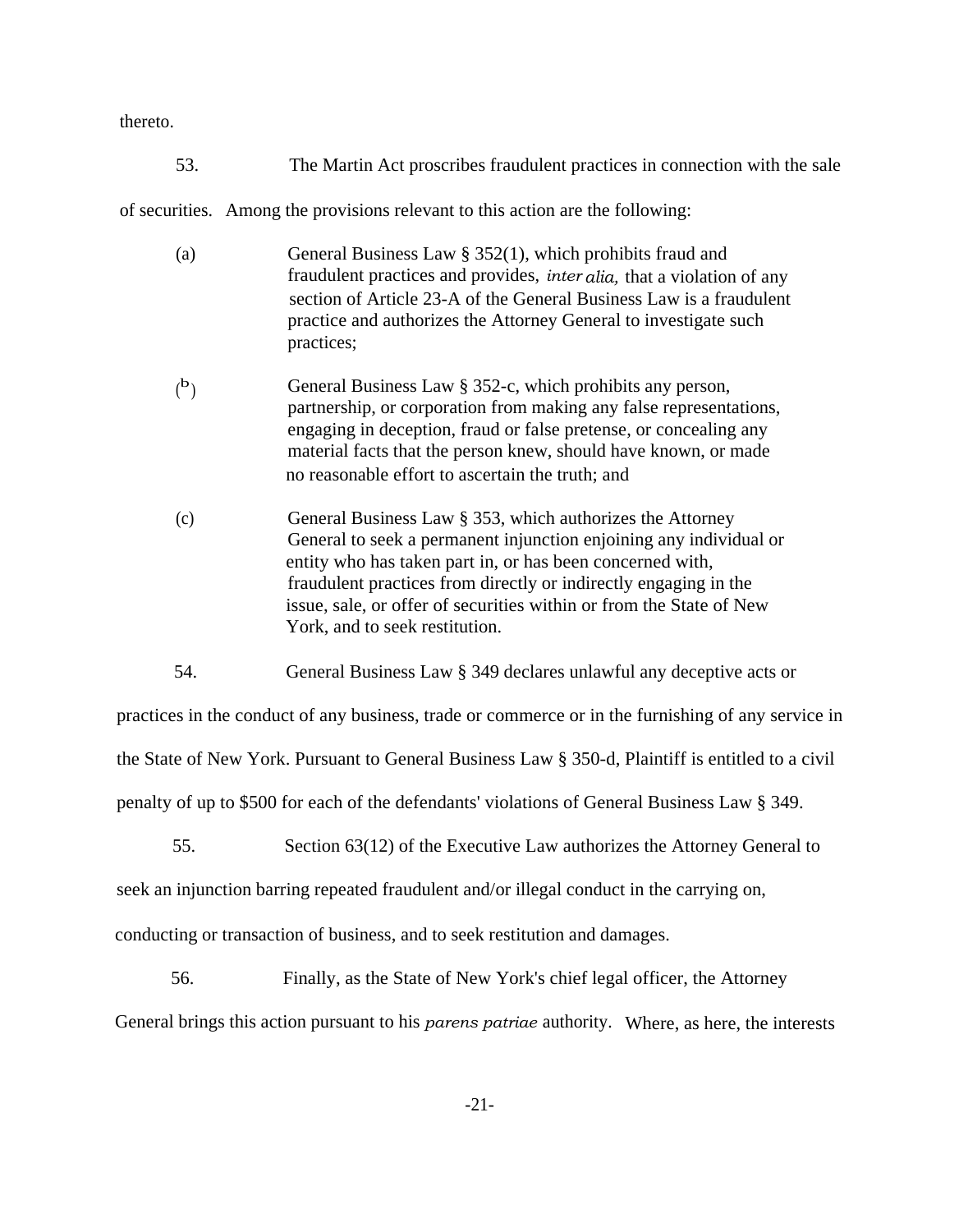and well-being of the people of the State of New York are implicated, the Attorney General possesses *parens patriae* authority to commence legal actions for violations of state law. The State of New York has a quasi-sovereign interest in upholding the rule of law, in protecting the economic well-being of its residents and, with specific reference to the present action, in ensuring that the marketplace for the trading of securities functions fairly with respect to all persons who participate or consider participating therein.

## MARKET TIMING AND LATE TRADING

# I. Market Timing **And Deceptive** Market **Timing Techniques**

57. "Market timing" is the short-term trading of mutual fund shares. Sophisticated financial entities known as hedge funds often engaged in "market timing" strategies. Typically, computerized trading "models" utilized by hedge funds signaled when to engage in frequent buys and sells of mutual funds.

58. These "models" were often complex and varied depending upon the strategy being utilized. For purposes of illustration, a simple strategy might work as follows. When a model indicated financial markets would rise in the short-term, the hedge fund would fully invest in equity mutual funds to capitalize on the expectation that the stocks comprising the mutual funds' portfolios would rise and, consequently, the share prices of the mutual funds would also rise. When the model subsequently indicated that financial markets would suffer a short-term decline, the expectation changed – a drop in the share price of the mutual funds was anticipated. On a downward signal, therefore, the hedge fund would sell its fully-invested position in equity mutual funds, capture a short-term profit and typically invest the proceeds in a virtually riskless position in a money market fund. While resting in the security of the money market fund, the

-22-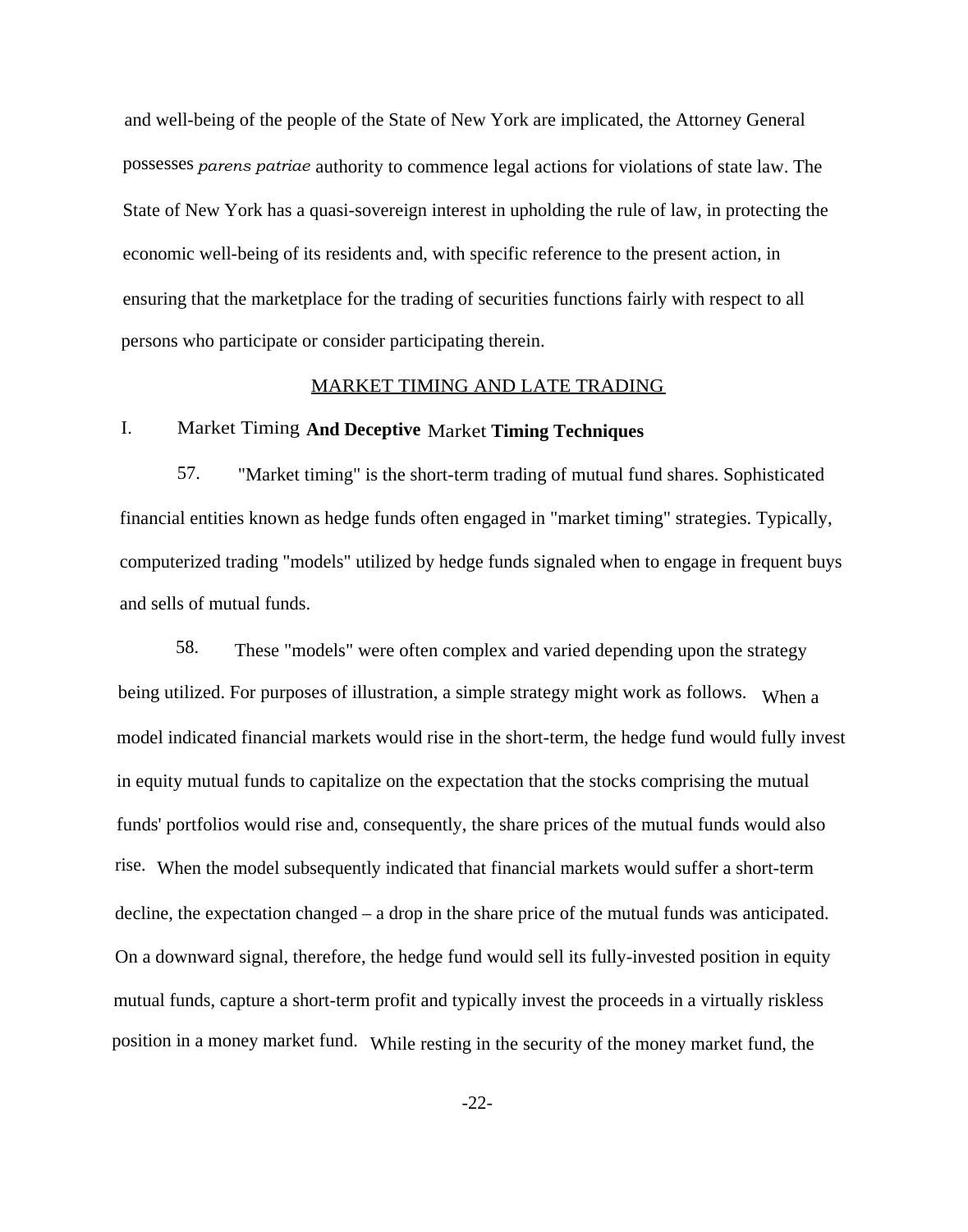hedge fund would lie in wait for its next opportunity. When the model again predicted a shortterm rise in financial markets, the hedge fund would sell its money market position and again buy equity mutual funds. When the model indicated the short-term upward rally was over, the hedge fund would sell its position in equity funds, again lock-in a profit and again return the proceeds to the safety of a money market fund.

59. These short-term exchanges of mutual fund shares – sometimes referred to as "round trips" – often occurred within a day, a few days or a few weeks of each other. Depending on the strategy, a hedge fund might engage in fifty or more "round trips" in less than a year allowing its money to rest safely in a money market fund most of the time. If a hedge fund "timed the market" right, therefore, it could dramatically reduce its stock market risk with little or no loss in upside potential.

60. A common strategy involved international time-zone differences. Rapid traders used international mutual funds to capture an "arbitrage" profit. A typical international strategy works as follows.

61. "Domestic" mutual funds invest primarily in stocks of U.S. companies trading primarily on markets within the United States. These markets usually close at 4 p.m. New York time. Domestic mutual funds calculate their NAVs as of the 4 p.m. New York time close of these U.S. markets. In other words, the stocks comprising the mutual fund's portfolio are usually actively traded up until 4 p.m. and, therefore, the stock prices are current as of the time at which mutual funds price fund shares.

62. By contrast, "international" mutual funds invest primarily in foreign stocks trading in financial markets outside the United States. Given time zone differences, these foreign

-23-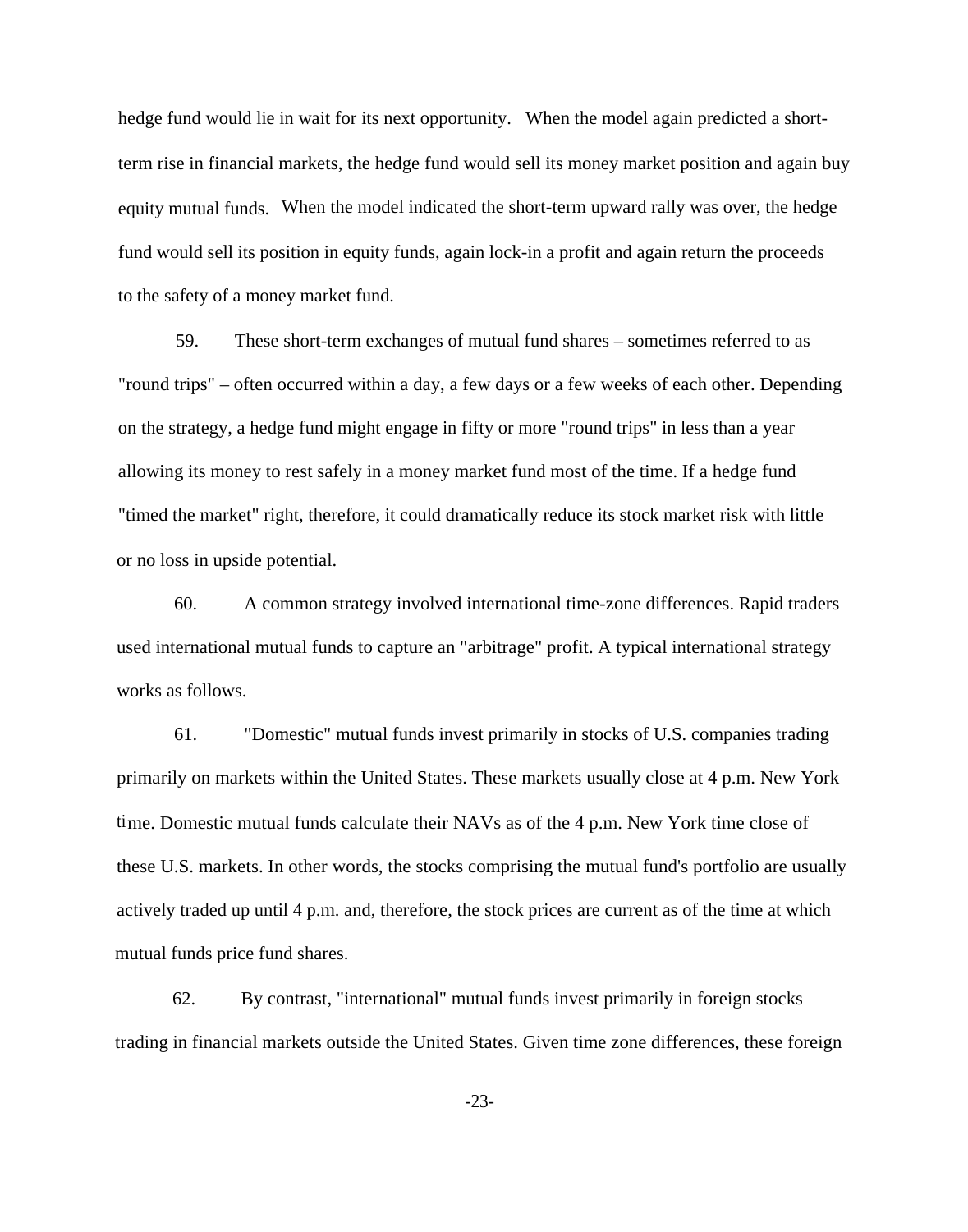markets close much earlier than 4 p.m. New York time and do not reopen until the next day. Consequently, the last trade in the foreign stocks comprising the international mutual fund's portfolio may have been much earlier that morning at, for example, 4 a.m New York time. By 4 p.m. that afternoon (N.Y. time), the prices of the foreign stocks are twelve hours old; they are stale, not current like the prices of the domestic stocks. The arbitrage opportunity existed because even though prices were (in this example) twelve hours old, international mutual funds used those stale prices to calculate their NAVs.

63. As a result, while the foreign markets were closed during the U.S. trading day, market timers would watch what financial markets in the United States were doing. If U.S. markets were up significantly during the day and continued to stay up toward the 4 p.m New York time close of the markets, it was probable that when foreign markets opened later that day (e.g., at 9 p.m. that night (N.Y. time)), the foreign markets would follow suit. In a way, therefore, the international mutual fund was "mis-priced" because the rise in U.S. markets (and probable corollary rise in foreign markets) was not factored into the mutual fund's share price. To exploit this pricing inefficiency, the timer bet on the expectation that the prices of foreign stocks would rise the next day by buying international mutual funds. When U.S. markets subsequently dropped a day or a few days later, the timer would sell the mutual fund thereby capturing a short-term profit. Many timers would engage in a cycle of short-term mutual fund investing throughout the year.

64. While international equity mutual funds were most often targeted, many timers executed successful market timing strategies in domestic large and small capitalization equity funds, high yield bond funds and other types of mutual funds as well. Regardless of the strategy

-24-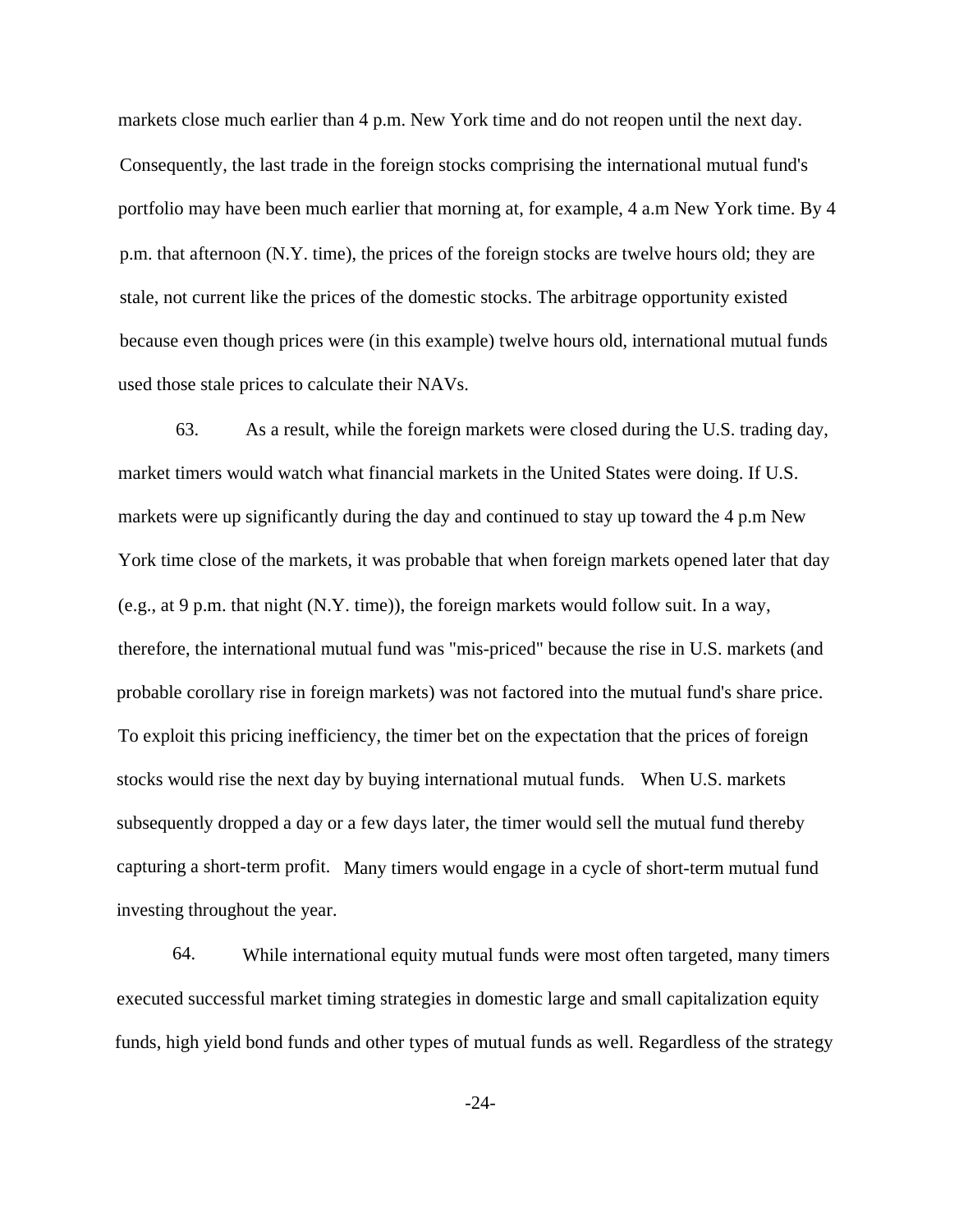being used, the key to success was the availability of "round trips."

65. Mutual funds are not designed or marketed as short-term trading vehicles. Rapid trading by market timers can injure long term shareholders in at least three ways.

66. First, rapid traders increase transaction costs for the mutual fund as a whole. Shareholders who constantly buy and sell cost the fund more money in processing trades than those who buy and hold for the long term.

67. Second, market timing allows frequent traders to profit at the expense of long term investors. This effect, known as "dilution," is illustrated by the following. When a timer buys into an equity fund, a mutual fund portfolio manager will, generally speaking, either invest the timer's money in stocks or hold the funds in cash. If the share price of the mutual fund rises a few days later, the timer will typically redeem his shares in the equity fund, lock in a profit and retreat to the safety of a money market fund. If the portfolio manager held the timer's money in cash during the timer's round trip, the mutual fund, in effect, simply gives the uninvested cash back to the timer, plus the timer receives a pro rata portion of the gain on the stocks in the mutual fund's portfolio. Allowing the timer to share in any portion of the increase in portfolio value is unfair because he contributed nothing to the gain. Since the timer's money remained in cash, the timer's "investment" was never put to work to earn a profit for all shareholders. To the contrary, the market timer darted into the equity fund at the last moment and clipped part of the upside that would otherwise have gone to buy and hold shareholders. When timers make many of these uninvested "round trips" in and out of the fund, they continually "pick off' pieces of long term shareholders' profit. This substantially waters down – or "dilutes" – investment returns.

68. The third form of damage can result regardless of whether a timer's money is

-25-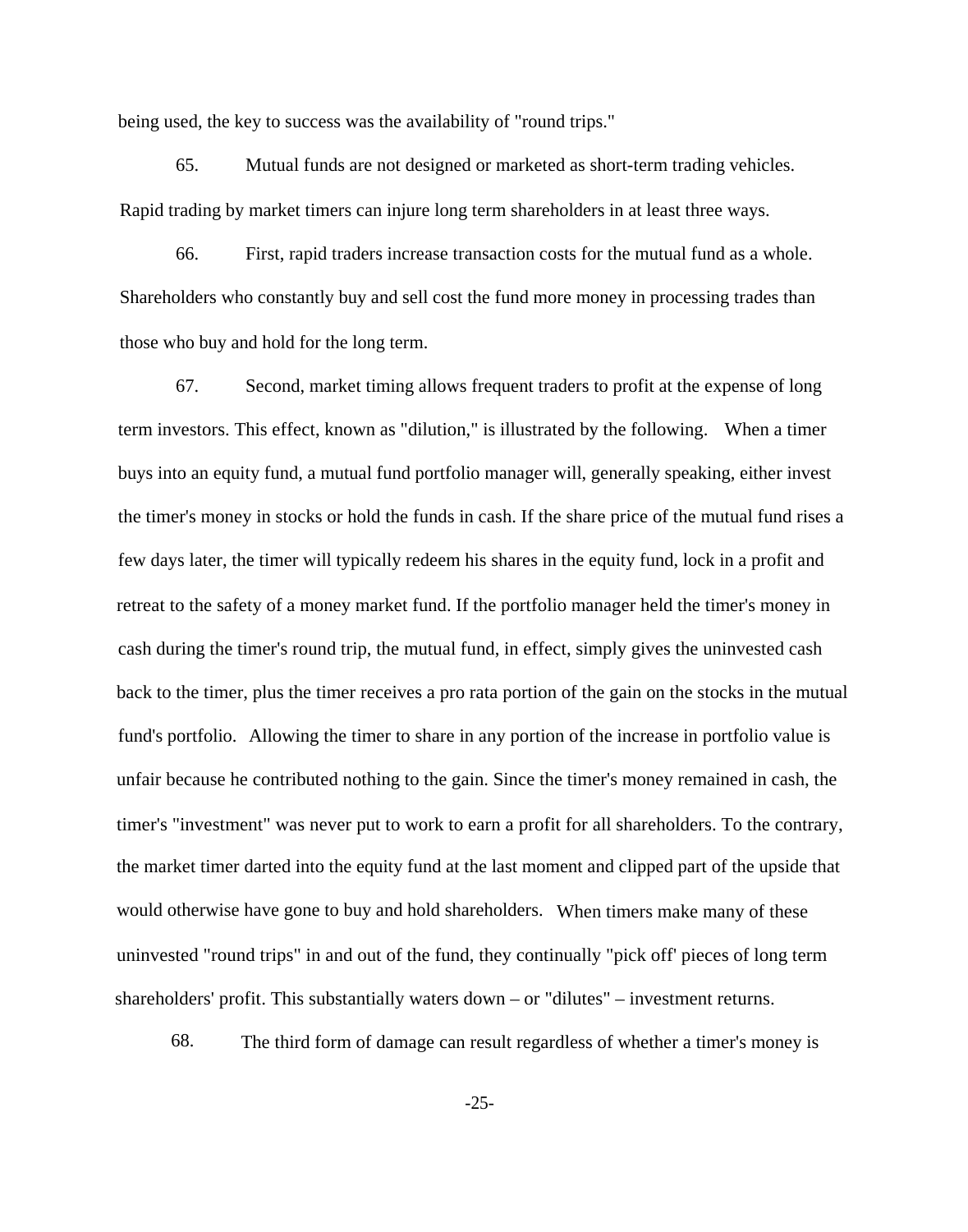held in cash or invested by the mutual fund. In either instance, the mutual fund may incur unnecessary costs associated with having to buy and sell securities or otherwise raise cash to meet timer redemptions. In the situation where a timer's cash was not invested, in order to give the timer his piece of the increase in value of the portfolio's shares, the mutual fund may have to either draw down on a line of credit or sell stocks to raise the money. Both options result in costs to long term shareholders. Drawing on a line of credit causes the mutual fund to incur borrowing costs. When timers conduct numerous round trips, such costs can be substantial. Selling stocks can also cause substantial harm. A portfolio manager may have to sell stocks that were just purchased into a falling market. This not only jettisons the *long term* investment potential of the securities — the reason they were purchased in the first place — but causes the fund to incur otherwise unnecessary brokerage costs to sell the securities. These brokerage costs can also be substantial and are an utter waste because the securities were never given a meaningful opportunity to contribute to mutual fund returns. In addition, where the portfolio manager sells stocks that would have been held but for the timer's redemption, the fund may incur additional capital gains tax liabilities that are ultimately borne by long term shareholders. These same adverse consequences may result when a portfolio manager has invested a timer's cash in stocks only to have to convert securities back to cash a short time later to meet the timer's redemption.

69. Significantly, mutual funds have the legal tools necessary to prevent shareholders from engaging in frequent short-term "round trips." And given the harmful effects, as fiduciaries, mutual fund managers have obligations to affirmatively use these tools to put a stop to market timing activities.

70. Many fund prospectuses expressly state: (a) the mutual fund has the absolute

-26-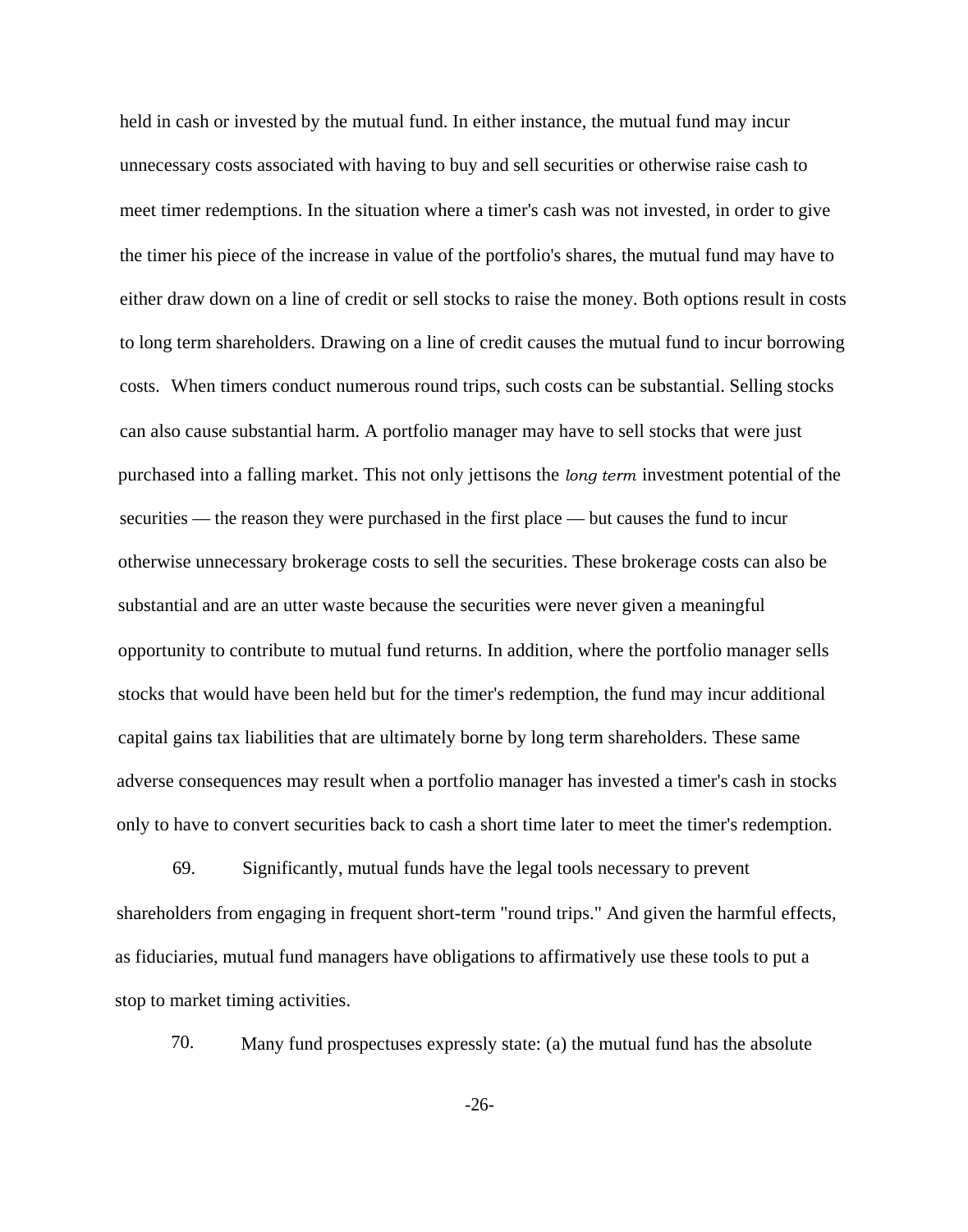right to refuse to allow purchases of its shares (or exchanges between different funds in the same fund family) by any shareholder; (b) the mutual fund has a numerical limit on the trades a given shareholder can execute in a fund; and/or (c) the mutual fund does not allow harmful "market timing" activities. Similarly, many fund companies' internal policies contain restrictions on short-term trading.

71. Many mutual funds honored their fiduciary obligations. They vigilantly attempted to enforce restrictions on market timing in their funds.

72. Other mutual funds were "two-faced." On one hand, they breached their fiduciary duties by entering into agreements that expressly permitted shareholders to "time" the funds. Such arrangements — sometimes referred to as "capacity" agreements — often permitted the timer to exceed restrictions on short-term trading in the relevant prospectus and/or internal fund company policies. The mutual fund manager's reward for breaching its obligations was the fees generated by the timing assets in its funds. In addition, in exchange for the right to rapidly trade in certain funds, some timers made "static" investments in the same or a different fund within the same fund family (i.e., an investment that would not be rapidly traded) to induce mutual fund managers to breach their fiduciary obligations to long term shareholders. These socalled "sticky money" investments generated additional fees for fund managers. On the other hand, even "two-faced" mutual fund managers attempted to enforce anti-market timing rules with respect to timers with which they did not have an express "capacity" agreement.

A. The "Timing Police"

73. Both vigilant and "two-faced" mutual funds (or their agents) typically employed personnel to ferret out "timers" and put a stop to their harmful short-term trading activities in

-27-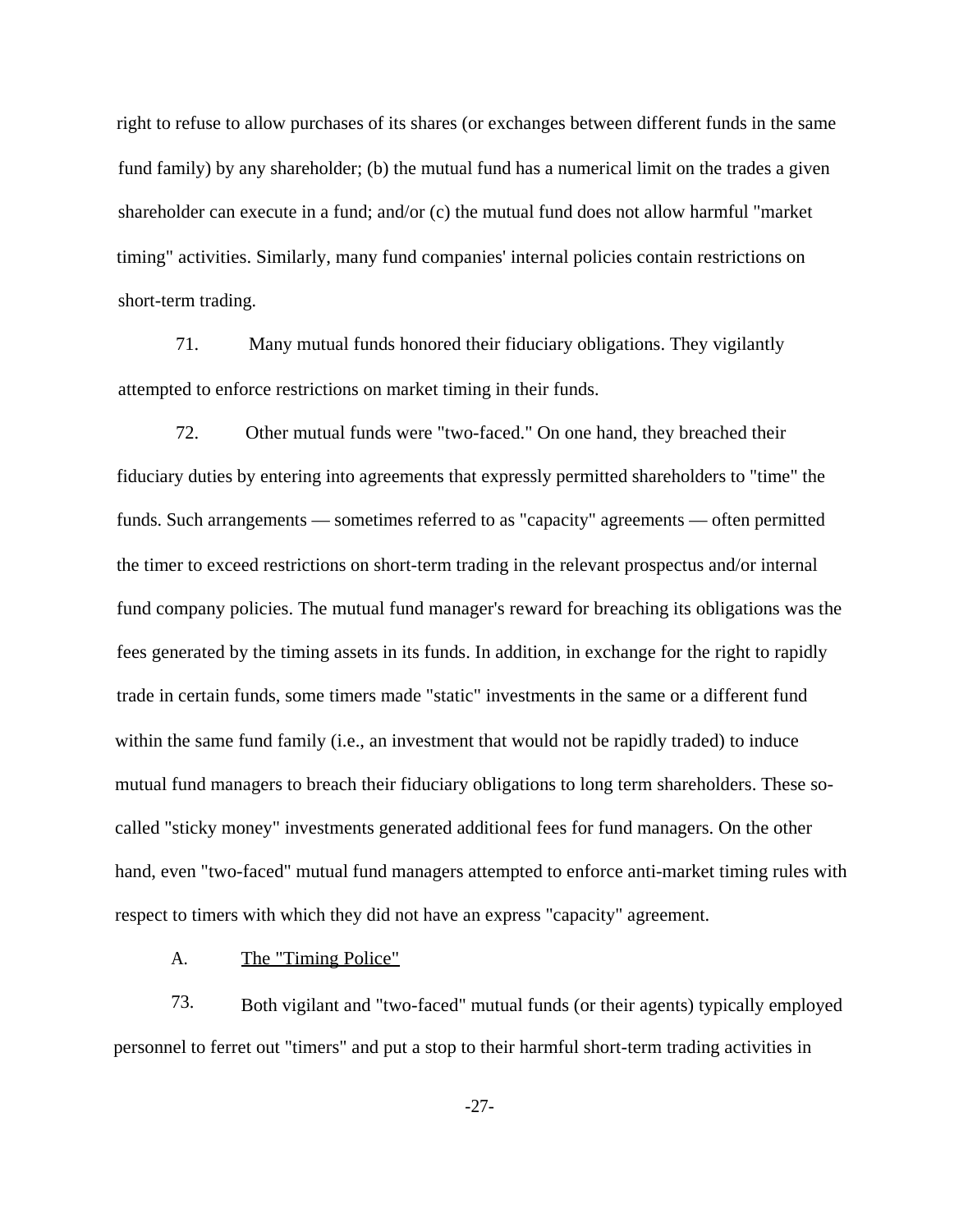mutual funds. Such employees were generally known as the "timing police." For a variety of reasons, however, identifying market timing transactions among thousands of legitimate transactions could prove challenging.

74. The multi-trillion dollar mutual fund industry processes thousands of buy, sell and exchange transactions everyday on behalf of a multitude of institutions and individuals. Some customers purchase and sell shares in direct transactions with the fund company. Other customers, such as retirement plans and their beneficiaries, typically clear transactions indirectly through a trust company or other intermediary. Still other customers, such as hedge funds, typically clear their mutual fund transactions indirectly through brokerage firms. In the indirect clearing scenarios, mutual funds often do not know the identity of their shareholders. In the system for processing mutual fund transactions, many times it is the broker or intermediary who has superior information.

75. The specific transaction information given to a mutual fund by a broker varies. By way of example, sometimes the mutual fund is provided an anonymous account at the brokerage firm represented by a series of account numbers, but not the shareholder's identity. The mutual fund may not be provided with the registered representative's name associated with an account, but rather only the identification number assigned to the "rep" by the brokerage firm. In such situations, some timing police attempt to track suspected market timing transactions by "rep" number and/or account number. Other mutual funds may be aware of the shareholder's identity by name, by tax identification number or sometimes both. In such "fully disclosed" situations, timing police can track suspected market timing trades by name and "tax id," as well as account number and "rep" number.

-28-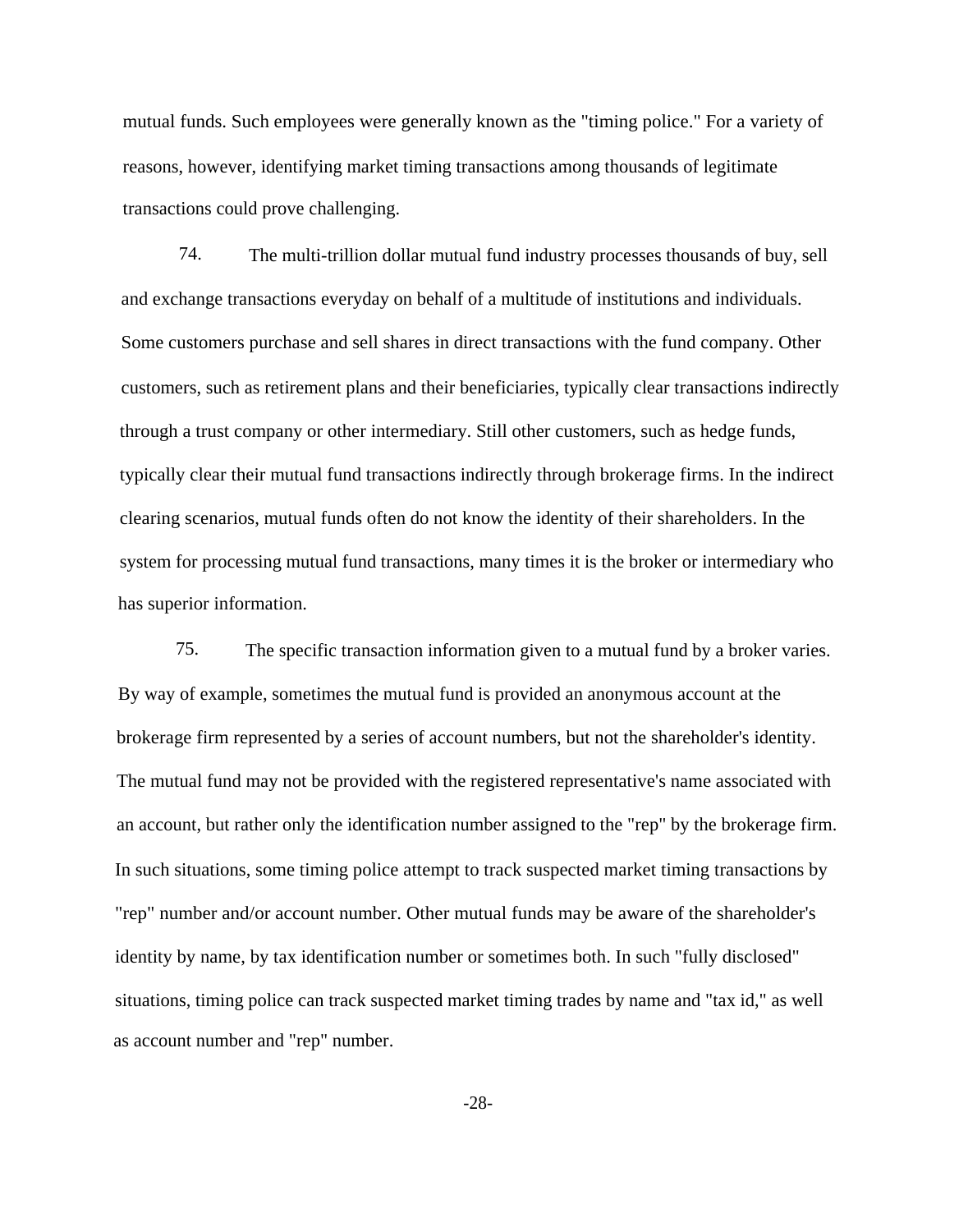76. Timing cops are generally aware that many timers typically wanted to trade mutual funds in large dollar amounts to make the timing as profitable as possible. To reduce the burden of having to sift through an enormous amount of data, mutual funds often set minimum transaction thresholds to identify a suspected market timing transaction. If the dollar volume of a given trade falls below a certain level, the timing cops may not examine it to identify whether it was placed by a suspected timer. For example, the timing police might establish \$300,000 as the transaction threshold. As a result, all trades that are above \$300,000 and placed within a short period of time by the same registered representative or in the same account number might be investigated. If after further investigation a "timing" transaction was identified, it might be rejected and a so-called "stop" or "cease and desist" letter might be sent by the mutual fund to the broker. A typical stop letter said the following:

We have noticed a pattern of excessive trading in these...accounts. As you know, mutual funds are intended to be long-term investments. Short-term trading hinders the portfolio manager's ability to adhere to the fund's investment strategy and may adversely affect performance....As stated in the prospectus, we reserve the right to restrict exchanges and share purchases that we do not feel are in the best interests of the funds or the majority of the shareholders....[W]e take this responsibility to our shareholders very seriously. Therefore, since your excessive trading could be detrimental to the fund, we have placed a stop purchase on your account and we have removed all of your exchange privileges....

B. "Flying Under The Radar"

77. Certain hedge funds and other market timers fraudulently evaded mutual fundimposed and other restrictions designed to prevent market timing.

78. In situations where "capacity" agreements were not desirable or available,

evading detection efforts by mutual funds was paramount to reaping the considerable profits to be made market timing funds. Consequently, an arrangement with a brokerage firm that was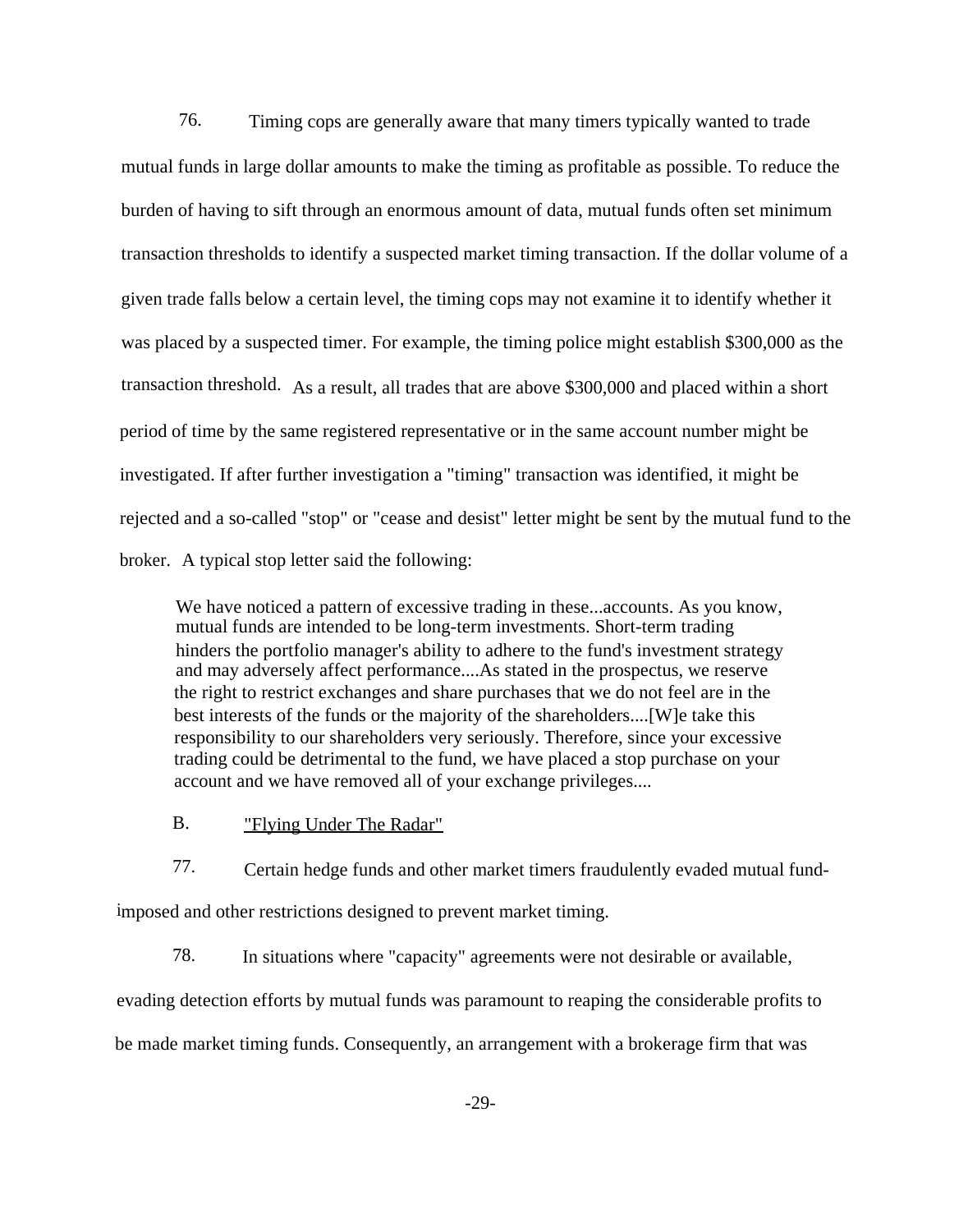willing to fraudulently manipulate its informational advantage over mutual funds to conceal, disguise and/or misrepresent the source of market timing activities was a coveted relationship. Over time, various pretenses were developed to hide or disguise market timing activities and thereby make them more difficult to detect and prevent. These schemes were known among market timers as "flying under the radar" of the mutual fund and brokers were paid handsome "wrap" fees for engaging in them – often as much as 1% to 2% of the dollar amount being timed.

79. One scheme is reminiscent of a "shell game" designed to deceive the timing police. After initially getting "caught" conducting market timing transactions in an account, the mutual fund would send the broker a "stop" letter. In an attempt to deliberately evade the trading restriction, the hedge fund and broker simply opened a new account, perhaps under a different "rep" number, and placed the market timing trades in the new account. If they got "caught" again, the broker would simply open a third account and so on. Alternatively, some timers would not wait for the timing cops to catch them and send a "stop" letter before opening a new account. Instead, in anticipation of the actions of the timing police, the timer would open perhaps five or ten accounts at the outset. Trades would be rotated between and among different accounts to "hide the ball." These practices were sometimes referred to among market timers as creating "also" accounts or "cloning." In both cases, the idea was to disguise the activities and trick the timing cops by creating the false impression that the harmful trading had stopped or was not occurring in the first place. Alternatively, the scheme was designed to create the false impression that the short-term trades were not being placed by the same shareholder. In this way, if the mutual fund prospectus and/or the fund company's anti-timing policy allowed a shareholder to conduct four exchanges per year, by using ten accounts instead of just one, the timer might be

-30-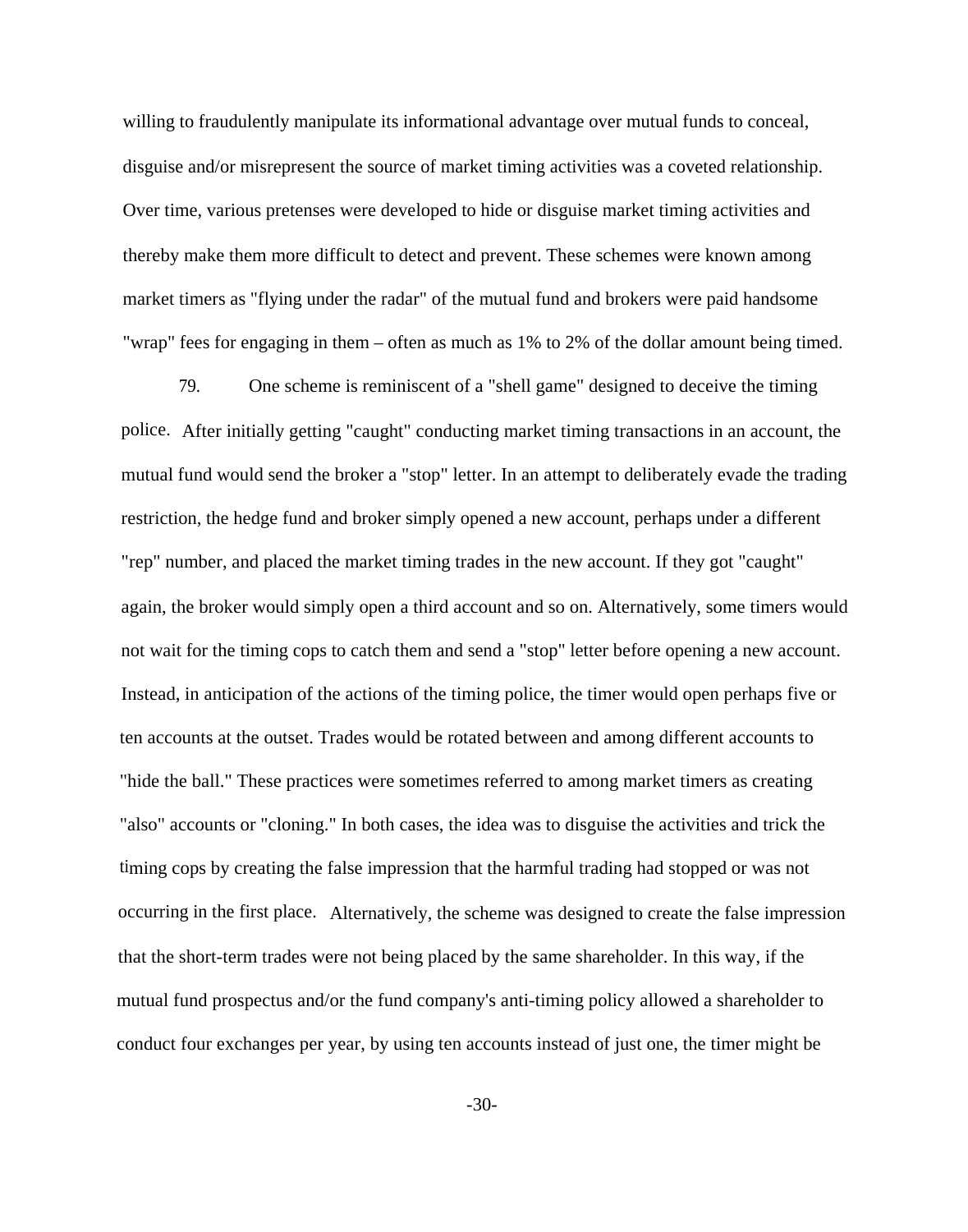able to get away with forty exchanges rather than the four the mutual fund intended to allot.

80. A related method of flying under the radar involved breaking the trades up into smaller dollar amounts to avoid detection by the timing police. The hedge fund (or the broker on the hedge fund's behalf) sometimes solicited corrupt "wholesalers" or other employees of the mutual fund's investment adviser to ascertain the dollar threshold at which timing police scrutinized suspected timing transactions. Alternatively, an experienced timer or timing broker could simply make an "educated guess" concerning the dollar threshold at which a given mutual fund would scrutinize suspected timing transactions. If, for example, the threshold was \$1 million, rather than submit a single trade in the amount of \$1 million on behalf of a hedge fund, the broker might submit five separate trades in the amount of \$200,000 in the same account or different accounts to avoid detection by the timing police.

81. In instances where the shareholders' identity was "fully disclosed" to mutual funds by name and/or tax identification number, certain hedge funds would simply create multiple shell companies and give them different names that could not be readily connected by the timing cops or others who might question or disapprove of the timing transactions. To further the illusion that the trading was not emanating from a single shareholder, hedge funds obtained separate tax identification numbers for the shell companies even though there was no legitimate purpose or need for the separate corporate existence. The shell companies were often limited liability companies whose sole member was the "parent" hedge fund. The companies typically had no employees or operations independent from the "parent" hedge fluid and did not file a separate tax return. Instead, the "parent" hedge fund filed a single consolidated tax return on behalf of all the shell entities. The true purpose for having the separate corporate existence

-31-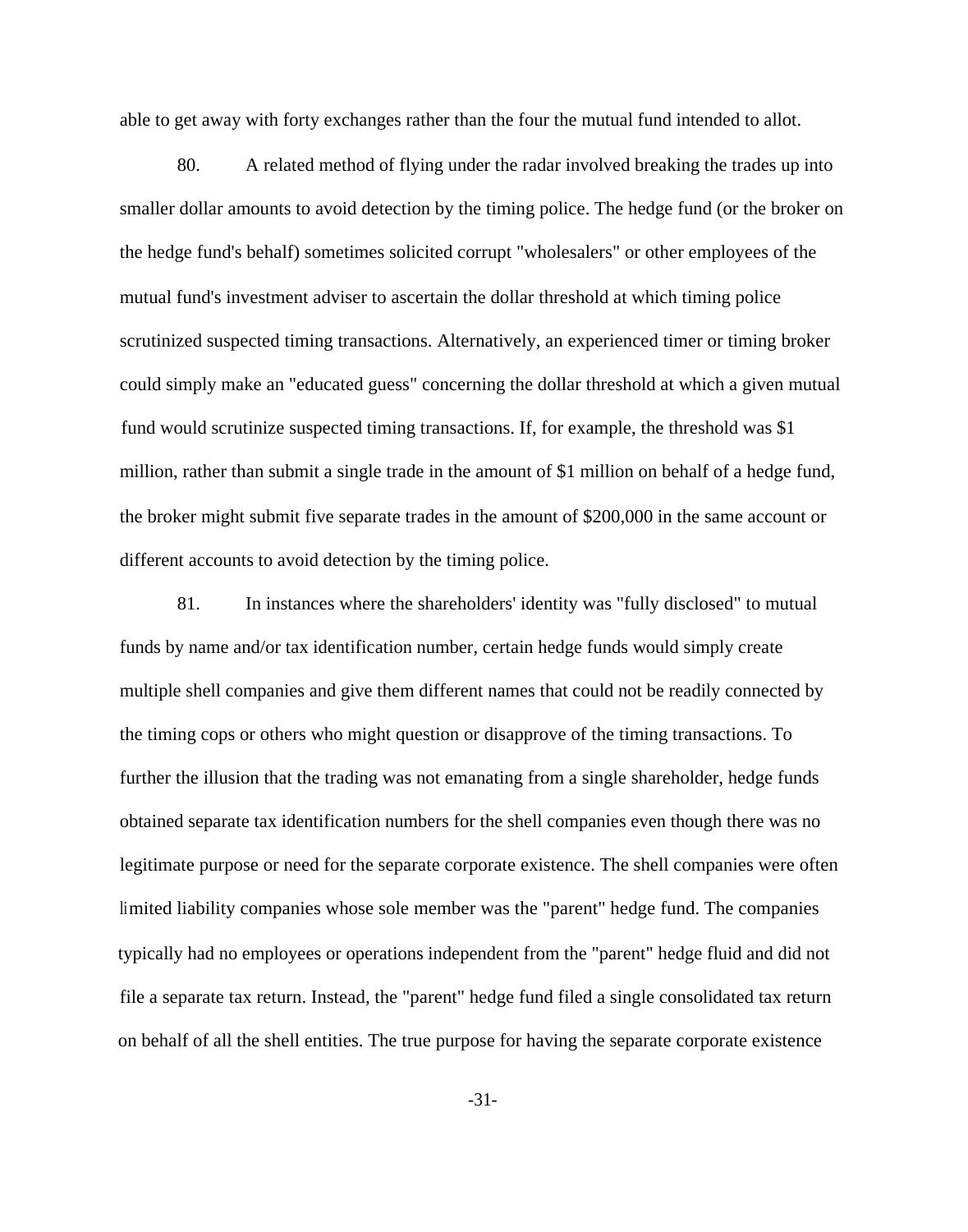was to perpetuate the charade with the mutual fund and evade detection by fund companies that treated (or would have treated if they knew the truth) all companies under the "parent" hedge fund's umbrella as a single shareholder for purposes of its market timing restrictions. The prospectus language in one fund company's prospectus is illustrative:

Because excessive trading (including short-term, "market timing" trading) can hurt the Fund's performance, the Fund may refuse any exchange (1) from any shareholders account from which there have been two exchanges in the preceding three month period, or (2) where the exchanged shares equal in value the lesser of \$1,000,000 or 1% of the Fund's net assets....Accounts **under common ownership or control, including those with the same taxpayer ID number..., will be considered one account for this purpose....**

(Emphasis added)

82. Another method of flying under the radar was to clear transactions through intermediaries other than broker-dealers. For example, some market timers cleared trades through trust companies that typically processed mutual fund transactions for employees participating in corporate retirement plans. The idea was to hide the hedge funds' trades among the mass of retiree trades being processed legitimately. Still others used the clearing platforms at large mutual fund "supermarkets" such as Charles Schwab & Co., Inc. and Fidelity Investments (or their affiliates). These "supermarkets" often process mutual fund transactions in "omnibus" format in the ordinary course of business. "Omnibus" processing often means that purchase and sale orders of thousands of "supermarket" customers are aggregated and submitted to the mutual fund on a net basis. Timers cleared through these "supermarkets" in an effort to have their market timing trades go undetected in the multitude of combined transactions.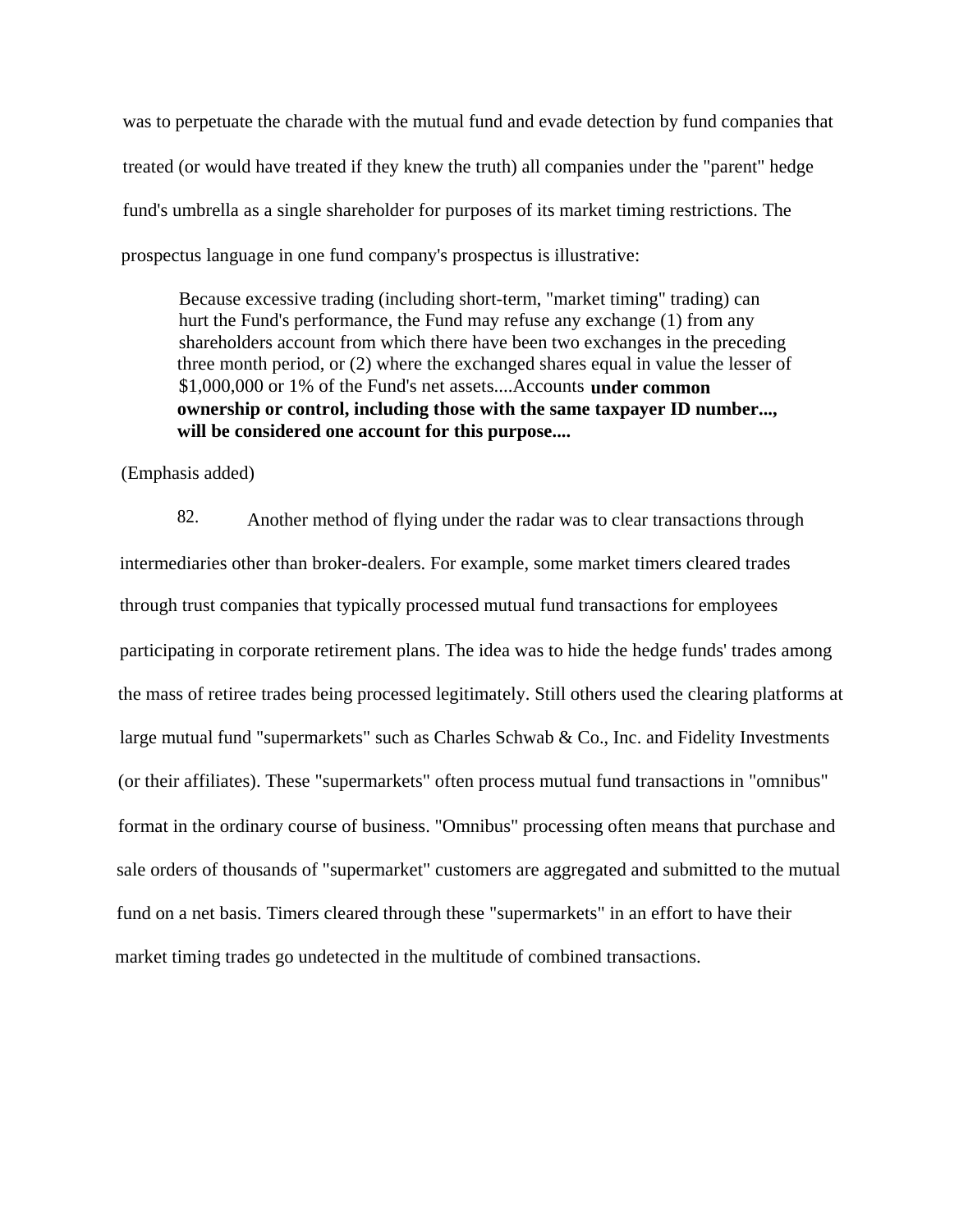# C. Market Timing Through Variable Annuities And Variable Life Insurance Policies

83. Another method of flying under the radar involved variable annuities and variable life insurance policies.

84. Variable annuities are hybrid securities intended for retirement. They combine elements of four different financial products: mutual funds, tax-deferred investments like Individual Retirement Accounts ("IRAs"), life insurance policies, and traditional annuities. After purchasing a variable annuity, a consumer (referred to as the "annuitant") can direct that his or her money be invested in one or more mutual fund "subaccounts" offered by the insurance company. These subaccounts minor the mutual funds available to retail investors and are usually run by the retail mutual fund manager. In other words, the fund manager invests the variable annuity subaccount assets in the same stocks or bonds as he or she does for the retail mutual fund. The subaccounts, therefore, are essentially "clones" of the retail mutual funds.

85. Variable annuities offer investors the chance to convert their investment, after a certain number of years, into a guaranteed stream of annuity payments for a period of years or for life. Prior to withdrawal, gains in the variable annuity subaccounts compound on a tax-deferred basis; no taxes need be paid until the monies are withdrawn by the annuitant. The typical variable annuity also has a death benefit guaranteeing the return of the investor's principal to heirs if death precedes the start of annuity payouts.

86. Variable life insurance policies are similar to variable annuities. An insured purchases a life insurance policy and pays premiums to the insurance company. In the event of death, the insured's beneficiaries will receive a death benefit. But, the death benefit is not

-33-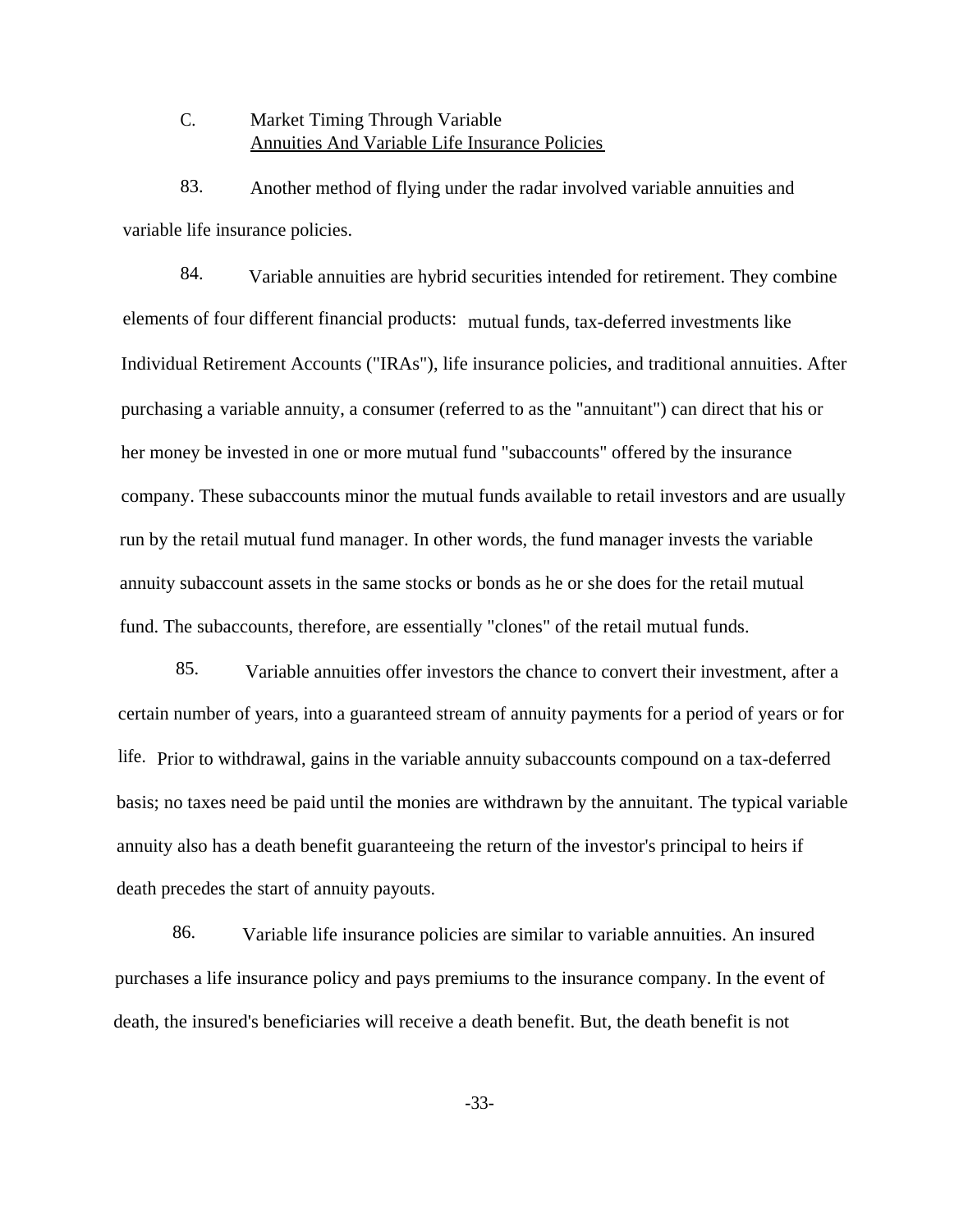necessarily the face amount of the insurance policy. It could alternatively be, for example, twice the value of a "subaccount" that is invested by the insured. Like an annuitant, the insured can direct that his or her premium payments be invested in one or more mutual fund "clones" offered by the insurance company. The value of the "subaccount" grows on a tax-deferred basis and the variable life policy accrues a cash value. An insured can elect to terminate the policy prior to its maturity date in which case cash value in the subaccount is surrendered to the insured.

87. Hedge funds that purchased variable annuities and variable life insurance policies were not interested in tax-deferred investing, life insurance or a stream of annuity payments. They were interested in preying upon the cloned mutual fund sub-accounts that they likely would not have been permitted to trade if their transactions were conducted directly in the retail mutual fund. In some cases, hedge funds timed the "clones" of retail mutual funds in which they had already been restricted from trading.

88. Hedge funds also sought anonymity. Annuity investors make transfers or trades among the subaccounts by sending directions to the insurance company or its agent. Similiar to "omnibus" processing through a mutual fund "supermarket," transfers into and out of each subaccount are then aggregated by the company or its agent and forwarded to the mutual fund manager as "batch trades." As a result, the mutual fund manager generally is not aware of the identity of the shareholders whose trades are grouped together in a single batch.

### **II. Late Trading**

89. The price at which an investor can buy or sell a stock listed on an exchange or traded in the over-the-counter market fluctuates during the trading day. By contrast, prices of mutual fund shares are set once a day, after the market is closed.

-34-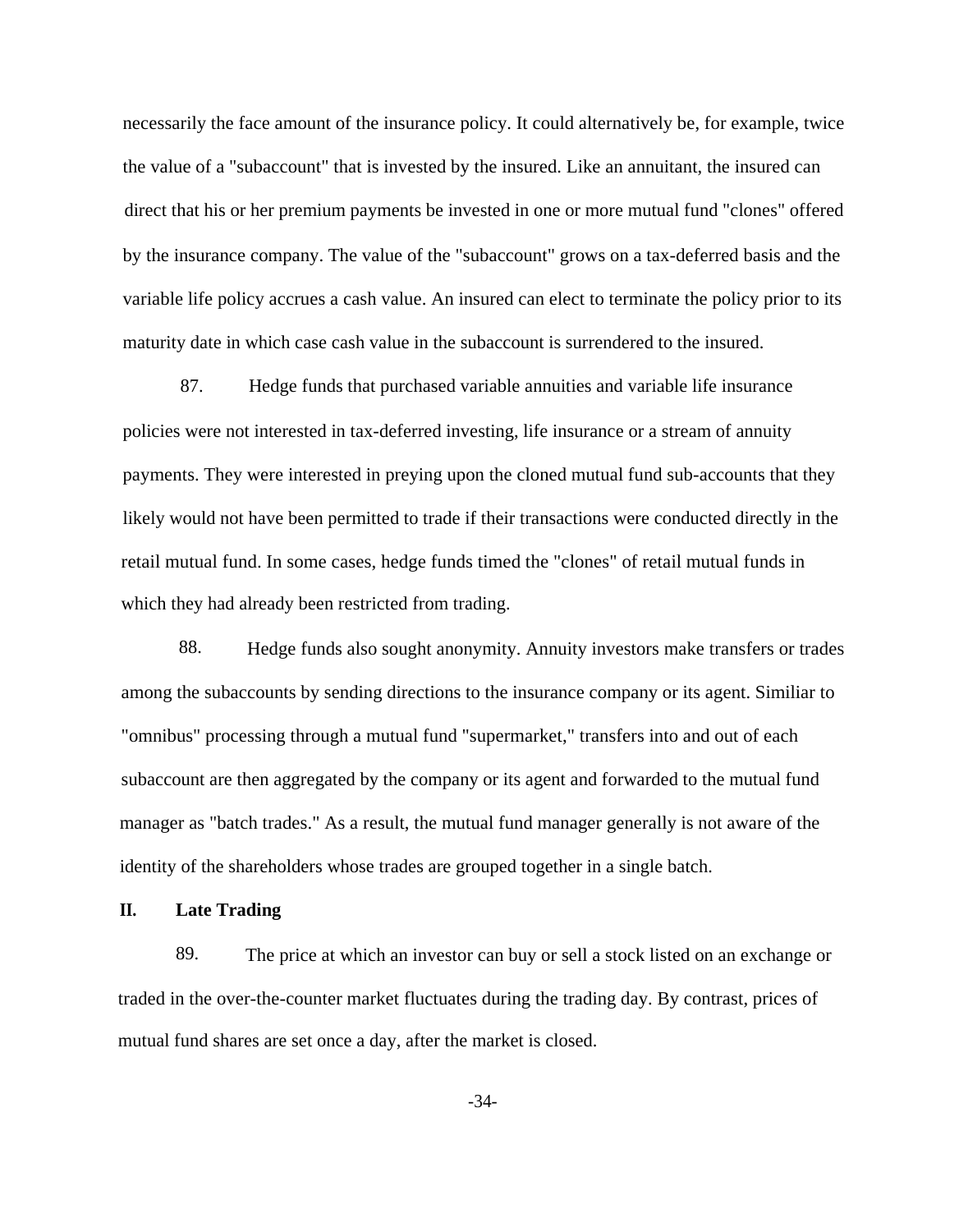90. The price at which shares of a mutual fund are bought and sold is referred to as the net asset value or "NAV." Many mutual funds' NAVs are calculated as of the closing time of the New York Stock Exchange, which is usually 4:00 p.m. New York time. Orders to buy, sell or exchange mutual fund shares placed with those mutual funds, or a broker-dealer or other intermediary at or before the closing time are priced at that day's NAV.

91. "Late trading" refers to a market timer placing – and a mutual fund, brokerdealer or other intermediary accepting – orders after the mutual fund's deadline and yet still receiving same-day pricing. Corporate earnings announcements, significant press releases and other events affecting the financial markets often occur after 4:00 p.m. Such material information can be predictive of the probable direction of - or determinative of actual – mutual fund share prices and, therefore, can play an important role in the market timer's decisionmaking process on whether to purchase or sell a mutual fund and/or engage in related "hedging" transactions. And such post-4:00 p.m. information is not available to law abiding investors who must place their mutual fund orders prior to the mutual fund's deadline to receive that day's price.

92. Late trading occurred primarily because broker-dealers and other intermediaries fraudulently manipulated the industry-wide system for processing mutual fund transactions. Unlike the near instantaneous transmission of stock orders for execution, broker-dealers and other intermediaries could (and often did) transmit mutual fund orders to fund companies for execution after 4:00 p.m. Fund companies (or their agents) then tally the orders and calculate the NAV *as of* the 4:00 p.m. close of the market. This calculation often did not occur until 5:30 p.m. or later. To prevent "late trading," fund companies would generally require that the broker-

-35-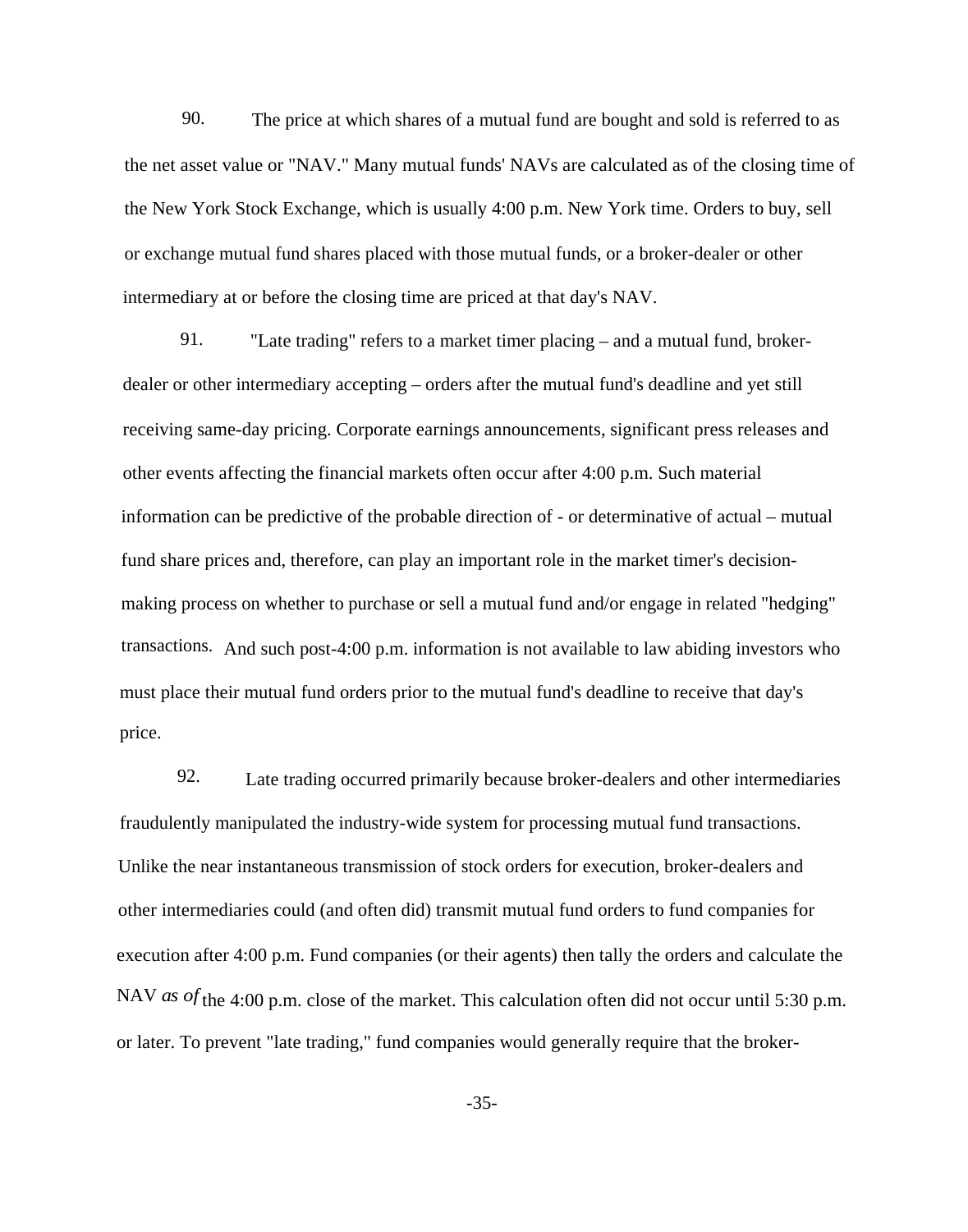dealer or other intermediary make an express or implied representation to the mutual fund that the order being transmitted was placed by the mutual fund shareholder at or before the close of the market and, therefore, was entitled to that day's pricing.

93. To earn substantial fees, certain broker-dealers and other intermediaries abused this system. They gave hedge funds the ability to place orders after 4:00 p.m. (including, in some cases, to place orders after the time at which NAVs were actually *calculated)* by transmitting those orders with legitimate orders to be processed using that day's price. In so doing, these broker-dealers and other intermediaries breached their representations to mutual funds and engaged in false pretenses in connection with the sale of securities under the Martin Act.

#### **THE FRAUDULENT PRACTICES OF THE DEFENDANTS**

## I. The **Millennium Hedge Fund Complex**

94. MLP was formed in 1989 by Izzy Englander. MLP bills itself as an "alternative investment fund" that engages in multi-strategy proprietary trading through a "master feeder" structure – an arrangement whereby investors' money is initially placed into smaller sub-funds and then pooled into one large fund. MLP, therefore, has two so-called "feeder" funds. They are Millennium USA, which is used to receive investments made by Millennium's domestic investors, and Millennium International, which is used for investments made by international investors. Millennium USA and Millennium International then in turn invest substantially all their assets in MLP. A third fund, Millennium Global, is used for special investments of "separate accounts" and "general accounts" by insurance companies. Millennium Global also invests a portion of its assets in MLP.

95. Investments in MLP are offered privately; they are not open to the public at

-36-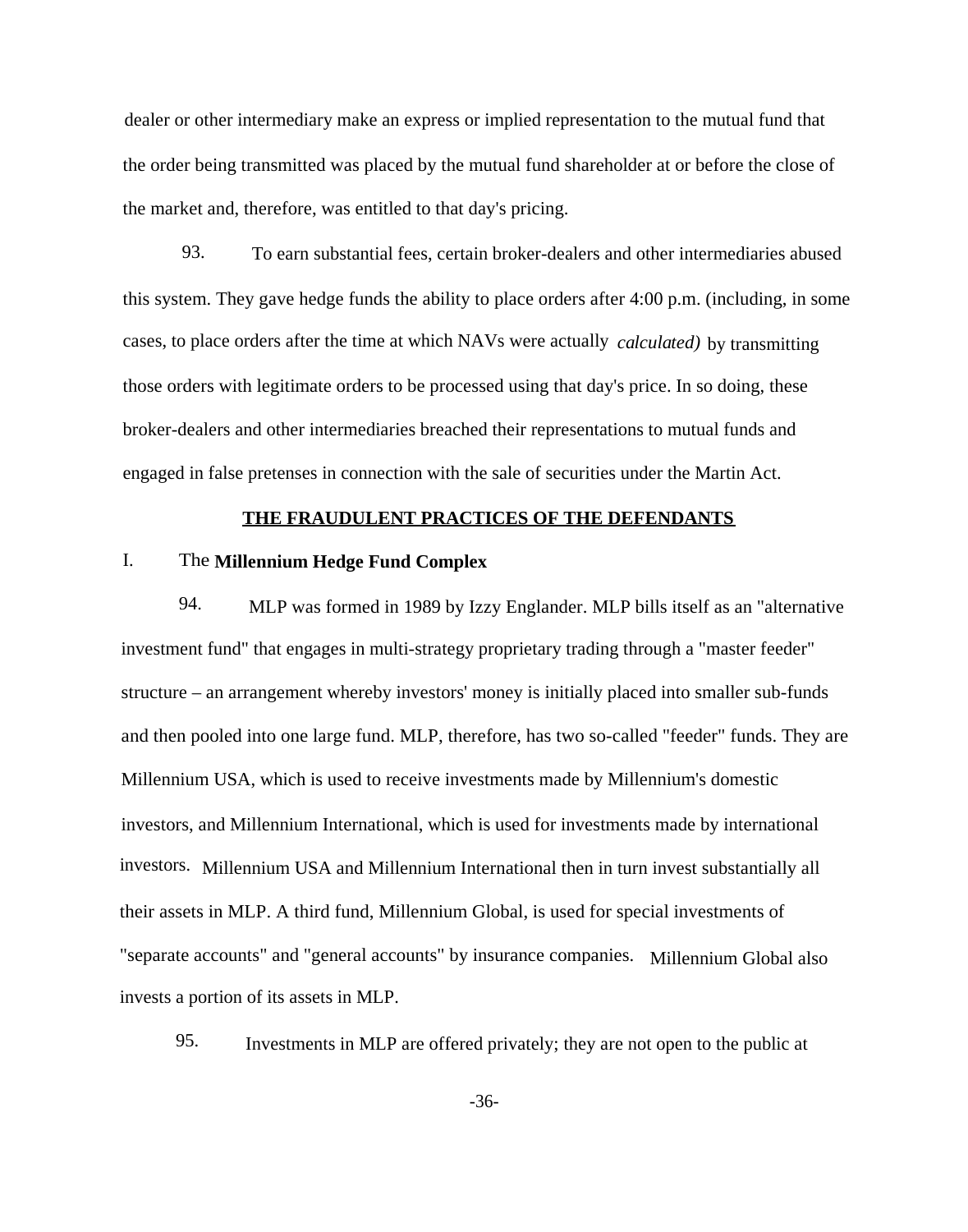large and, in any event, are well beyond the means of ordinary investors such as those who purchase mutual funds and variable annuities for savings and retirement. The minimum investment in MLP is \$5 million.

96. In Wall Street parlance, MLP and its various affiliates are known as a "hedge fund." Institutions and wealthy individuals invest in Millennium and, in exchange for a fee, various entities controlled by Englander make investment decisions for investors and otherwise manage their assets. The fee is roughly calculated as 20% of investors' gains. Thus, the greater the return earned by investors, the more earned by the entities controlled by Englander.

97. The investment advisers to MLP, Millennium USA, Millennium International and Millennium Global are defendants Millennium Management, L.L.C. and Millennium International Management, L.L.C. These advisers are ultimately controlled and majority owned by Englander and other entities affiliated with him.

#### A. Millennium's Management Structure

98. Izzy Englander sits atop Millennium's corporate organizational chart. To deploy the more than \$5 billion Millennium has under management (which, after the effects of leverage, gives Millennium access to approximately \$20 billion in trading capital), Englander orchestrates the activities of more than one hundred traders executing various investment strategies. All Millennium traders and all other personnel ultimately report to Englander; he is also Millennium's largest investor. As of December 31, 2004, Englander and his family members beneficially owned more than 14% of Millennium; more than one hundred Millennium employees owned an additional 4% of Millennium.

99. Terence W. Feeney is a Millennium Vice Chairman and its Chief Operating

-37-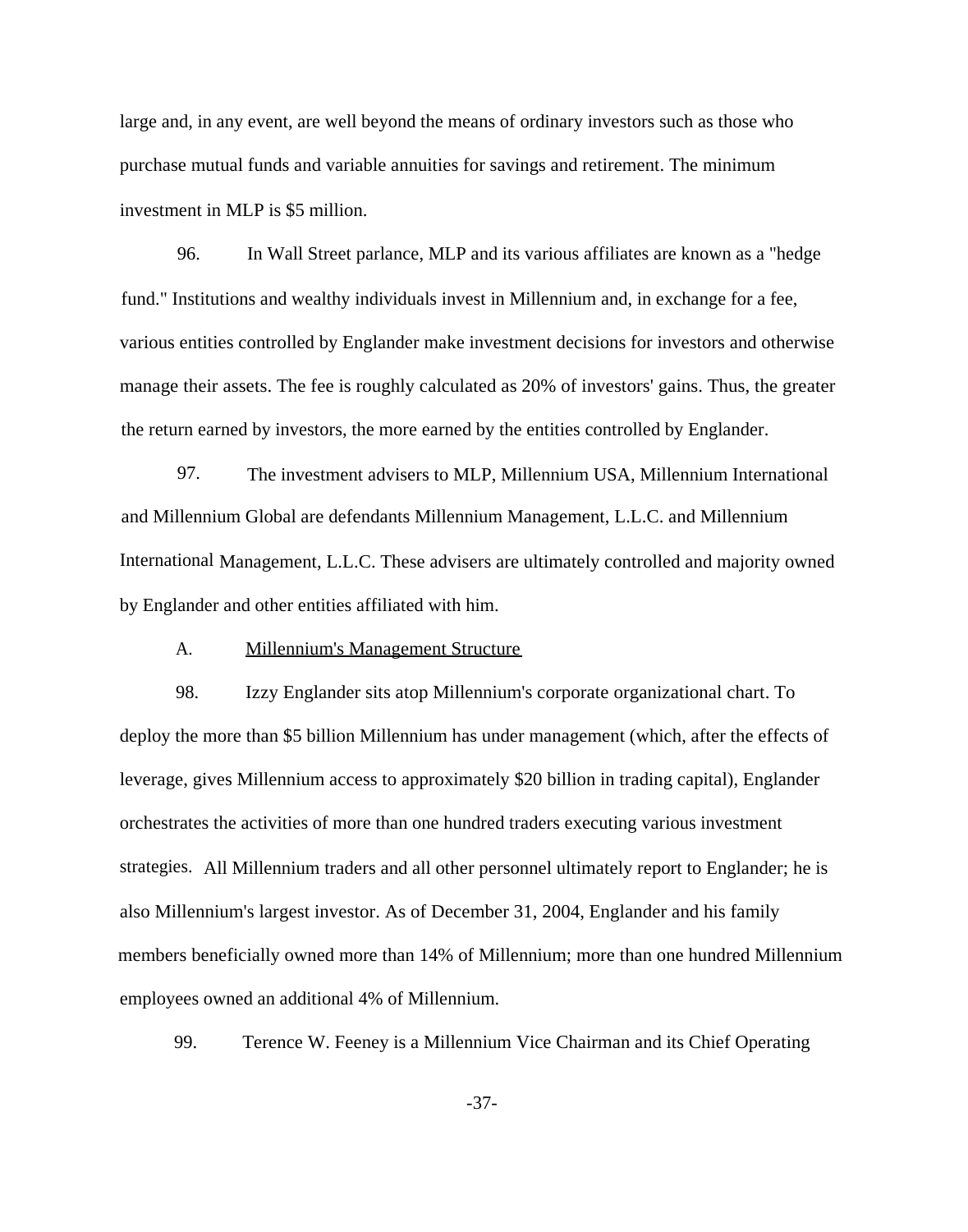Officer. Feeney also has a significant investment in Millennium. The head of Millennium's Operations department (the "Head of Operations"), among others, reported to Feeney. The Operations area had a separate unit consisting of several employees that supported the market timing activities of Millennium's traders. This unit was referred to by certain Millennium employees as market timing operations and its supervisor was a junior employee who reported indirectly to Feeney (the "head of market timing operations").

100. Fred M. Stone is Millennium's General Counsel. During the relevant time, he was responsible for legal and compliance matters. His responsibilities initially included the creation of new legal entities and then later supervision of others who created new legal entities. Stone reported to Feeney during the relevant time period. Millennium also employed during the relevant time a compliance officer – referred to by Millennium as the "Compliance Coordinator" – who reported to Stone. The Compliance Coordinator, who worked as an assistant to Stone with a previous employer, had no college degree, securities licenses or professional certifications. The Compliance Coordinator did, however, have a paralegal's certificate and attended one-day legal and securities industry conferences from time to time.

101. Among the ranks of Millennium traders during the relevant time was Steven B. Markovitz who executed a mutual fund market timing strategy. At certain points in time, Markovitz managed more of Millennium's assets than any other Millennium trader – market timer or otherwise.

102. Millennium employed four other traders who were engaged in mutual fund market timing strategies. One of them was Kovan Pillai. Relative to Markovitz, Pillai had a smaller, but still substantial, percentage of Millennium's assets under management.

-38-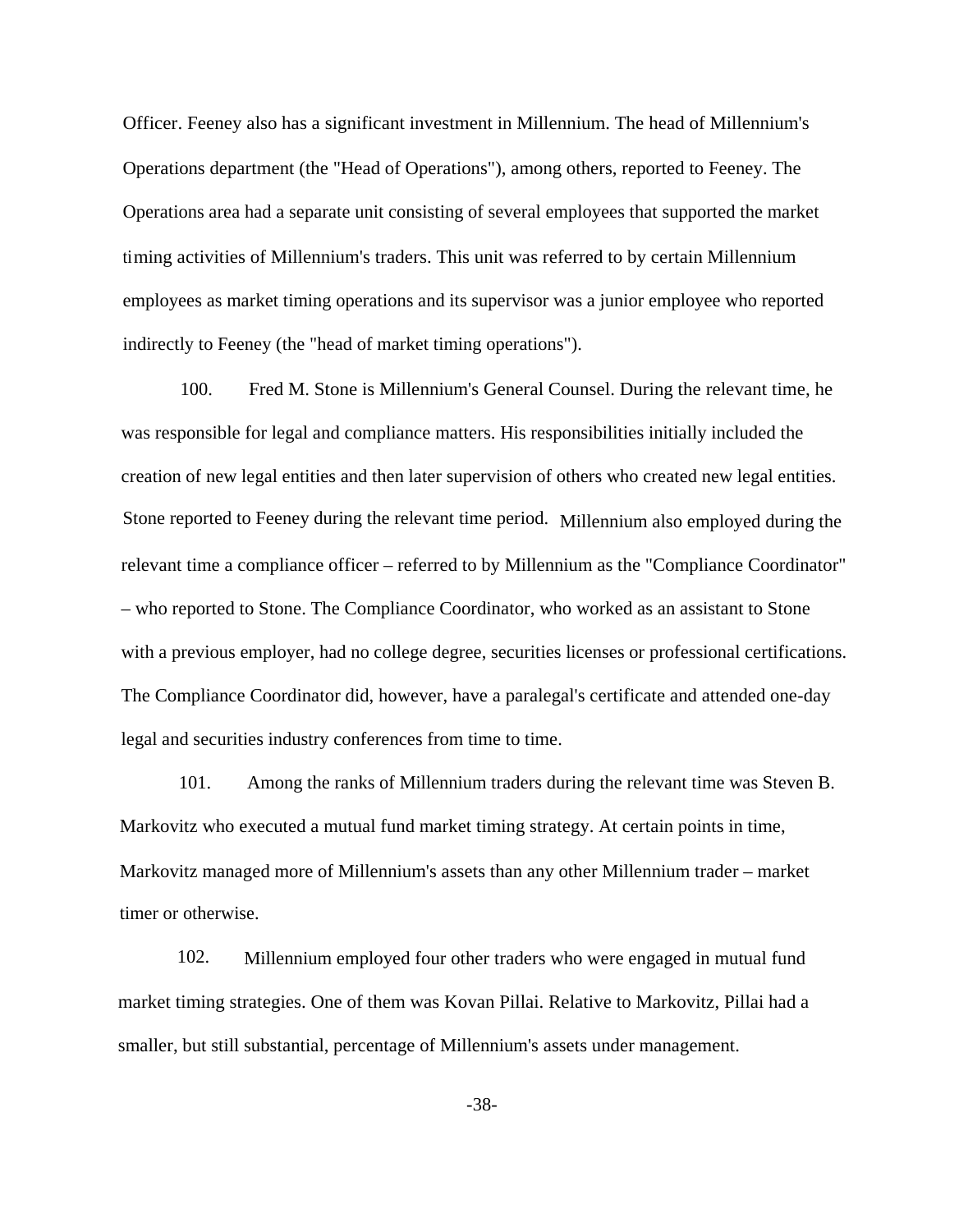103. Millennium also engaged outside investment advisers who were not Millennium employees to manage assets for Millennium. During the relevant time, Millennium engaged at least three such outside advisers who had investment discretion over Millennium's money and engaged primarily or exclusively in mutual fund market timing strategies. Separately, Millennium made investments in other hedge fund complexes that engaged in market timing strategies.

104. Although they executed the same or similar strategies, Markovitz, Pillai and Millennium's outside advisers did not coordinate their activities. To the contrary, they were quite secretive and proprietary about their strategies as were all traders at Millennium. Only upper management at Millennium was privy to the specifics of the various strategies Millennium's inside and outside traders were executing.

## B. Millennium's Investment Objective

105. Identifying and exploiting financial arbitrage opportunities is a legitimate objective pursued and achieved by many hedge funds. Millennium shared this goal. Its offering documents state:

Millennium's objective is **to exploit market inefficiencies and to profit by financial arbitrage,** in order to achieve consistent overall returns uncorrelated with stocks, bonds and other traditional investments.

(Emphasis added)

106. In pursuit of its objective, Millennium deployed the billions it had under management in several different strategies including fixed income arbitrage, statistical arbitrage, merger arbitrage, futures arbitrage and, most relevantly, market timing of mutual funds.

107. Englander and his top executives manage risk and make the decisions

-39-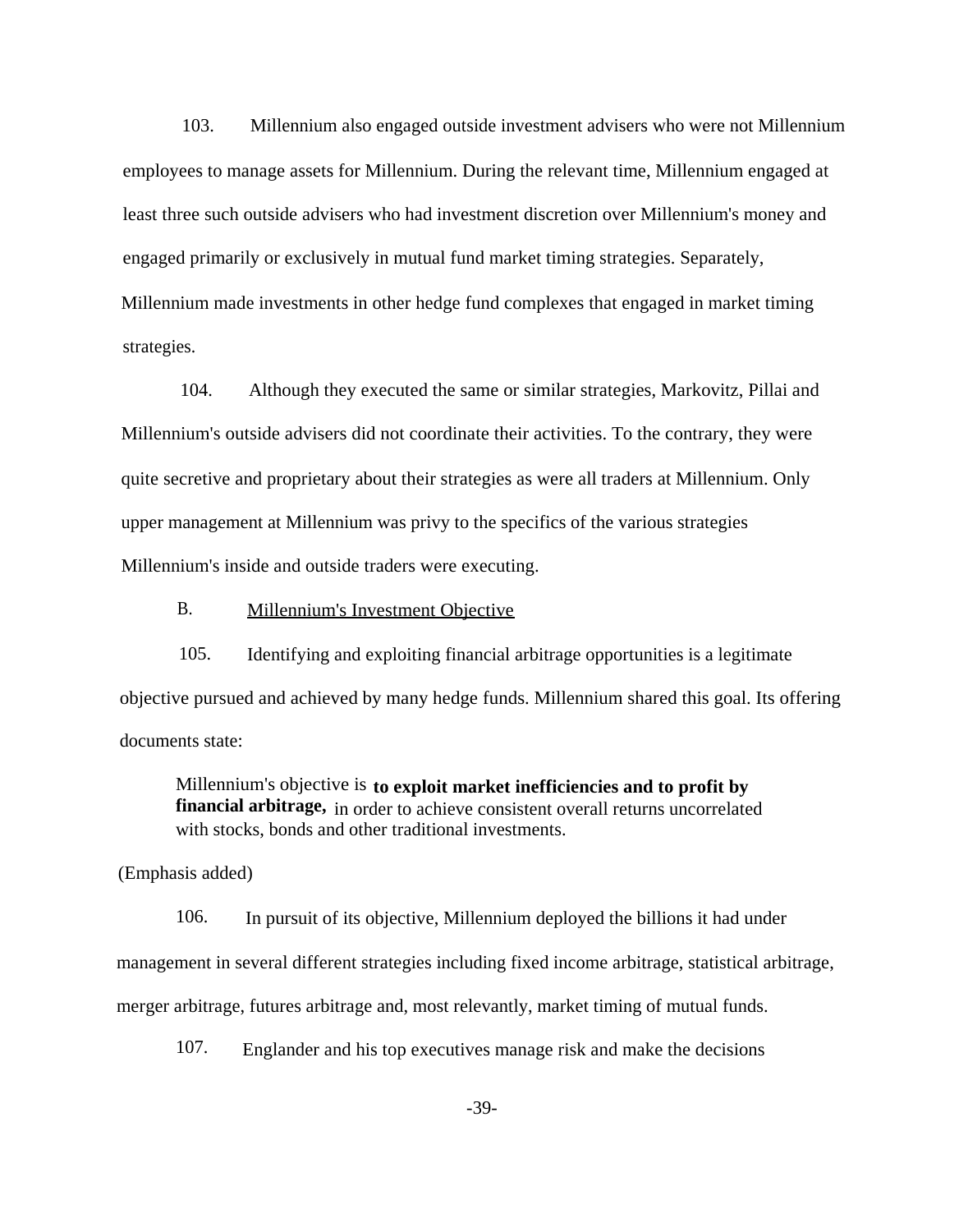concerning how much capital to devote to which strategy and then to which of the several traders executing that strategy. In connection with these decisions, traders update Englander and top management on their strategies and exposure to various so-called "asset classes" (e.g., technology stocks, whether owned directly, indirectly through mutual funds, or derivatively through more exotic financial instruments). Englander and top management adjust Millennium's exposure according to, among other factors, Millennium's appetite for risk relative to the potential reward to be gained.

108. At times, Englander allotted more capital to Millennium's market timing strategies through Markovitz, Pillai and other internal and external managers than to any other strategy. This allocation was lucrative for Millennium's investors. Mutual fund market timing accounted for as much as 20% of Millennium's yearly investment returns. These returns were substantial especially given the limited risk inherent in a market timing strategy. Unlike ordinary mutual fund investors who buy and hold for the long term and are, therefore, continuously subject to downside risk, Millennium's capital was at risk of loss only a fraction of that time because its assets often rested safely in virtually riskless money market or short-term bond funds. In addition, even when Millennium was "long" mutual funds, the position was often partially or fully "hedged" through the use of derivatives or other financial products to further protect against potential losses. Such risk-adjusted returns helped Millennium earn a reputation as one of the more savvy hedge fund managers on Wall Street.

109. But, Millennium did not achieve all or even a substantial part of its mutual fund market timing investment returns by simply "exploiting market inefficiencies." Many mutual fund complexes would not and did not knowingly allow Millennium to exploit financial arbitrage

 $-40-$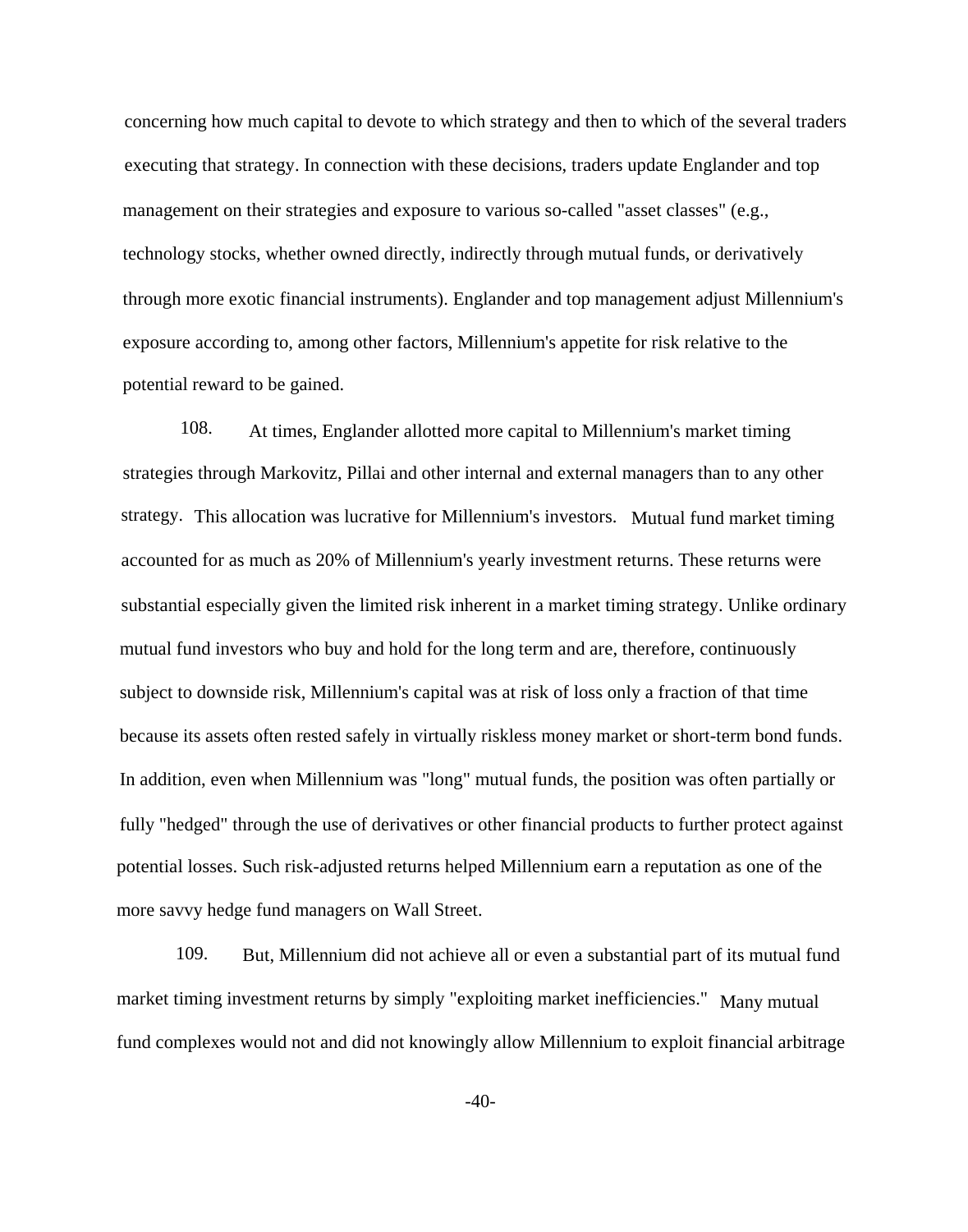opportunities in their funds at the expense of ordinary investors to whom the fund managers owed fiduciary duties.

110. Instead, Millennium and others acting in concert with it implemented and periodically refined an elaborate fraud designed to exploit not market inefficiencies, but loopholes in the methods employed by mutual funds and others to detect and prevent market timing activities. The fraud enabled Millennium to disguise itself and, therefore, transact billions in market timing volume that mutual funds or others would not have allowed had they known Millennium's true identity.

111. The first layer of Millennium's deception was an illegitimate web of more than one hundred limited liability companies, purported "family" trusts and other entities that was designed and existed solely for the purpose of deceiving mutual funds and others who sought to prevent market timing.

112. Millennium created a second layer of camouflage to further disguise its identity. The elaborate web of shell companies was used to open hundreds and hundreds of accounts at numerous broker-dealers and other clearing platforms. Sometimes Millennium hired and paid substantial fees to other investment advisers to act as "fronts" with respect to certain accounts. The investment advisers had no investment discretion over Millennium's money, did not render any investment advice to Millennium or otherwise provide any real services. Investment decisions with respect to transactions associated with these accounts were made entirely by Millennium traders. The investment advisers simply used accounts in their own names to disguise Millennium's association with the transactions and throw the timing police or others seeking to prevent market timing off Millennium's trail.

-41-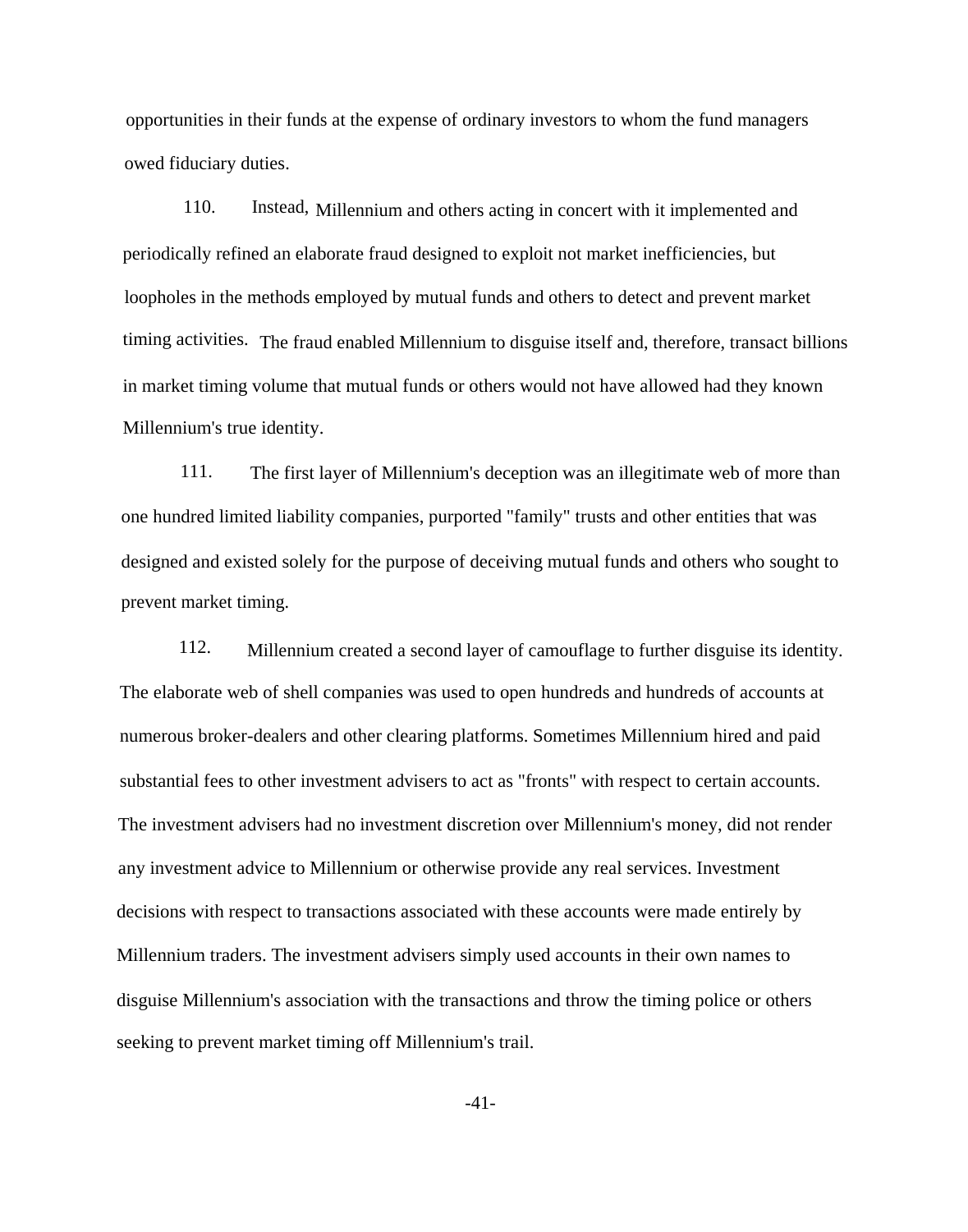113. A third layer was added when Millennium employees pretended they were "annuitants" and "key persons" with long term retirement or estate planning objectives in order to secure access to variable annuities and variable life insurance policies. Through such false pretenses (and sometimes with the complicity of insurance companies), Millennium successfully shielded itself from fund managers and others seeking to prevent the siphoning of profits that rightfully belonged to bona fide long term annuity participants and owners of variable life policies.

114. Each layer of deception was understood, approved or recklessly disregarded by Millennium's most senior management.

115. An integral part of Millennium's deceptions were carried out by a small Long Island brokerage firm known as D.C. Capital, L.L.C. Englander introduced Markovitz to D.C. Capital which ultimately conducted billions worth of deceptive market timing transactions through approximately one hundred D.C. Capital accounts. Markovitz also engaged in "late trading" of mutual fund shares on behalf of Millennium through D.C. Capital (and two other broker-dealers) during the period between in or about early 2002 through in or about July 2003. In October 2003, Markovitz pleaded guilty to a felony violation of the Martin Act.

# II. **Deceptive Market Timing** At **Millennium**

116. Mutual fund market timing at Millennium began at least as early as 1999, when Markovitz was first hired. Englander had been introduced to Markovitz through a mutual acquaintance. During a job interview, Markovitz showed Englander the results of a market timing strategy Markovitz had developed and traded using his own money. The strategy was based on international time zone arbitrage using international mutual funds.

-42-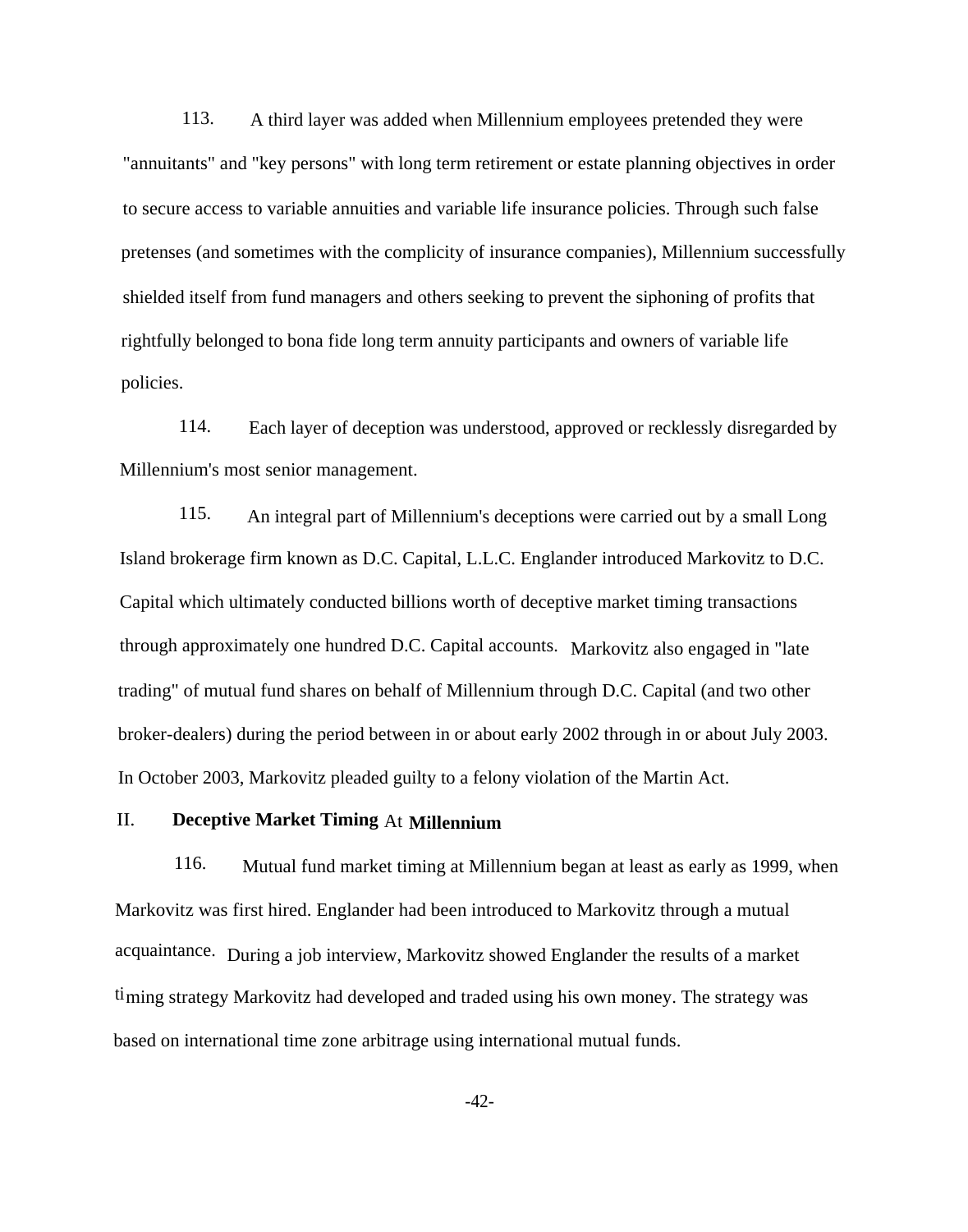117. While Markovitz had not invented this strategy, his results using it were impressive; investment returns of approximately  $30\%$  to 40%. Englander hired him and thereafter Markovitz began market timing with Millennium's money. Other Millennium internal and external traders began (or were already) market timing as well.

118. Over time, it became increasingly difficult for Millennium's traders (or others acting on Millennium's behalf) to find fund companies that would knowingly permit market timing in their funds, particularly international funds. Many fund companies understood how timers were exploiting pricing inefficiencies to the detriment of their long term shareholders. Consequently, whereas once they may have tolerated it, many fund companies began to crack down and disallow market timing transactions, as it was their right and obligation as fiduciaries to do.

119. On the other hand, as the supply of "timeable" funds began to shrink, mutual fund timers were willing to pay more for the ability to time a mutual fund. For their own gain, some hind companies disregarded their fiduciary obligations and knowingly permitted market timing transactions with certain timers even though the transactions harmed long term shareholders. One way such fund companies were compensated was "sticky money."

120. "Sticky money" generally refers to a deal negotiated directly with a mutual fund whereby a static investment is made in exchange for the right to trade rapidly. The mutual fund's investment adviser typically earns substantial fees on such "sticky" investments.

121. Pillai discussed "sticky" money in a February <sup>2003</sup> e-mail to Englander: Izzy,

In funds, we have 280 M deployed in international and 40 M deployed as

-43-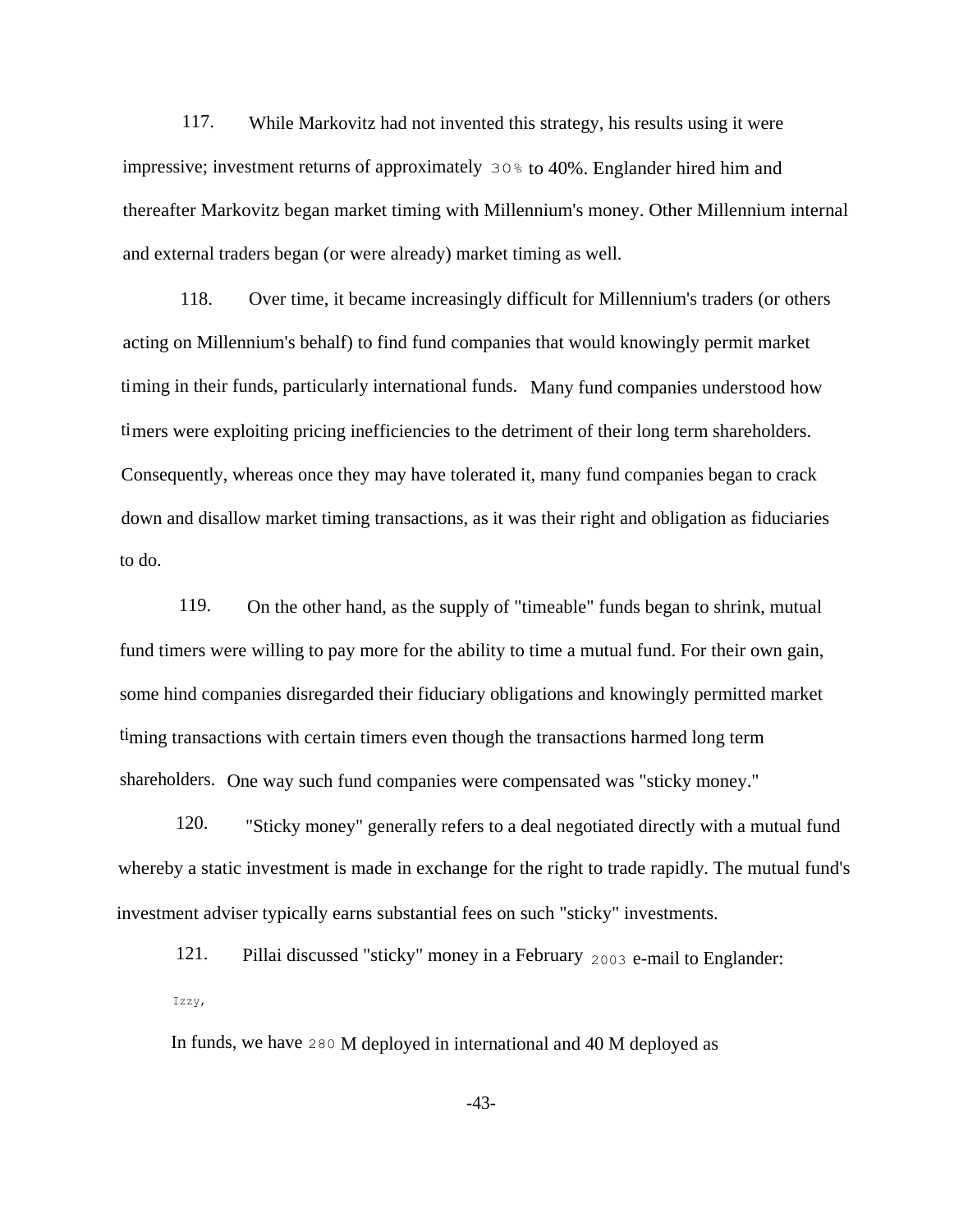domestic sticky money....[I]n addition to the above, we have 30 M in sticky money market money that [Feeney] set up via [one of our timing brokers]. This bought us 15 M in negotiated international capacity....We are still looking for cheaper negotiated deals directly with the fund companies.

122. For a timer like Millennium, tying up capital in "sticky asset" investments was not an efficient use of capital. Indeed, Markovitz characterized such investments as "bribes." In a January 2, 2003 e-mail to Englander relating to a proposed timing strategy in municipal bond funds, Markovitz wrote:

[I] need capital. lots of it. good news about this strategy: a) very few timers already [into it; and] b) fairly efficient use of capital in that **you don't have to post bribe money to play these funds, mainly becuase (sic] no one is watching the gate.**

(Emphasis added)

A. "Watching The Gate"

123. At most mutual fund complexes, there were people "watching the gate" – the timing police. Millennium's market timers and its senior management knew this full well. They knew market timing potentially could be harmful to, and/or actually was harming, long term mutual fund shareholders. They knew mutual funds had the legal right to stop market timing in their mutual funds and that market timers (including Millennium) were frequently "kicked out" of mutual funds. For example, a "stop" letter sent to Millennium by a broker in or about February 2001 stated:

**Short-term trading can negatively impact long-term fund shareholders by increasing fund trading costs, increasing volatility, and decreasing fund returns.** If you prefer short-term trading, you may wish to consider alternative investment vehicles, such as exchange-traded funds (closed-end funds), or those made available through other entities.

(Emphasis added)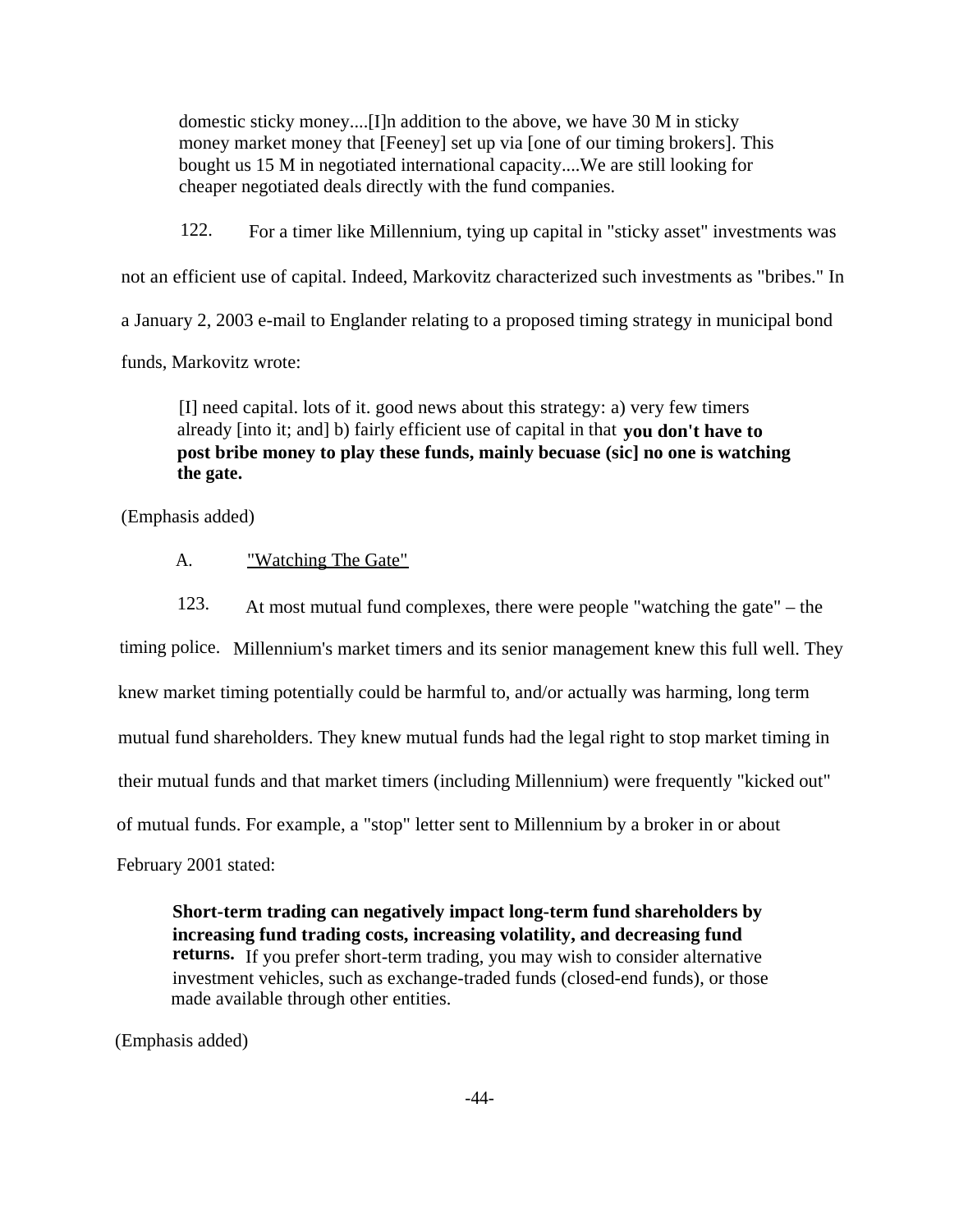124. Instead of looking for another arbitrage opportunity where it could legally

exploit pricing inefficiencies, Millennium chose to accomplish its otherwise legal market timing strategy by disguising itself from the timing police.

## B. Millennium Studied Market Timing Detection Methods

125. Millennium worked hard to deceive mutual funds. Its employees studied the

methods of timing police and others responsible for detecting mutual fund timing activities.

Millennium's traders sought out unscrupulous timing brokers and dishonest employees of mutual

fund investment advisers and insurance company employees to help them. For example, as

phrased by a timing broker in an e-mail to Markovitz:

We've been doing our research and **I'm going to swoop under the radar screen like a stealth bomber.** By the time they figure out what has happened we will be 30 million long. Been talking with the wholesalers[;] some are full of  $[^*&\%^*]$  but others have given me their **blueprint** of how to get these accounts opened and traded **without crossing the higher ups desk.**

(Emphasis added; expletive deleted)

126. Another example appears in an e-mail dated April 26, 2002 from a timing broker to one of Markovitz's trading assistants:

The purchases were busted - I think they have a very good radar system and the [international fund] we purchased is a very small fund (only \$18 Million). The **Wholesaler is coming in next week to meet with us. He may have a way to be able to purchase under the radar....**

(Emphasis added)

127. Other Millennium internal market timers examined whether timing police had the ability to track Millennium's trading activity in its funds even when it was done through

different brokers. A junior trader wrote in a series of e-mails in mid-April 2003: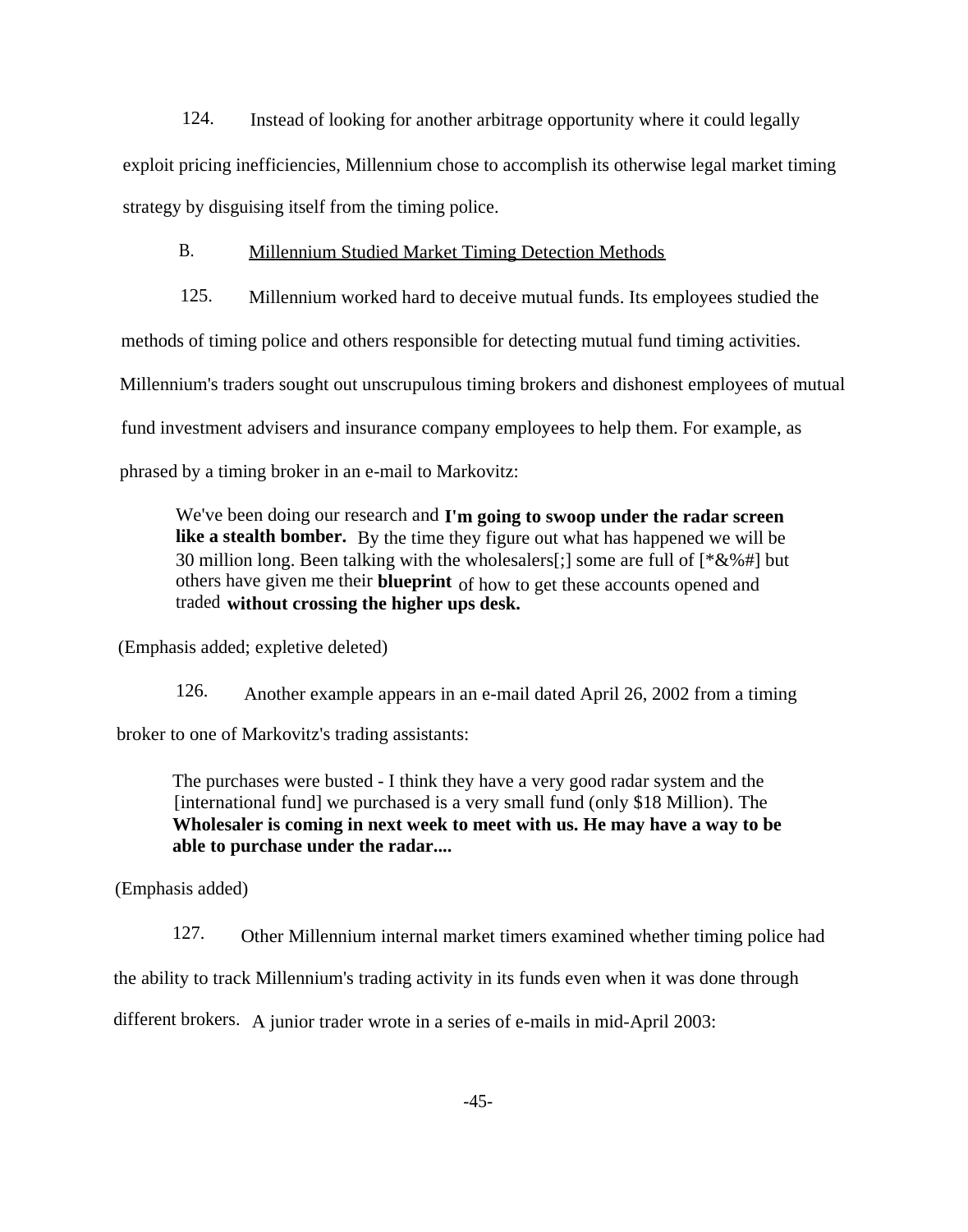One open question is whether the fund families have the ability to track the same investor (e.g., by tax ID) at different brokers. That seems unlikely, but it is an important thing to look into, since it could change our trading behavior.

\* \* \*

Regarding the question of whether fund families have the available data to aggregate between different brokers, I have heard different things from different brokers. I have definitely heard that fund families find out more than simply the account number of a given fund holder. I **have been told from various people that changing the name, changing the address, changing the name slightly, or changing the entity itself is the best strategy for reopening an account** without restrictions. It is unclear, although unlikely, that fund families can aggregate between brokers, but worth looking into.

(Emphasis added) Millennium found it worth "looking into" these methods of detection and others.

128. When the timing police caught on, as sometimes happened, Millennium's Compliance Coordinator and employees in the Operations and market timing operations departments assisted Millennium traders in a team effort to deceive the mutual funds.

129. For example, defendant Carroll Hinrichs & Co. LLC was a new entity

Millennium created so a mutual fund trader could time under the radar. A brand new account was established in the name of this new entity at a particular clearing platform. Therefore, no Millennium trader had previously used the new entity or the new account.

130. Nevertheless, the Millennium trader was not able to fly quite low enough below the radar screen. A particularly alert mutual fund (or clearing platform on the mutual fund's behalf) apparently caught on to Millennium's deception by noticing that the new "LLC" shared the same tax identification number as other shell entities Millennium created for use by other Millennium timers.

131. The Millennium trader was puzzled by the mutual fund's quick determination

-46-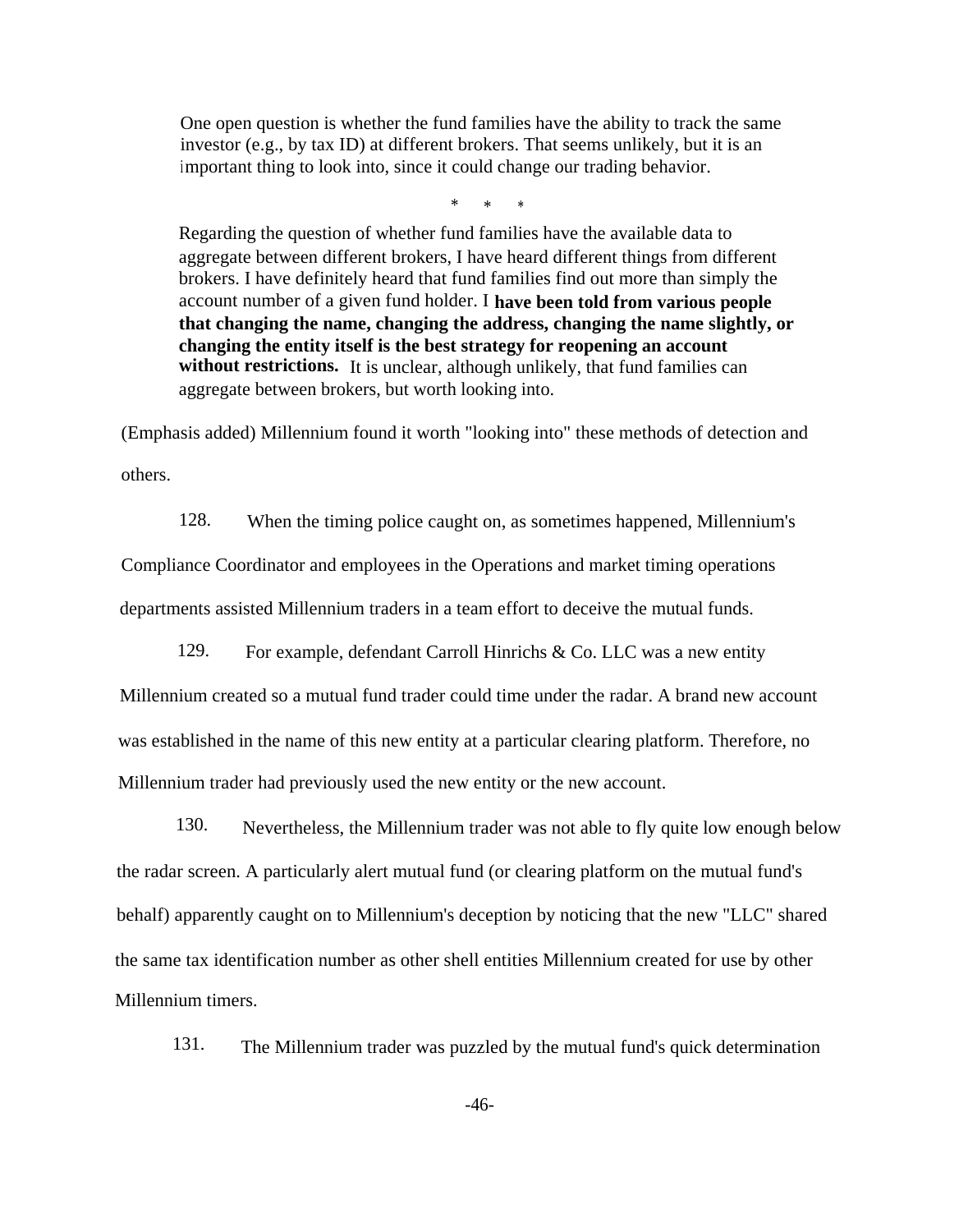that he was a mutual fund timer notwithstanding the use of a new entity and account. In an August 2001 e-mail to the Head of Operations and the head of market timing operations, the Millennium trader wrote:

I was trying to figure out why [a particular mutual fund] inquired about my holding period intentions on the...purchase that they rejected....As this is a brand new trading account and new entity, I was surprised they would call before taking the trade - almost seemed like they suspected I was guilty of being a market timer before even talking to us....[T]his brand new account has no history...As this is **a brand new account the only way this could happen is if [the mutual fund] checks both account id's and taxpayer-identification numbers for trades submitted to them....I think [the Compliance Coordinator] mentioned that there are several** other **accounts** with the same **taxpayer id** as the **[account in** the **name of defendant] Carroll, Hinrichs** & Co....

(Emphasis added)

132. The Head of Operations was confused as to why the brand new shell entity and

account did not provide sufficient cover and replied: "[The] Carroll Hinrichs & Co. account was

a **copy** set up for you, no one else has traded it." (Emphasis added)

133. The Compliance Coordinator subsequently educated the Head of Operations and coordinated a solution:

[A particular Millennium trader] is using [defendant] Carroll Hinrichs [& Co. LLC] and Kovan [Pillai] is using [defendants] Gilmore & Gillepsie [LLC] and Gahn & McElroy [LLC]. [The clearing platform] seems to track by tax id number and has been mixing the two of them up (this has not been such a good thing for either, especially [the particular Millennium trader]). I have applied for a new tax id number for Gahn & McElroy, and will be receiving new tax id numbers for the two new entities we will be using for [the particular Millennium trader], [defendants] Zircon [Ventures LLC] and Scrimshaw [Associates LLC]. I think this may lighten up, or even solve, the problem.

134. Englander was well aware that Millennium was deceiving mutual funds. For example, Pillai wrote in an e-mail to Englander dated December 5, 2001: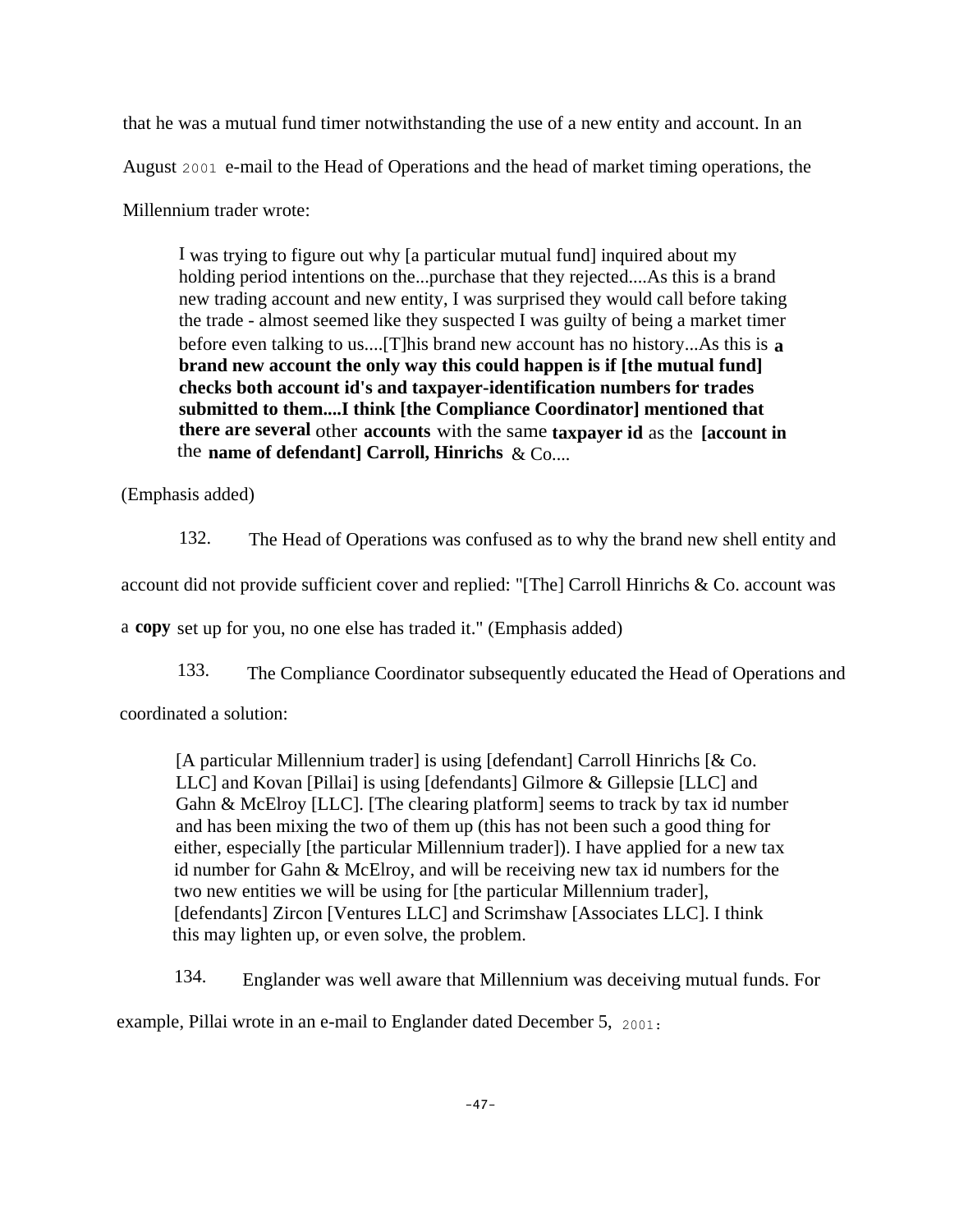I have delayed getting back to you on this project because the broker I was working with was not happy with doing \$5M in a single fund straight away - he would have been happy to start with about \$1M and build up to \$5M. The **wholesaler he works with insists that that is the way to stay under the radar....**

### **(Emphasis added)**

135. Other examples of Englander's knowledge of deceptive practices include the

following e-mails from Pillai:

• 6/15/01 e-mail to Englander: "[A timing broker] also has contacts that would enable me to trade through Schwab via an intermediary, so there would be little chance of getting kicked out."

• 10/31/01 e-mail to Englander: "I have a list of 35 `good' small-cap funds. One example of these is [a particular ticker symbol]. The asset size is 712M, so we could probably trade 2M or so and still stay below the radar."

• 7/30/02 e-mail to Feeney and forwarded to Englander: "[A timing broker] claims that none of the mutual fiend timers has ever been kicked out of this new platform [Millennium is considering]....He claims also that this would be a truly omnibus account."

C. Millennium's Program Of Deception

136. Companies often have confusing corporate structures filled with numerous

entities. Such structures are adopted for legitimate reasons such as to comply with federal

securities laws, segregate assets in the event of bankruptcy, limit liability to a particular class of

shareholders or to protect confidential trading strategies from would-be copycats.

137. Millennium's confusing web of more than one hundred shell companies was not created to implement its "feeder" structure, to segregate the assets of international investors from domestic investors, to execute different investment strategies in different entities or even to legitimately protect its confidential trading strategies. It existed for no purpose other than to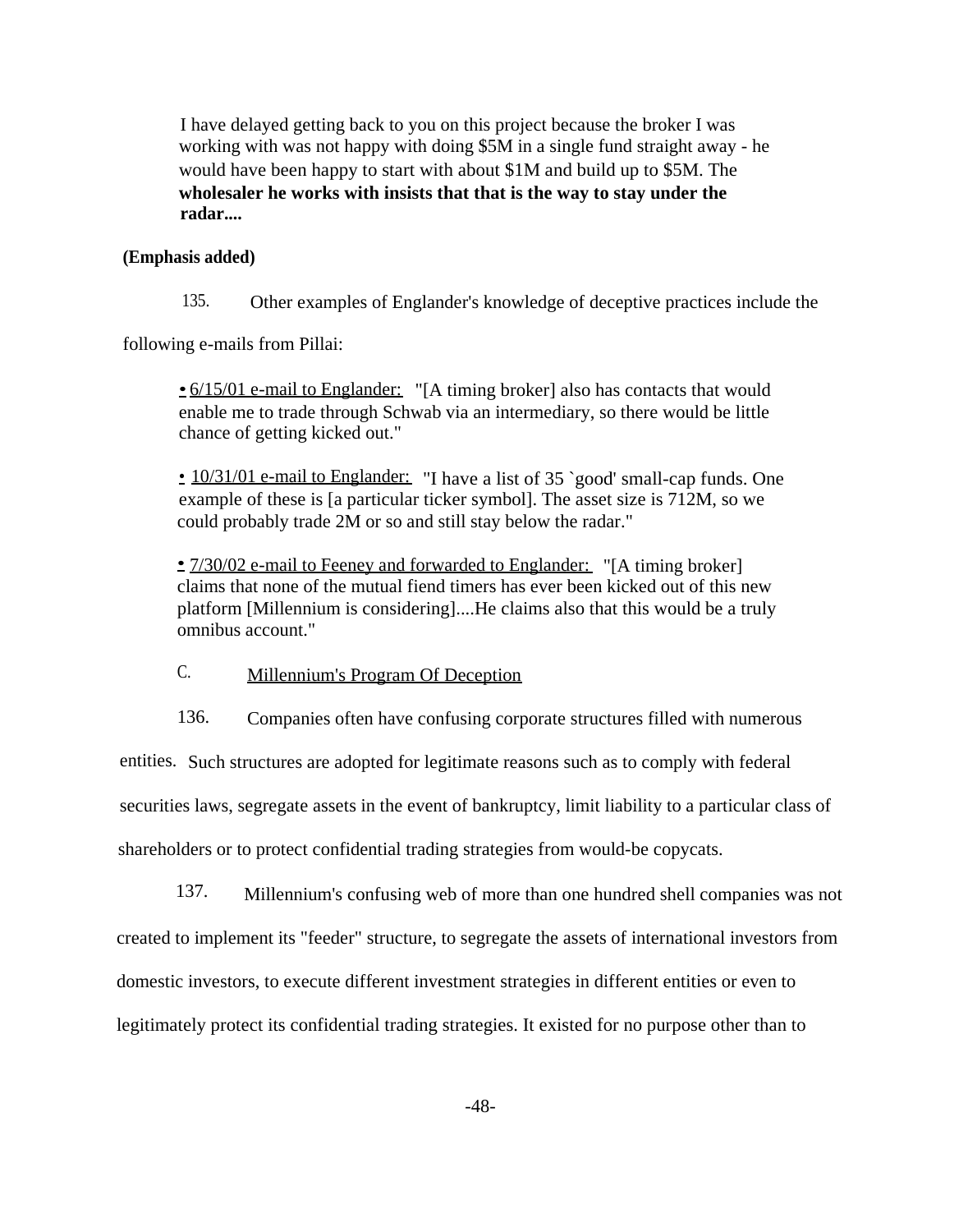disguise Millennium's identity and fool mutual funds and others that sought to (or would have sought to if they knew the truth) put a stop to Millennium's harmful market timing activities.

138. The vast majority of Millennium's shell entities were limited liability companies the sole members of which were a Millennium "parent" hedge fund. The shell entities had no employees or operations independent from the "parent" hedge fund and did not file a separate tax return. Instead, the "parent" hedge fund filed a single consolidated tax return on behalf of all the shell entities. Millennium also obtained separate tax identification numbers for most or all of the shell entities to thwart timing cops that may have tracked market timing transactions by tax identification number. There was no legitimate need for these separate corporate existences since there were no employees or operations independent from the Millennium "parents."

139. Millennium had a set procedure for creating new entities. When a Millennium market timer needed a new entity, Millennium's Compliance Coordinator coordinated their requests. The Compliance Coordinator would typically receive the request by e-mail and seek the approval of either Feeney or Stone (or both) for the creation of the new entity. The Compliance Coordinator also created new entities that were placed "on the shelf for future use."

140. One e-mail request to the Compliance Coordinator dated October <sub>28, 2002</sub> from an outside Millennium timer makes clear one purpose for new entity creation:

We would like to open  $\frac{8}{10}$  accounts (each) at [two different clearing brokers] through [a particular firm] as the introducing broker. These accounts will replace the lost...capacity [at another broker] (approx. <sup>12</sup> mm). I am waiting to find out if the tax id information will be fully disclosed to the fund families, or if they will only see the rep numbers. **If the tax id's are fully disclosed...then we will need to set up a few new entities to hide the activity at [one of the clearing brokers].**

(Emphasis added) The Compliance Coordinator forwarded the e-mail to Feeney seeking

 $-49-$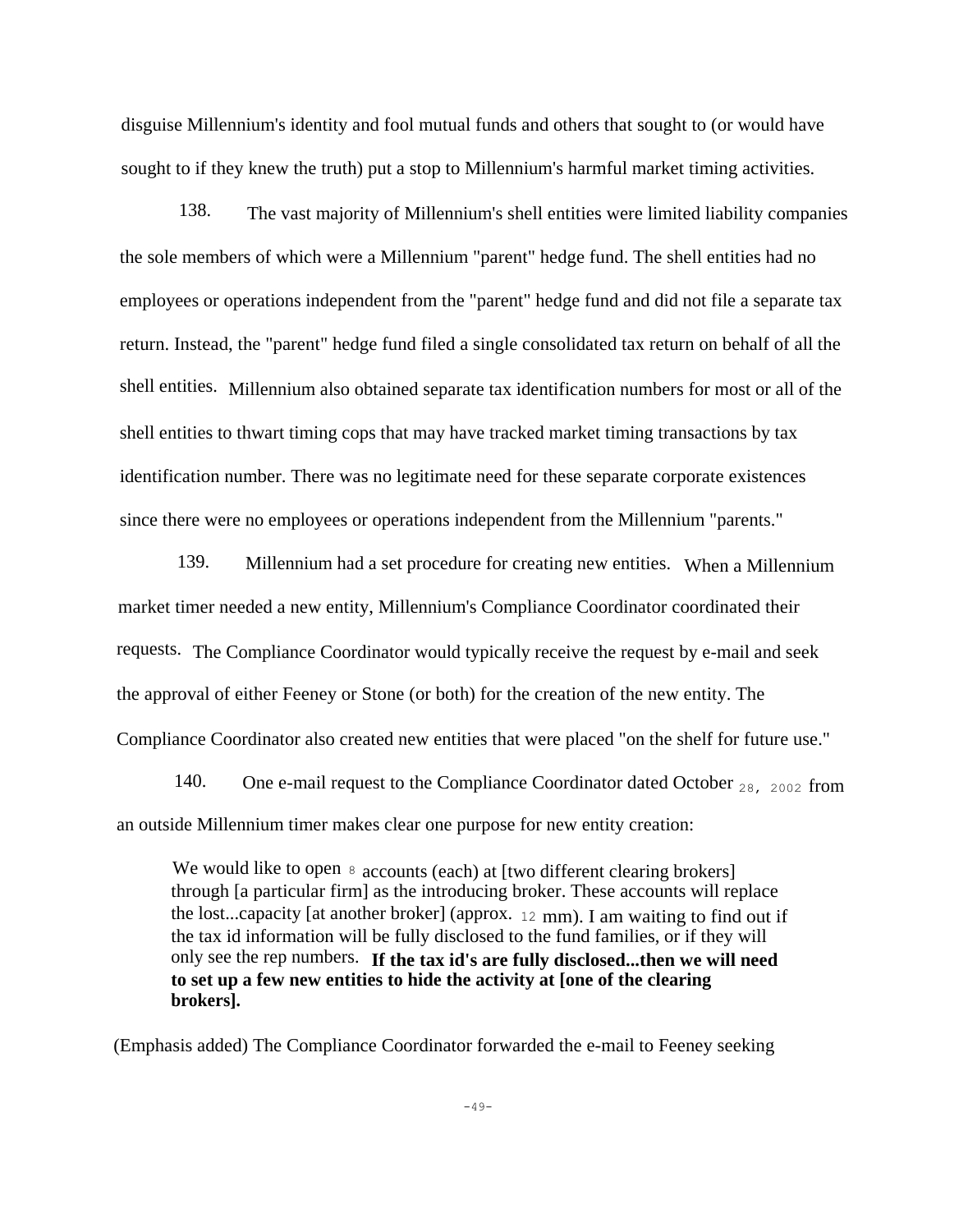approval. Feeney's response: "ok."

141. Millennium's Chief Financial Officer, who reported to Feeney, also understood the purpose behind creating new entities. In a January 2002 e-mail relating to the creation of a new Millennium entity, Millennium's CFO wrote:

This entity is being set up **to hide Millenniums [sic] name** when applying for fund accts.

## (Emphasis added)

142. The Compliance Coordinator also had responsibility for coordinating the paperwork involved in forming a new limited liability company or other entity and for applying to the Internal Revenue Service for a new tax identification number; many of the tax id applications were signed by Englander. The job of selecting a name for the new company fell upon different Millennium employees at different times. Sometimes it was a collaborative effort.

143. At first, Stone chose the names for new entities that were created for the purpose of "flying under the radar." Entities without the word "Millennium" in their names were selected to reduce the chances that mutual funds or others responsible for identifying and preventing market timing would link the newly-created entity with Millennium. Stone conceived the idea of stringing together the names of various Millennium employees to avoid name association with Millennium. Thus, shell entities were given such names as Carroll Hinrichs & Co. LLC, Galin  $\&$ McElroy LLC, Gilmore and Gillespie, LLC and Wyatt Atwood & Co. LLC.

144. Later, the Compliance Coordinator had primary responsibility for selecting entity names. The Compliance Coordinator typically chose entity names in more mundane ways than Stone, such as randomly from a dictionary. Other more suggestive names were sometimes

-50-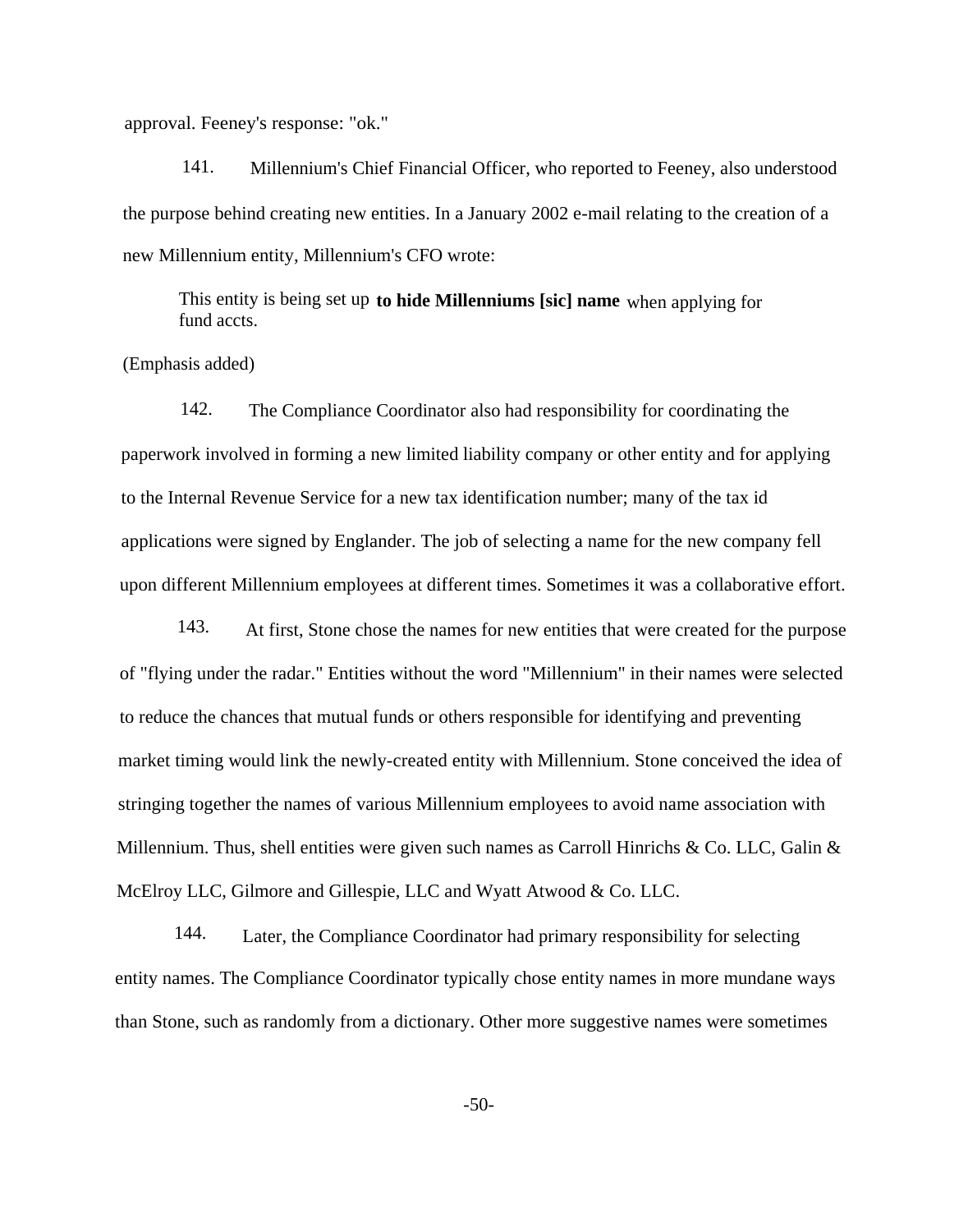chosen by the Compliance Coordinator, however, such as "Superfluous Ventures LLC" (which was never used because it was frivolous).

145. Millennium then obtained tax identification numbers separate from each shell company's "parent" entity to throw off the trail those mutual funds or others that may have been tracking market timing transactions by tax number.

146. The necessity for new shell entities with separate tax identification numbers was explained succinctly to Feeney in an e-mail from an internal Millennium market timer. The email dated October 10, 2001 was entitled "Carroll, Hinrichs & Co. trading account tax id problem" and explained:

I've just opened my  $4<sup>th</sup>$  trading account and I believe you said that I could have one more account initially, ie 5 in all. I wanted to ask if in addition I could have a replacement for the above account. The Carroll, Hinrichs account at [a particular broker], as you might know, was the first account I opened but unfortunately it shares the same tax identifier number with one or two other entities used for mutual fund timing by other people I believe. Anyway, I have had three rejections of buy trades for international funds and they have all been attempted first time purchases associated with this account, presumably because the fund companies have tracked trades by the other entities with the same tax id. I haven't had any rejections in my other accounts (with unique tax ids) so far and so I'm pretty sure the problem is with the shared tax id. As a result, I am not really able to effectively use this account for international trades. Hope this makes sense. Thanks for any help.

Feeney's reply: "bk."

147. The deceptions were also concisely outlined for Englander. For example, in a

June 3, 2002 e-mail from Pillai to Englander, Pillai wrote:

Izzy,

Since our discussion last month, I have stopped entering "same fund multiple trades" in different accounts under the same tax ID and same broker. I am still, however, entering multiple trades under different tax ID's with the same broker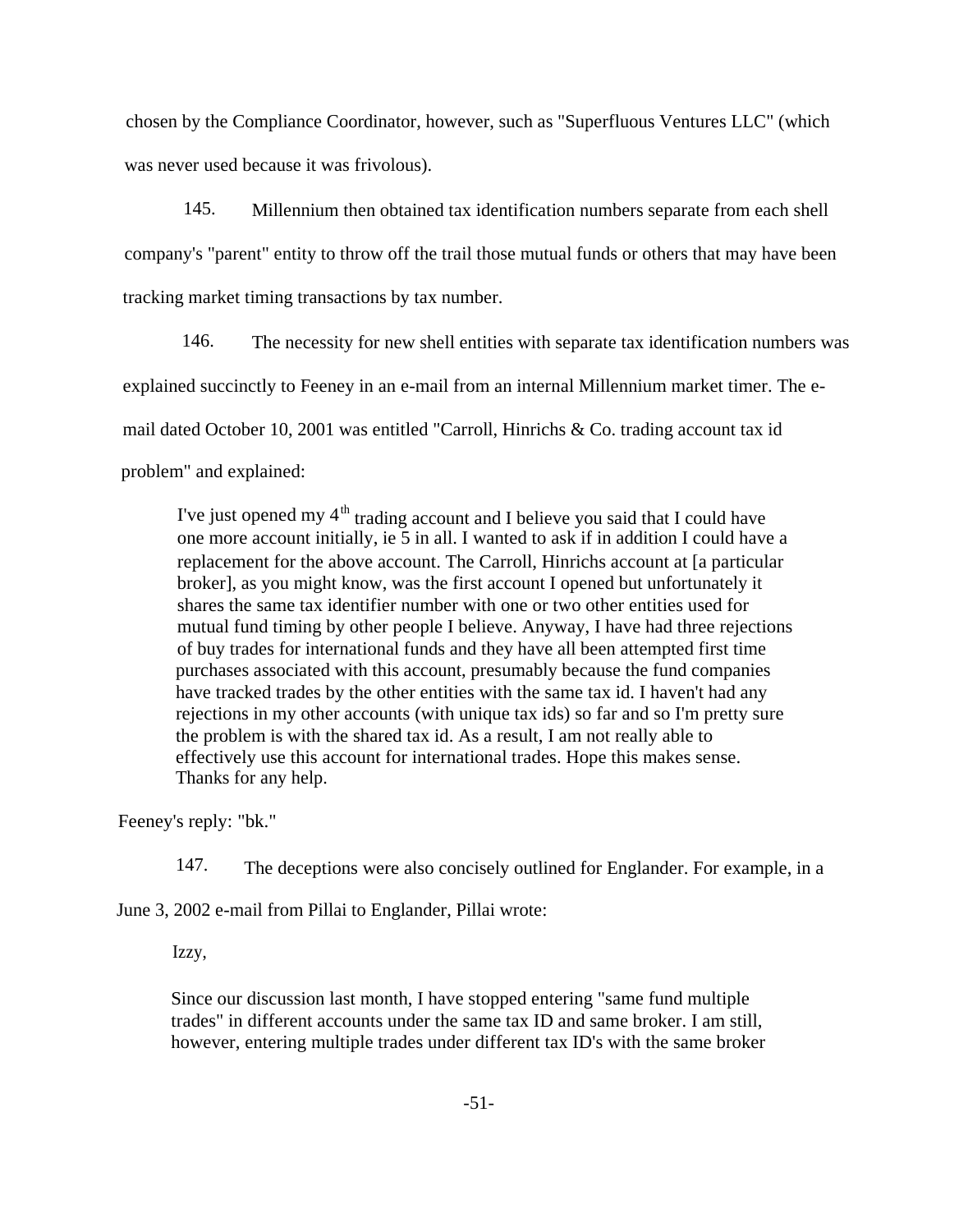(e.g. trading [a particular mutual fund] under different tax ID's at [a particular broker]). I am also entering multiple trades under the same tax ID with different brokers (e.g. trading [a particular mutual fund] with two brokers under the [Millennium] entity Gilmore and Gillespie [LLC]). In all cases, I am trying not to have more than a total exposure of 0.50% of fund assets in any one fund. **Using different tax ID's and different broker rep numbers should shield us to some extent from fund crackdowns. If we cannot trade a given fund in more than one ...tax ID, for example, it would severely curtail the amount of capital we could deploy....**

(Emphasis added)

148. Senior management's oversight of activities designed to deceive mutual funds was not limited to occasional e-mails. The Compliance Coordinator and an assistant maintained a "Mutual Fund Status Chart" that was circulated periodically to Feeney, the Head of Operations and the head of market timing operations. The charts detailed the number of accounts that had been created or were in the process of being created for each Millennium trader (both internal and external) for the purpose of "flying under the radar." With respect to one such chart dated in May, 2003, Feeney remarked to Englander:

i need to talk to kovan-he has 77 acts in the pipeline-i think he is just churning and burning these accts and it does effect other people [i.e., Millennium's other market timers.]

Englander's suggestion in reply was:

can't he set up in his own company (companies that other guys don't use) so that it doesn't effect anyone else?

149. Feeney pointed out that Englander's suggestion may not work because even a new shell entity would have the same signatories (e.g., Englander's and Feeney's signatures) that could be linked together if timing police or others were tracking timers by authorized signatories. Feeney replied: "he is, but there are common items—eg–who can move \$\$ signatures[.]"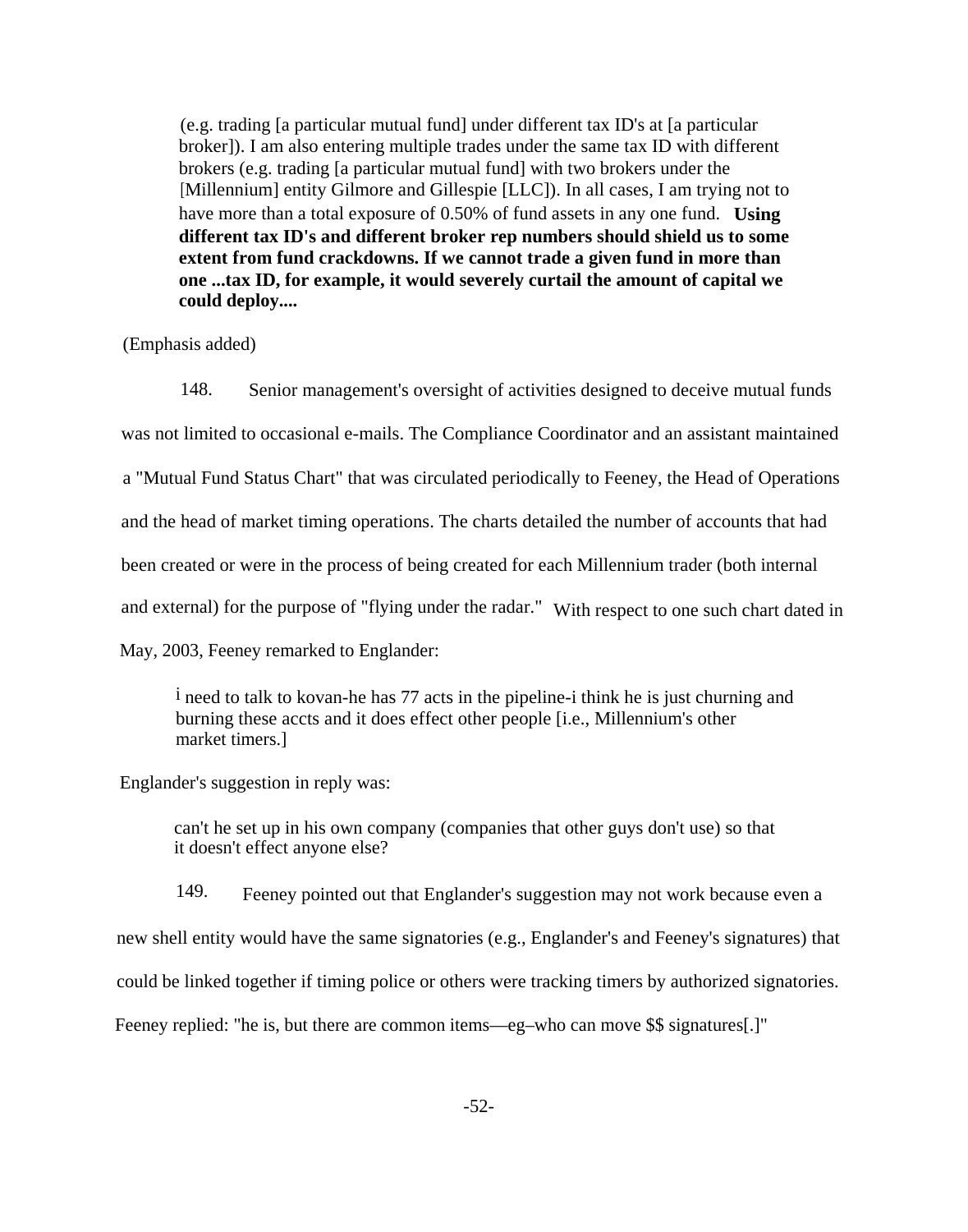150. Englander had apparently forgotten; earlier he had received an e-mail stating that Schwab or the fund companies pierced the complex veil of Millennium shell companies and made the association between Millennium and some of the shell companies by identifying Englander and Feeney as signatories. In an e-mail dated February 28, 2002 that was forwarded to Englander, Feeney and Stone, Markovitz informed the Compliance Coordinator:

[I] am on the brink of losing 60m Intl across all my schwab accts. [T]hey **made the link via the signing authorities across the accts, that is [Millennium's CFO], Feeney and Englander.**

(Emphasis added)

151. Millennium's senior management approved a counter to this method of market timing detection as well.

152. By January 2003, Millennium already had accounts at Schwab in the names of at least fifteen different entities, some or all of which had separate tax id numbers. Numerous fund companies had requested that timing activity stop. Since timing cops or others had caught on to some of Millennium's tricks by identifying common signatures, Millennium's Compliance Coordinator coordinated a solution.

153. In an e-mail dated January 23, 2003 to Feeney and copied to the Head of Operations, the head of market timing operations, and Markovitz, the Compliance Coordinator sought approval to stay one step ahead of the timing cops:

Three of Steve's Schwab accounts [opened] through [a broker] got flagged yesterday because they linked Izzy's name to all three accounts. **Upon your approval, we will be testing the Schwab waters by opening a new account through [the broker] using a clean entity ([defendant] Caitlin Ventures [LLC]).** I **would** like to use [the names of Millennium's Vice **Chairman and CFO] as authorized persons in an attempt to keep your and Izzy's name off the radar screen.** We can always add additional signatories later, if need be. I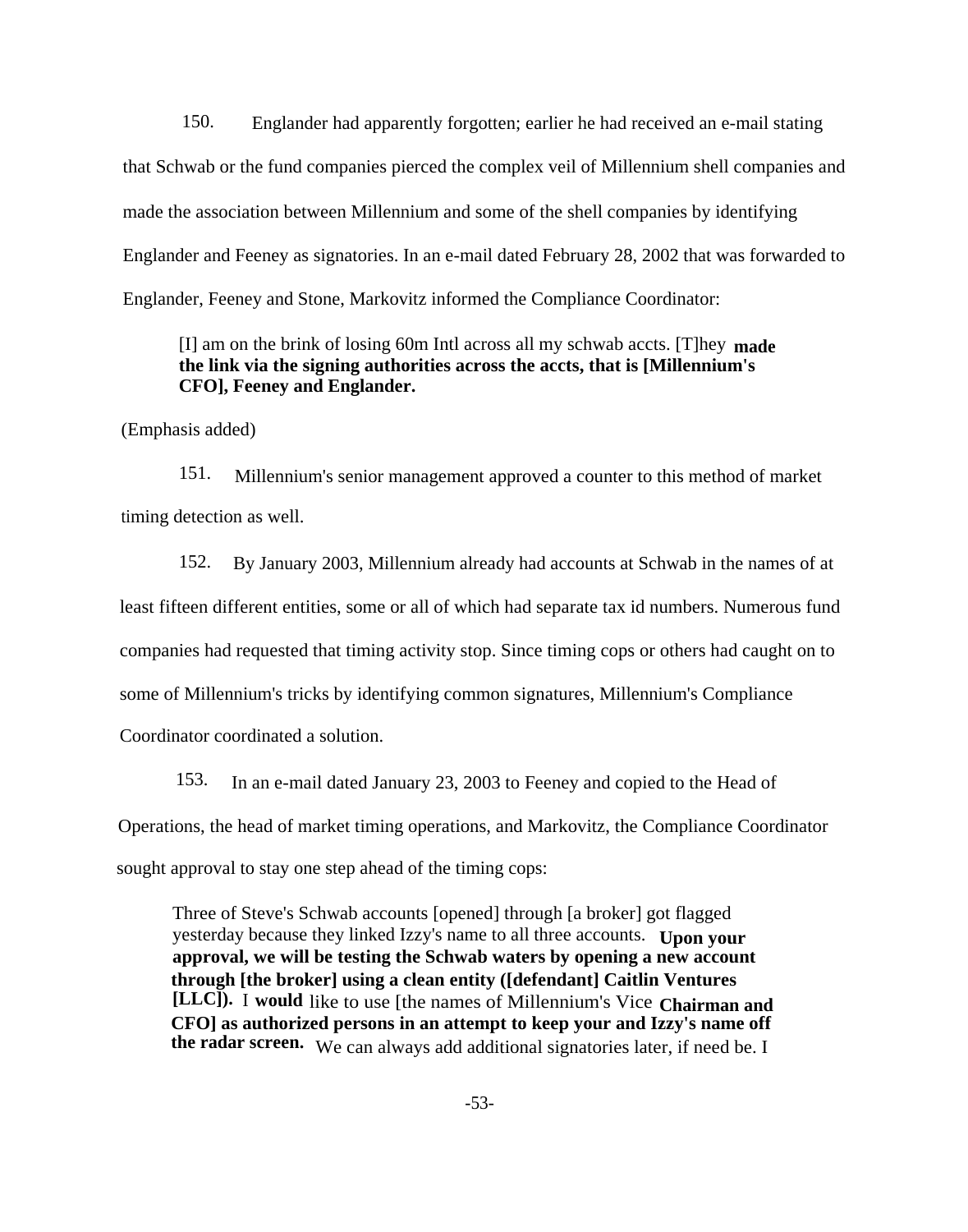will **also be using a different mail address.** Pls let me know if ok to proceed.

(Emphasis added) Feeney's response: "ok."

154. In addition to the use of multiple entities, separate tax id numbers and additional signatories, Millennium changed the address of some entities to throw the timing police or others off its trail.

155. Millennium's headquarters are located at 666 Fifth Avenue, a large office building in Midtown Manhattan. During the relevant time, the building had the ability to receive postal deliveries and Millennium, in fact, received mail at this address and continues to receive mail at this address. Nevertheless, to further disguise itself as the source of market timing activities, Millennium obtained at least two mail drops at Mail Boxes Etc. locations in the Midtown area in an attempt to thwart the efforts of mutual funds or others seeking to detect and prevent timing activities. These addresses were used on account opening documents in the names of different entities to reduce the chances that timing cops or others would make the association between Millennium and the various entities.

156. The Compliance Coordinator proposed the use of this deception in a January 23, 2003 e-mail to Feeney:

[O]ne of Steve[] [Markovitz's] accounts at [a particular clearing platform] was also flagged because of the [common] signatories [on the accounts]. I **would like to open a new account using [defendant] Ikebana** [LLC] with **a non-666 address.** Additionally, I would like to begin the account using [different Millennium employees] as signatories....

(Emphasis added) Feeney's response: "ok-good idea[.]"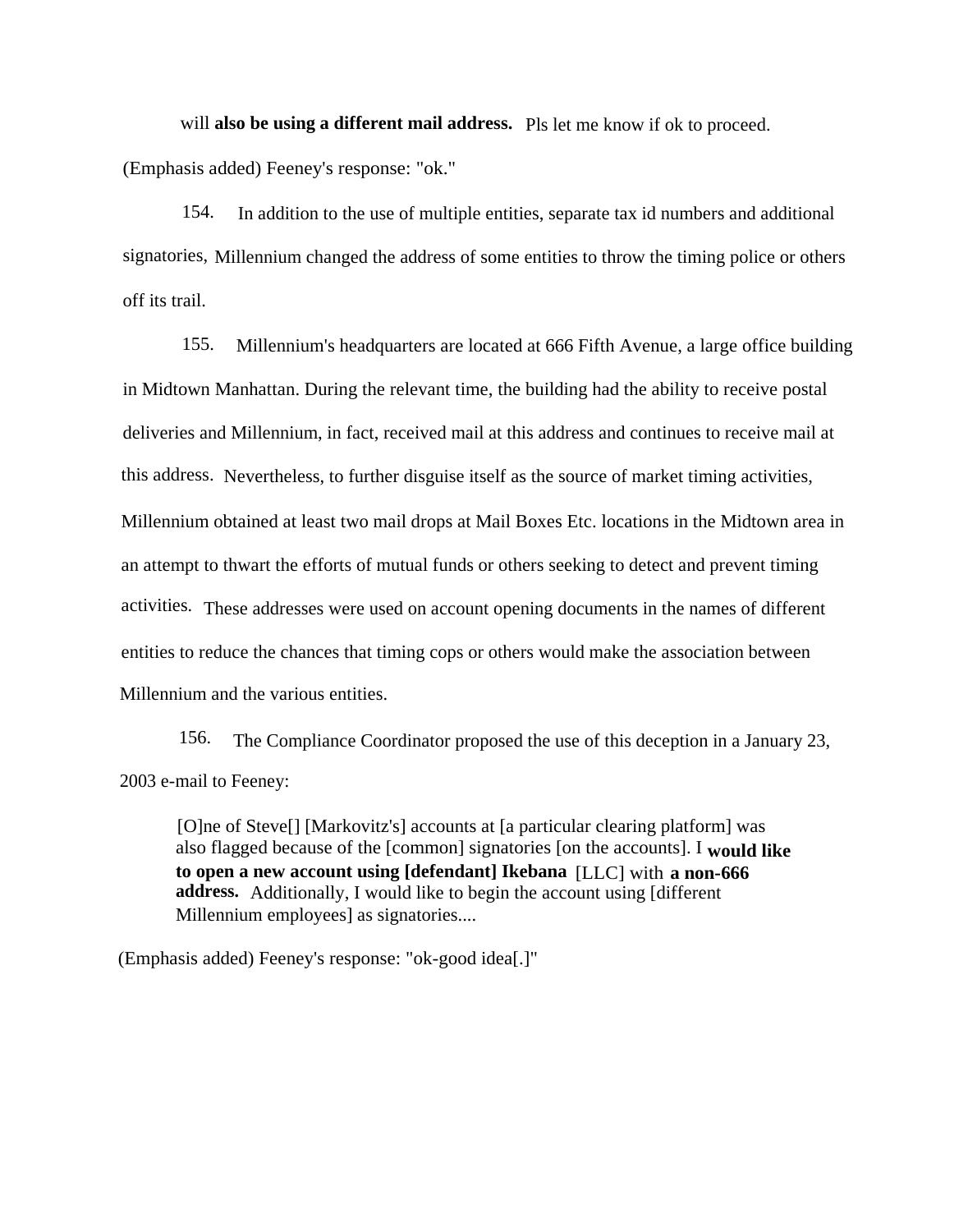# D. Multiple Accounts, Multiple Clearing Platforms, Multiple Registered "Rep" Numbers and "Fronts"

157. Millennium's network of companies was also used to open multiple accounts at

multiple broker-dealers. In total, using at least thirty nine different clearing brokers, Millennium

opened approximately 1000 brokerage accounts in the names of more than ninety different

entities. Many or all of these brokerage accounts were used for the purpose of rotating or

breaking up transactions between and among accounts in an effort to "fly under the radar" of

mutual funds.

158. In an e-mail to Markovitz dated February 7, 2003, a timing broker explained one

of the uses for multiple accounts:

Now that we have [defendant] Stone Castle [Ltd.] open, we are going to open Stone Castle 2-5. Once the position comes in we are going to break it up among the accounts.

Markovitz replied:

more accts is fine, however in the...case [of a particular mutual fund family] it is counterproductive to make many small trades out of 1 big trade. why? because they count turns and are not terribly sensitive to size. that is you get 8 r/t a yr or something similar..its best to do this on 2-3-4-5m trades not 322k trades. in [one particular fund family] or others we may touch[,] smaller under the radar is always better. recommendation, have 1 or 2 sub accts opened for StonCastle [sic], we don't necessarily need 5 for now. in addition we can split...trades up [in one fund family], for [the other, however,] keep larger and fewer....

159. Separately, the Compliance Coordinator explained in a July 25, 2001 e-mail to

# Feeney:

I just spoke w/Kovan and he further clarified that the reason we are opening so many accounts is that if smaller sums of money are invested in each account they will be less visible.

160. To further the schemes, timing brokers acting in complicity with Millennium used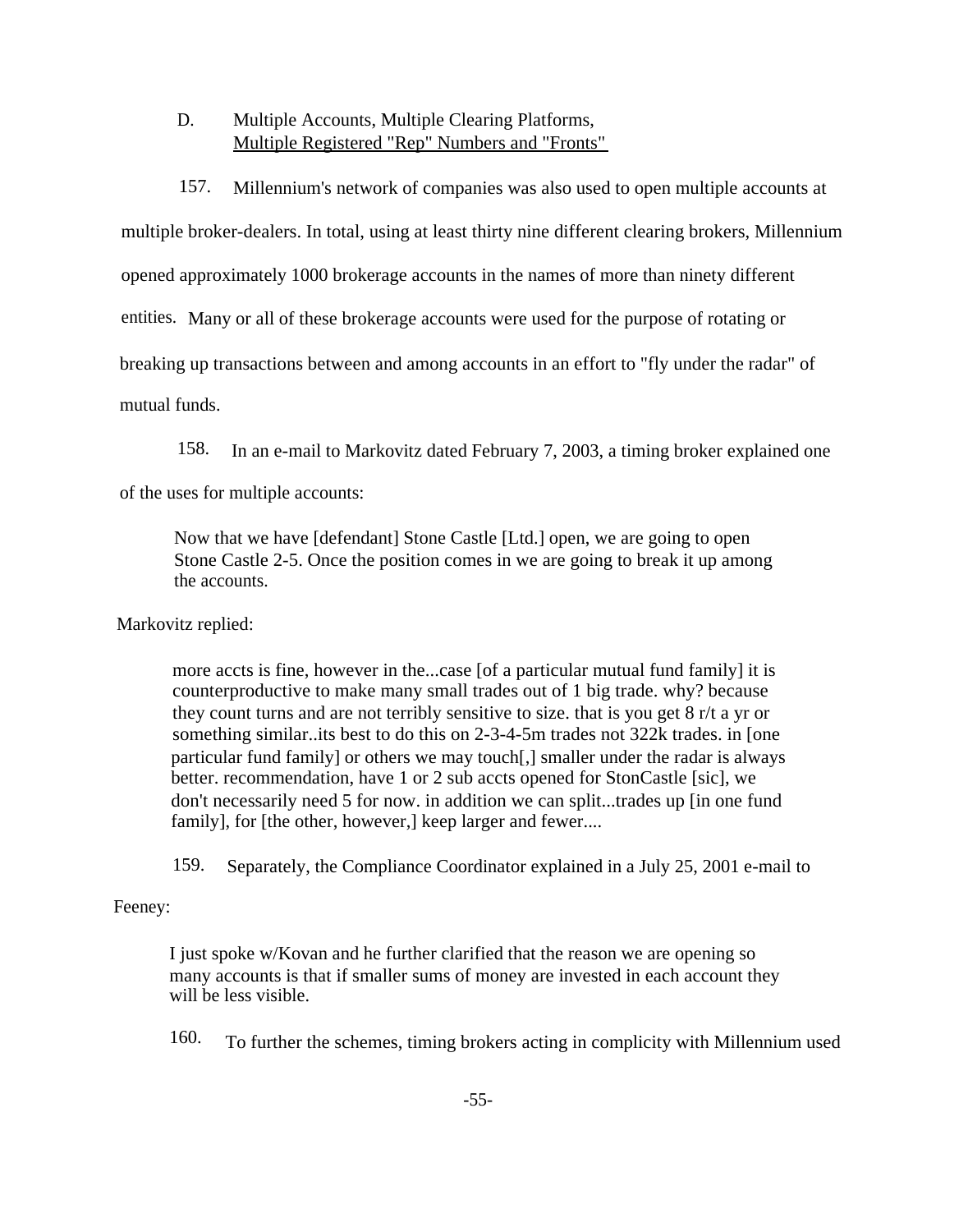yet another layer of deception – multiple registered representative numbers along with the multiple accounts. The Compliance Coordinator explained one use for multiple registered representative numbers in an e-mail dated December 5, 2001 to Feeney, the Head of Operations and the head of market timing operations:

**In order to be able to re-enter funds that Kovan has been restricted from,** [Millennium's timing brokers] have obtained a new rep number by joining forces with another...broker....Initially, I will be opening one Gilmore & Gillespie account and, if the system works well, we will probably open more accounts.

(Emphasis added)

161. Englander himself even suggested ways to hinder the detection efforts of mutual

funds seeking to put a stop to Millennium's market timing activities. For example, Englander

wrote in an e-mail to Feeney and the head of market timing operations:

i was told today that having a foreign entity be the account name for the mutual funds as opposed to a domestic/u.s. company has it's advantages. **supposedly, the funds don't perceive int'l/offshore accounts to be market timers, yet. how do we start opening accounts that have an offshore element to them?**

(Emphasis added)

162. Englander also suggested the use of multiple brokers and multiple accounts to

avoid the loss of "capacity." For example, in an e-mail dated May 14, 2002 from Pillai to

Englander, Pillai wrote:

I apologize for the large...positions we were trading [in a particular mutual fund] our fund universe at [a particular broker-dealer] had shrunk so much, we ended up trading the same fund in several accounts. We are tackling this problem by getting more brokers and therefore new universes so we have less concentration in individual funds.

In reply, Englander's suggestion was: "try regional firms located outside of the new york area."

163. Markovitz used regional firms with limited success. In an August 2002 e-mail to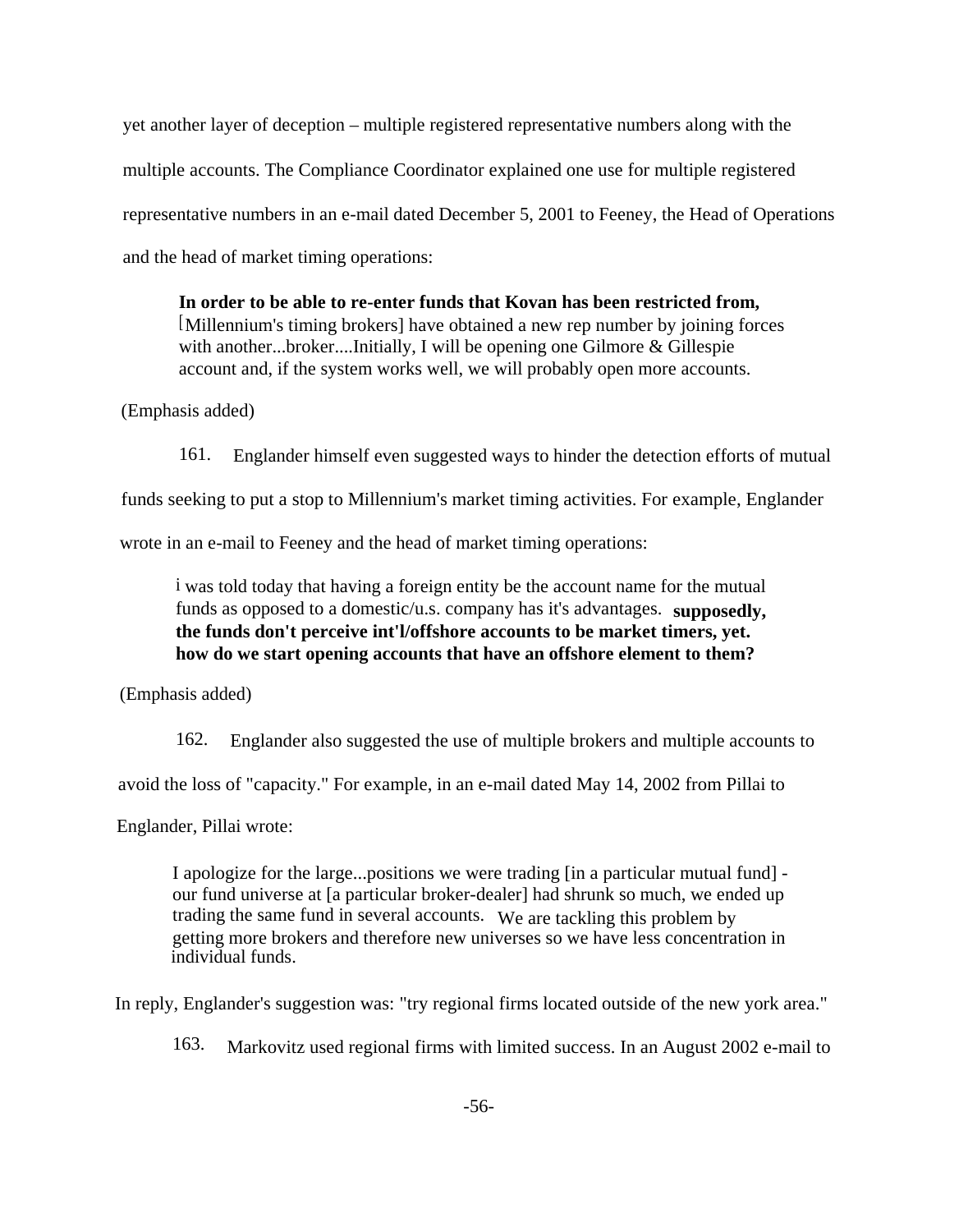Englander and Feeney concerning "lost capacity," Markovitz wrote:

just lost 6m [Broker#1] 9m [Broker #2] 3m Misc 18m

in first 2 cases shut down by broker dealer;

Izzy, [Broker #2] was my recent attempt to deal with smaller regional firms. Acct was based out of *Cleveland,* believe it or not.

(Emphasis in original)

164. Considerably more success was had through the use of at least eighteen registered investment advisers that acted as "fronts" for Millennium to take advantage of omnibus processing through the "registered investment adviser channel" at Charles Schwab & Co., Inc. Millennium Management, L.L.C., the general partner to MLP, was itself an investment adviser and did not need to hire even one, let alone eighteen, to open accounts at Charles Schwab. Indeed, Millennium already had numerous accounts at Charles Schwab in the "retail" channel where the name Millennium (or a derivative containing the root letters "Mill") appeared in the account titles. Millennium's timing activities using Schwab's "retail" channel had been greatly restricted by mutual funds. Using the "RIA channel" would provide, in the words of a Millennium timer, a "buffer" between Millennium and the mutual funds. To access the "RIA channel," Millennium hired and paid registered investment advisory firms to act as "fronts" with respect to certain accounts. The investment advisers did not have investment discretion over Millennium's money, did not render any investment advice to Millennium or otherwise provide any real services. Investment decisions with respect to transactions associated with these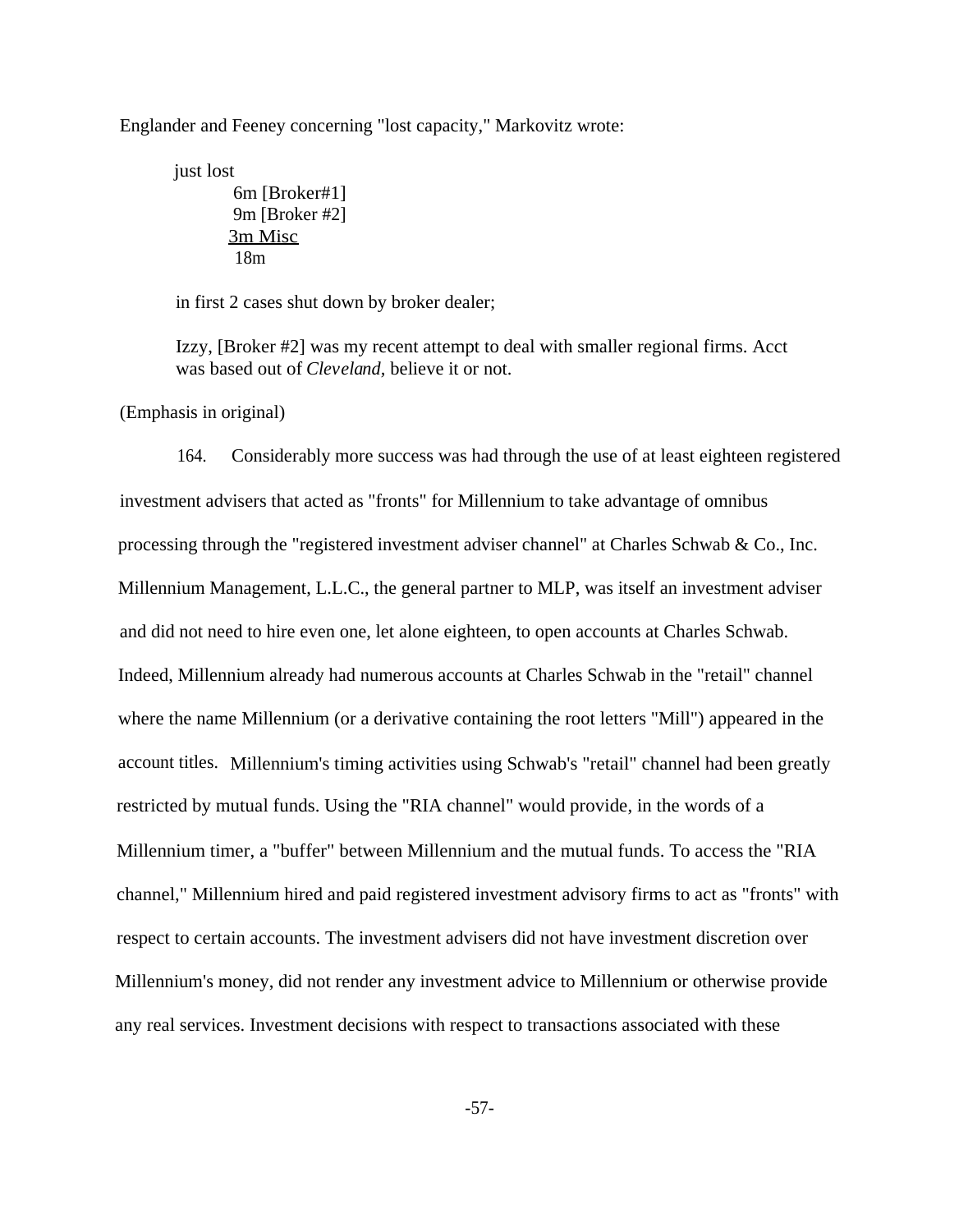accounts were made entirely by Millennium traders. The "buffer" RIAs simply used accounts in their names to disguise Millennium's association with the transactions and throw the timing police or others seeking to detect and prevent market timing off Millennium's frail.

165. Millennium sometimes referred to the accounts used by the "fronts" as "blind accounts." For example, in an June 2002 e-mail the Compliance Coordinator informed Feeney that Markovitz requested that a new account be opened at a particular broker-dealer through one of the "front" investment advisers. Feeney replied: "ok-just to let you know we are seeing a lot of cancelled trades thru Schwab-seem to be cracking down..." The Compliance Coordinator replied: "Yes, they are...this is **a blind wrap account** through [the registered investment adviser]...hopefully, he'll have better luck with it." (Emphasis added)

166. Through these "front" RIAs, Millennium enjoyed a good degree of success. Millennium was able to obscure more than 6200 round trip market timing transactions in numerous mutual finds in an aggregate transaction volume exceeding \$5.4 billion resulting in an approximate profit of \$10.9 million.

167. Another idea that was floated given the difficult timing environment that persisted in mid-2003 was the use of clearing platforms associated with retirement plans. For example in a June 11, 2003 e-mail to Feeney (who later forwarded the e-mail to Englander), Pillai wrote:

Some special features of this [clearing] platform is that they clear a lot of 401 K business (for [a particular company])...and clear trades for [a large insurance company] and **so our trades would be relatively inconspicuous since the accounts are omnibus....**

(Emphasis added) The goal was to have Millennium's market timing trades processed along with those of legitimate retirement plan participants in the hopes that mutual funds would not

-58-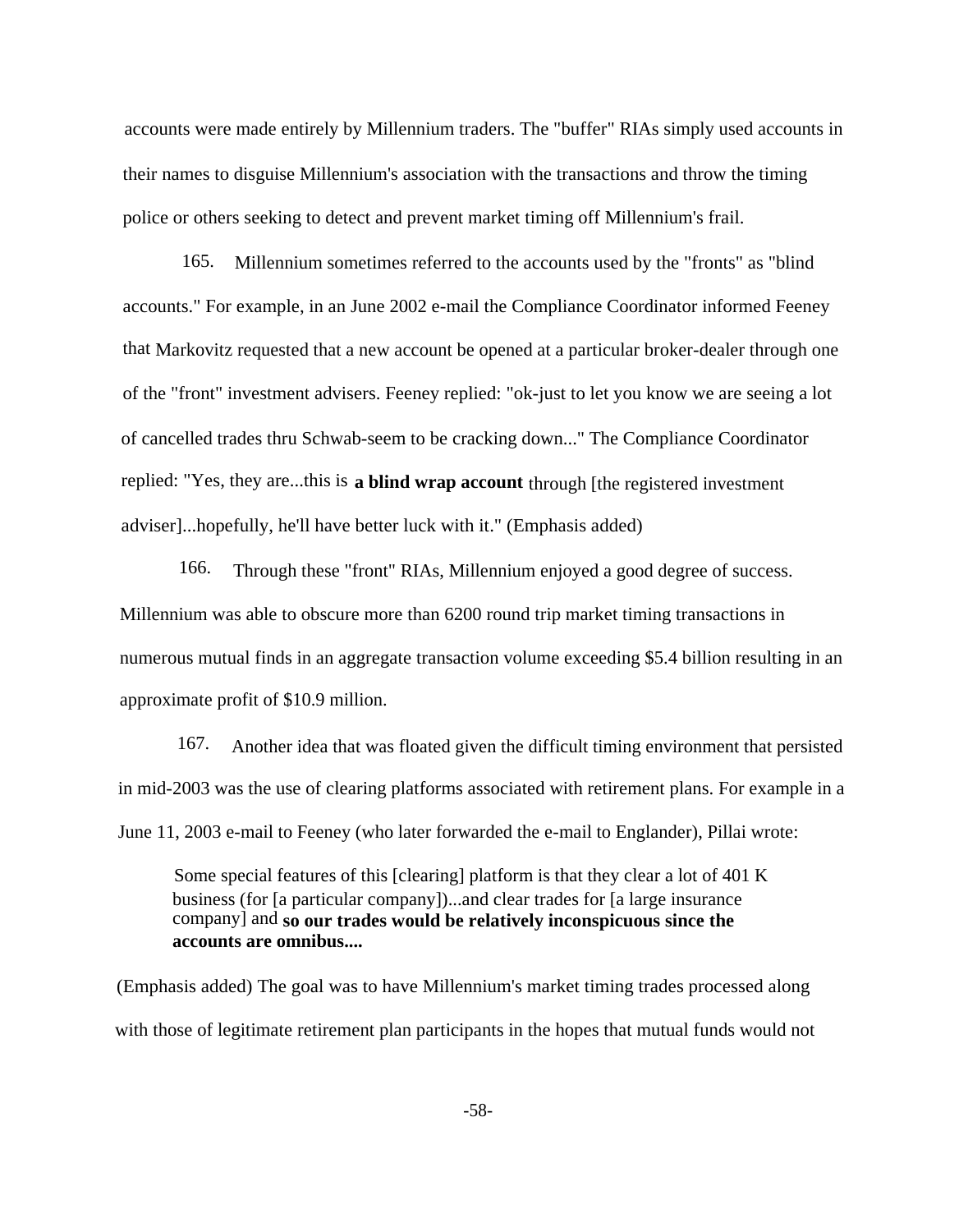detect them as timing transactions. This suggestion was never implemented, however.

#### III. **Variable Annuities** And **Variable** Life **Insurance Policies**

168. Millennium ultimately turned to variable annuities and other insurance-related products as an additional way to market time "under the radar."

169. During the relevant time, Millennium did not need life insurance and was not interested in tax-deferred investing or a stream of annuity payments. Millennium's true interest was using variable annuity "batch" processing to market time "under the radar." Millennium was able to do so through the use of more than two hundred sub-accounts to which it gained access through bogus variable annuity and variable life insurance transactions.

170. An example of Millennium's desire for anonymity appears in a December 2001 email to Feeney in which Pillai wrote:

The insurance company does not reveal the account from which a trade originates, so my **trades would be disguised** if there were more `sticky assets' in the annuity.

(Emphasis added) Many of the subaccounts Millennium market-timed are the "mirror images" of mutual funds that Millennium was told to stop timing or would not have been able to market time if Millennium's intentions were known.

171. With respect to variable annuities, to satisfy the requirement of having a natural person, Millennium had various employees serve as sham "annuitants." To induce lowersalaried employees to participate, many or all of them received a free dinner with a spouse or significant other compliments of Millennium.

172. The annuity contract was owned by Millennium, and Millennium (not the annuitant's heirs) was the designated beneficiary in the event of the employee's death.

-59-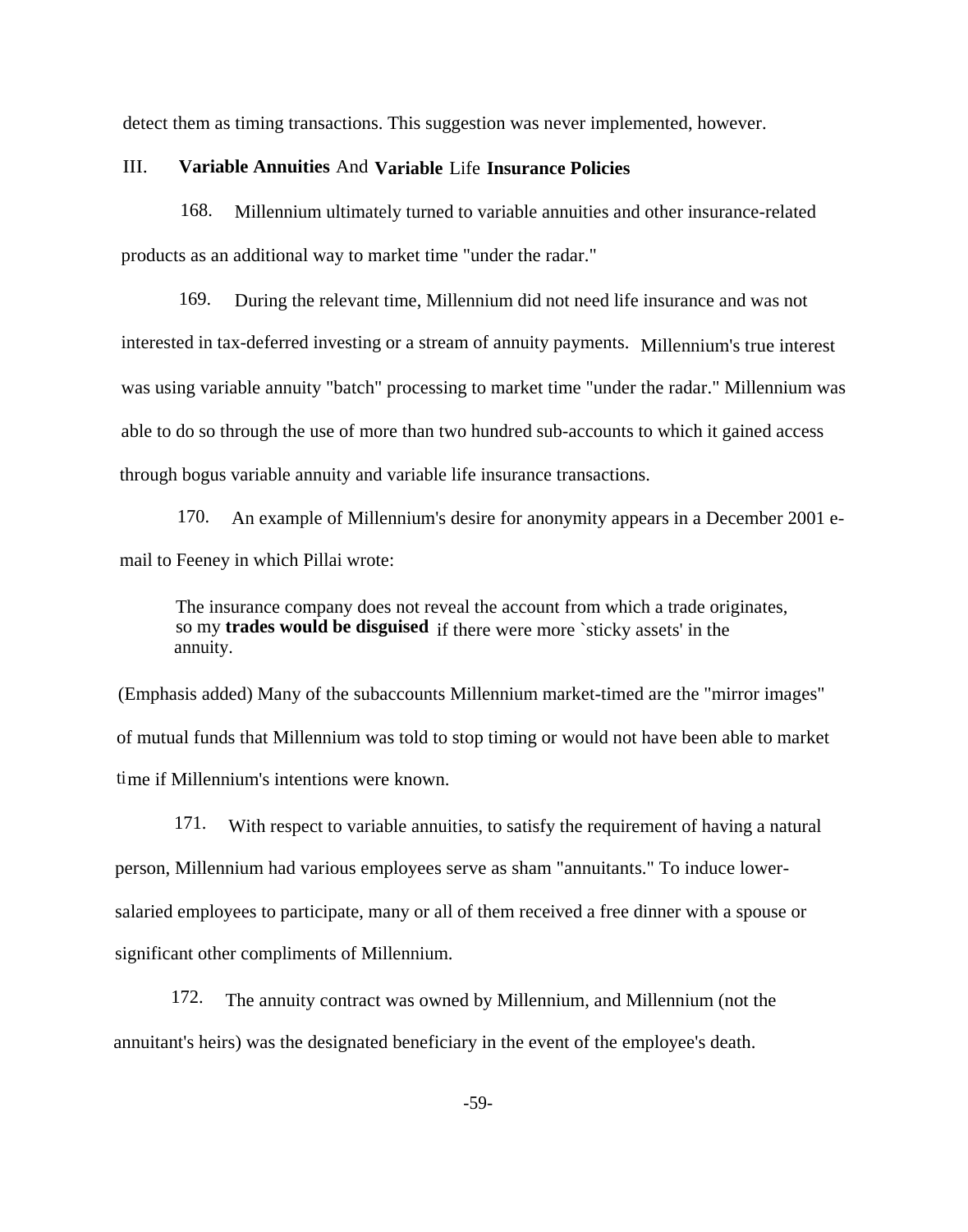Therefore, one of most basic features of the annuity – its tax advantages – was not available to Millennium. Markovitz, Pillai or one of the other market timers (not the annuitant) made all investment decisions with respect to switching investments between and among mutual fund "clone" investment options.

173. Millennium also chose annuity commencement dates that were so far into the future there was no realistic chance that the contracts would ever "annuitize." In other words, no employee would survive long enough for Millennium (the annuity owner) to actually receive an annuity payment. For example, with respect to one contract where Markovitz served as the annuitant, Millennium elected to have annuity payments begin June 30, 2053 when Markovitz would be ninety years old. In many instances, Millennium employees also falsely claimed that the annuity contracts were suitable for *their* retirement and insurance needs.

174. To lay a smokescreen for mutual funds and others who might become suspicious about timing activities and seek to put a stop to them, Millennium used its network of shell companies. Later, Millennium added a new wrinkle to its deceptions.

175. Beginning in 2002, Millennium created at least eleven purported "family" trusts for use with variable annuities to throw timing cops and others off Millennium's scent. These trusts are defendants Andres Pillai Family Trust, Anya Family Trust, Chiswick Family Annuity Trust, Davis Family Annuity Trust, Gu Family Annuity Trust, Haidar Family Annuity Trust, KP Family Annuity Trust, Kovan Family Annuity Trust, Pelkey Family Annuity Trust, Petersen Family Trust, SM Family Annuity Trust-I and S. Murray Annuity Trust. They were established to create the false impression that the entity was not only unconnected to Millennium, but not connected to any hedge fund at all and, therefore, was less likely to be engaged in market timing

-60-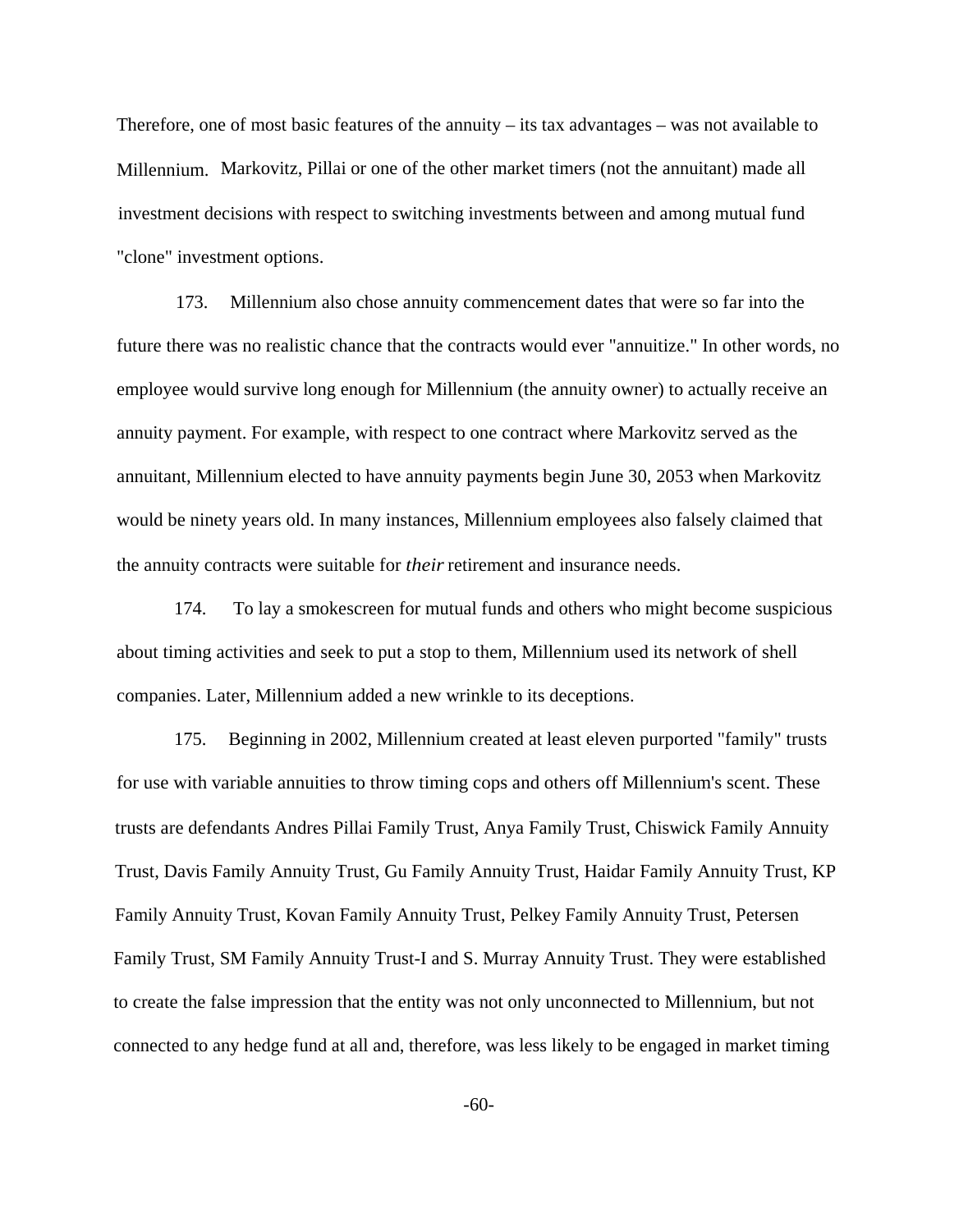activities.

176. To carry out the "family" trust deception, Millennium first created a new "family" limited liability company with a name ostensibly unconnected to Millennium. The new "LLC" was not necessarily sufficient, however, to effectively disassociate Millennium with the timing activity; as an "LLC," it would still appear too much like a hedge fund. So, Millennium added yet another layer to the onion timing cops needed to peel by creating a "family" trust. The mechanics worked as follows.

177. A senior Millennium officer (in one case, Englander himself) was appointed as the "nominee" of the newly-created family "LLC." A "family" trust was then created. Pursuant to a trust agreement, the nominee, on behalf of the "family" LLC (refer <sup>t</sup>ed to as the "Donor") transferred \$1 to a trustee. A senior Millennium employee (including, in at least one case, Fred Stone) served as trustee. Variable annuity contracts were purchased by Millennium to trade subaccount "clones" and the trust became the owner. Thus, for example, defendant SM Family LLC was created and acted as the "Donor" to defendant The SM Family Annuity Trust-I pursuant to a trust agreement dated July 15, 2002. Englander acted as Nominee and Feeney acted as its Trustee. "SM" stood for Steven Markovitz, but neither Markovitz nor any member of his family (or any family) was a beneficiary of or connected with the trust.

178. To further the pretended disassociation with Millennium, a separate tax identification number was obtained for the trusts and use of Millennium's true business address was avoided. In fact, Millennium used Stone's and Englander's home addresses in several instances. One of Millennium's market timers was then given investment discretion to conduct mutual fund timing transactions in annuity sub-accounts on behalf of the trust.

-61-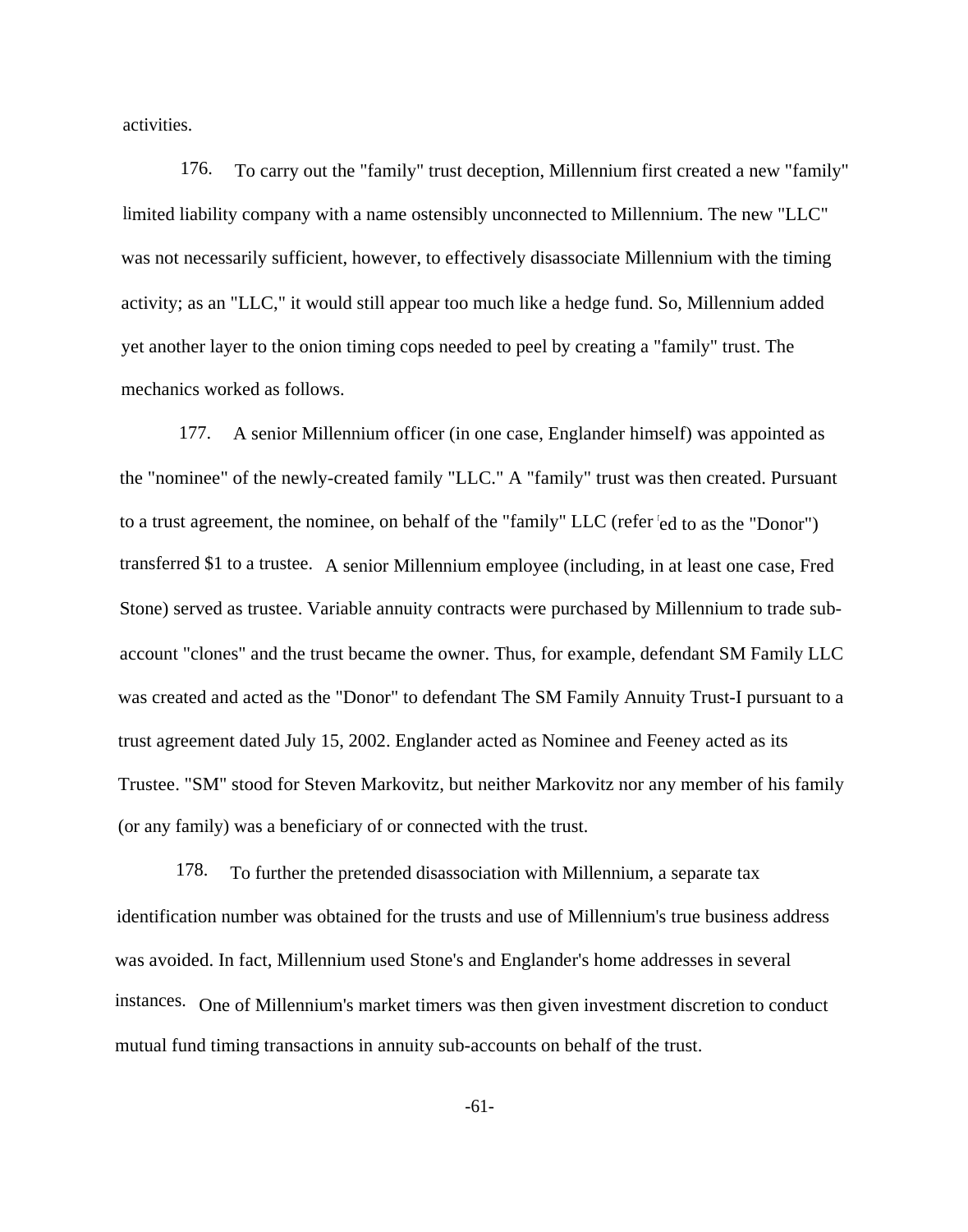179. Through the misleading impression created by use of the expression "family" trust, Millennium was able to execute more than \$550 million in market timing transactions.

180. With respect to variable life insurance policies, Millennium had its employees act as "insureds" under the guise of obtaining "key man" insurance or providing deferred compensation arrangements for Millennium employees. The employees, who again were treated to dinners or other events courtesy of Millennium, actually underwent group physicals with a medical doctor to satisfy the live body requirement. These were sham transactions.

181. None of the variable life policies provided deferred compensation to any Millennium employee. A Millennium entity was both owner and beneficiary under the policies. And, Millennium employees and/or Millennium itself falsely answered "yes" to the question in the life insurance application: "is...the policy...in accord with your insurance and long term investment objectives and anticipated financial needs?" Millennium had no long term investment objective. Separately, in at least one case, Millennium signed a statement in the application falsely indicating that "as and when authorized by its employees," Millennium USA 1, L.P. would "make the necessary payments/deductions for premiums on such policies from employees [sic] compensation and arrange for such deductions to be remitted to [the insurance company]..." No such authorizations or deductions were necessary because there were no deferred compensation arrangements; the transaction was accomplished under false pretenses designed to enable Millennium to trade under the radar. In other instances, Millennium employees falsely stated on the insurance applications that there were "written plans" relating to non-existent deferred compensation arrangements.

182. In addition, most of the Millennium employees who served as insureds could

-62-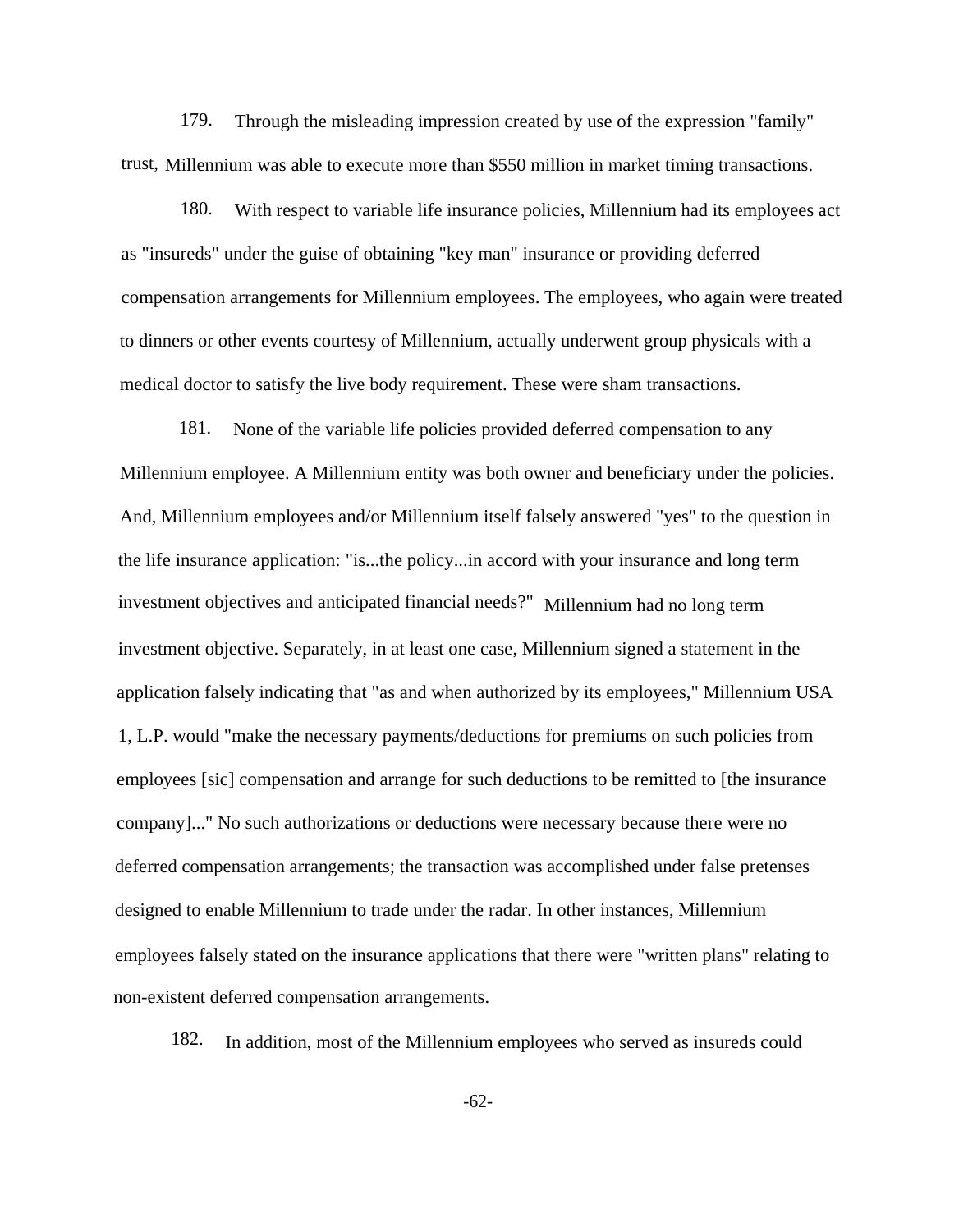hardly be considered "key persons."

183. For example, Millennium obtained variable life policies in or about July through

November 2001 as follows:

- a \$27,500,000 policy with an annual premium of approximately \$1 million covering a key 35 year old human resources employee who had been with Millennium for two years and earned \$65,000 per year;
- a \$33 million policy with an annual premium of approximately \$900,000 covering a key 23 year old analyst (the "Analyst") who had been with Millennium for one year and earned \$75,000 per year;
- a \$34 million policy with an annual premium of approximately \$1.4 million covering a key 37 year old operations manager who had been with Millennium for one year and earned \$105,000 per year;
- a \$34,500,000 policy with an annual premium of approximately \$1.2 million covering a key 33 year old programmer (the "Programmer") who had been with Millennium for two years and earned \$85,000 per year;
- a \$34,500,000 policy with an annual premium of approximately \$1.4 million covering a key 39 year old operations analyst who had been with Millennium for one year and earned \$75,000 per year;
- a \$34,750,000 policy with an annual premium of approximately \$1.2 million covering a key 34 year old operations manager (the "Operations Manager") who had been with Millennium for ten years and earned \$150,000 per year;

a \$34,875,000 policy with an annual premium of approximately \$1 million covering a key 39 year old compliance officer who had been with Millennium for one year and earned \$125,000 per year;

a \$34,900,000 policy with an annual premium of approximately \$1 million covering a key 36 year old operations manager who had been with Millennium for four years and earned \$120,000 per year;

a \$34,550,000 policy with an annual premium of approximately \$1.7 million covering a key 45 year old assistant trader who had been with Millennium for two years and earned \$200,000 per year; and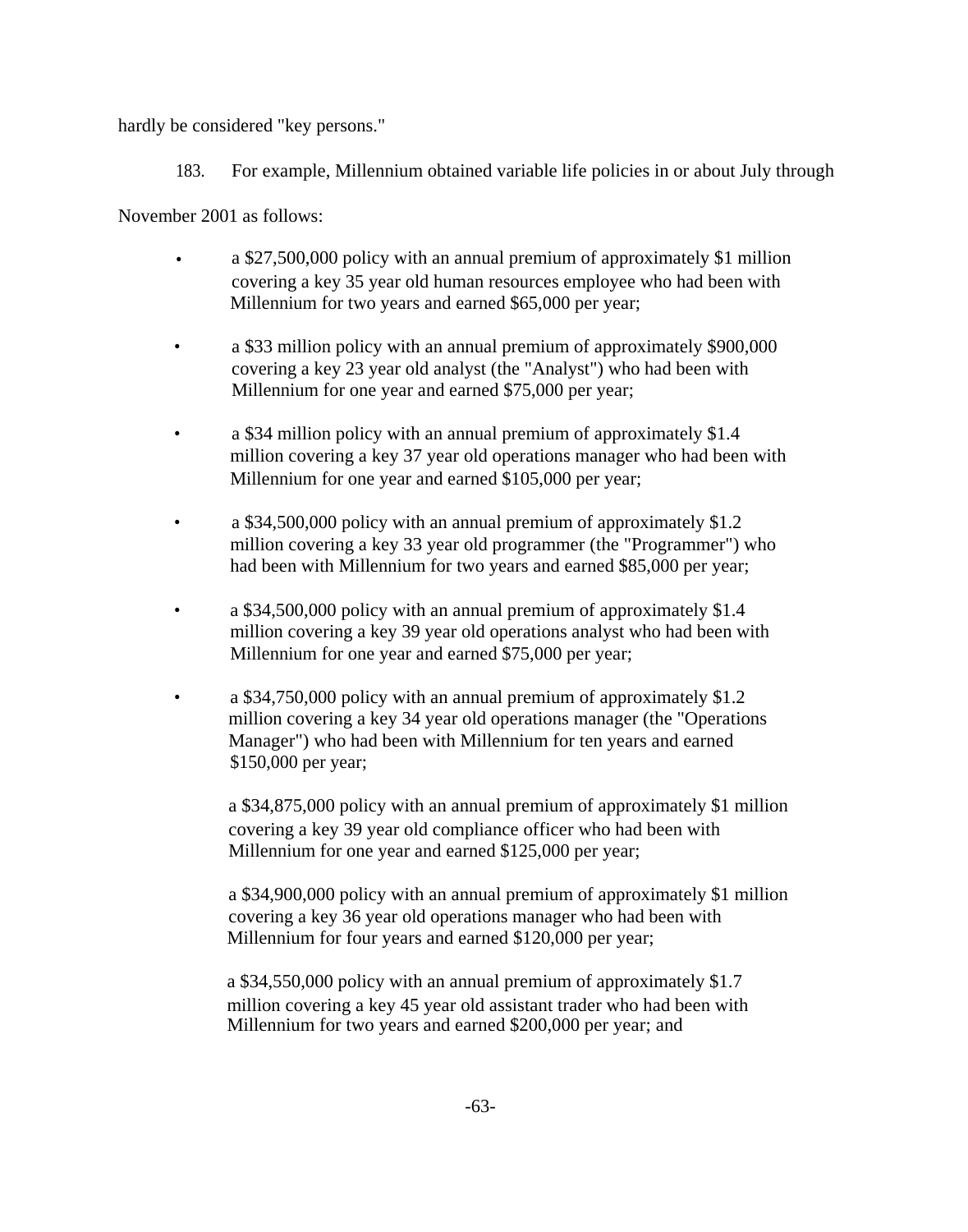a \$35,000,000 policy with an annual premium of approximately \$1.4 million covering a key 37 year old trading analyst who had been with Millennium for one year and earned \$200,000 per year.

184. In total, Millennium maintained over \$300 million in purported "key man" insurance covering at least ten different employees whose annual salaries averaged \$111,000 per year. Englander, the only "key man" identified in Millennium's partnership agreements, was not among them.

185. Subsequently, Millennium obtained an aggregate \$204 million in purported "key person" variable life insurance from a different insurance company covering eleven employees. The aggregate annual premium was more than \$10 million. Among the insureds were the Analyst, the Programmer and the Operations Manager each of whom remained so vital to Millennium's organization that new variable life insurance policies covering each of theft lives in the amount of \$15 million were necessitated.

186. Some "key" employees did serve as insureds and annuitants, including Feeney (twenty-seven annuity contracts or variable life insurance policies) and Stone (twenty-eight annuity contracts or variable life insurance policies). And even Englander himself acted as an annuitant with respect to one annuity contract.

187. Through the false pretenses associated with these annuity and variable life insurance transactions, Millennium got what it was after – "round trips." Among the annuitants and/or variable life insurance policy participants producing the most round trips were: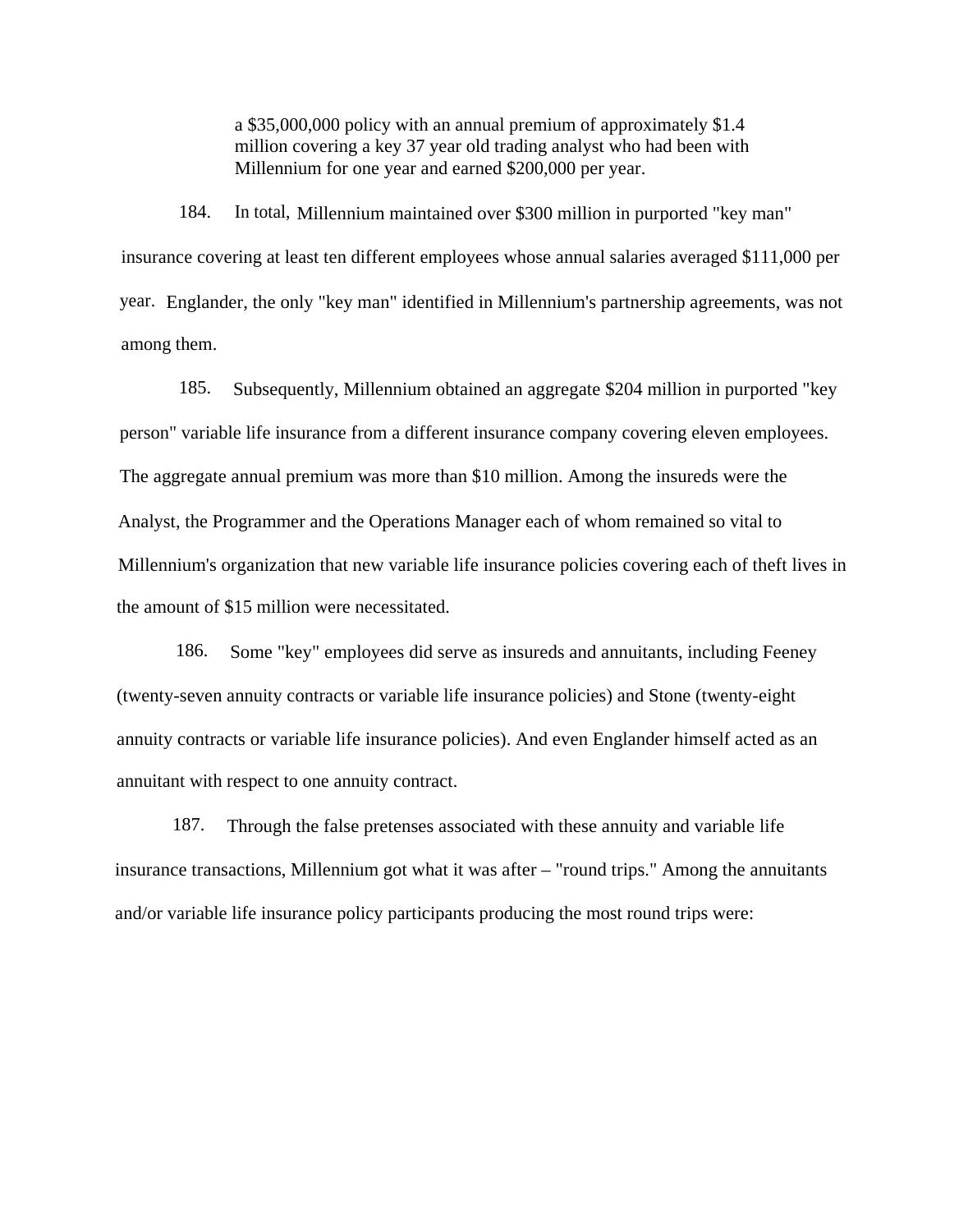| Annuitant    | No. Of<br>Annuity | Round<br><b>Trips</b> | Approximate<br>Transaction | Millennium's<br><b>Approximate Profit</b> |
|--------------|-------------------|-----------------------|----------------------------|-------------------------------------------|
|              | Contracts         |                       | Volume                     |                                           |
|              | or<br>Policies    |                       |                            |                                           |
| Feeney       | 27                | 1357                  | \$4.6 billion              | $$21.6$ million                           |
| <b>Stone</b> | 28                | 758                   | \$960 million              | \$4.5 million                             |
| Markovitz    | 33                | 2561                  | \$3.8 billion              | $$12.3$ million                           |
| Pillai       | 26                | 939                   | \$1.7 billion              | \$6.8 million                             |

188. In all, twenty-five different Millennium employees acted as annuitants and/or insureds with respect to numerous variable annuity contracts or variable life insurance policies in the names of at least forty different Millennium shell companies.

1V Late Trading And Deceptive Timing Through D.C. Capital

> dc capital also is a new acct....normal brokerage acct, with the advantage of, ern shall we say, very late mkt trading.

(Source: Markovitz e-mail to his trading assistants dated November 19, 2001.)

189. D.C. Capital, L.L.C. was during the relevant time a small brokerage firm located in Syosset, Long Island. It was formed by the D.C. Capital Timing Broker and another individual and began operations in 2000. Prior to D.C. Capital's formation, the D.C. Capital Timing Broker worked at various Long Island brokerage firms having questionable reputations.

190. D.C. Capital's "ern..., very late mkt trading" advantage explains a significant part of the reason why Markovitz used a shop as small as D.C. Capital to transact more market timing volume than any of Millennium's timing brokers. There were other reasons as well.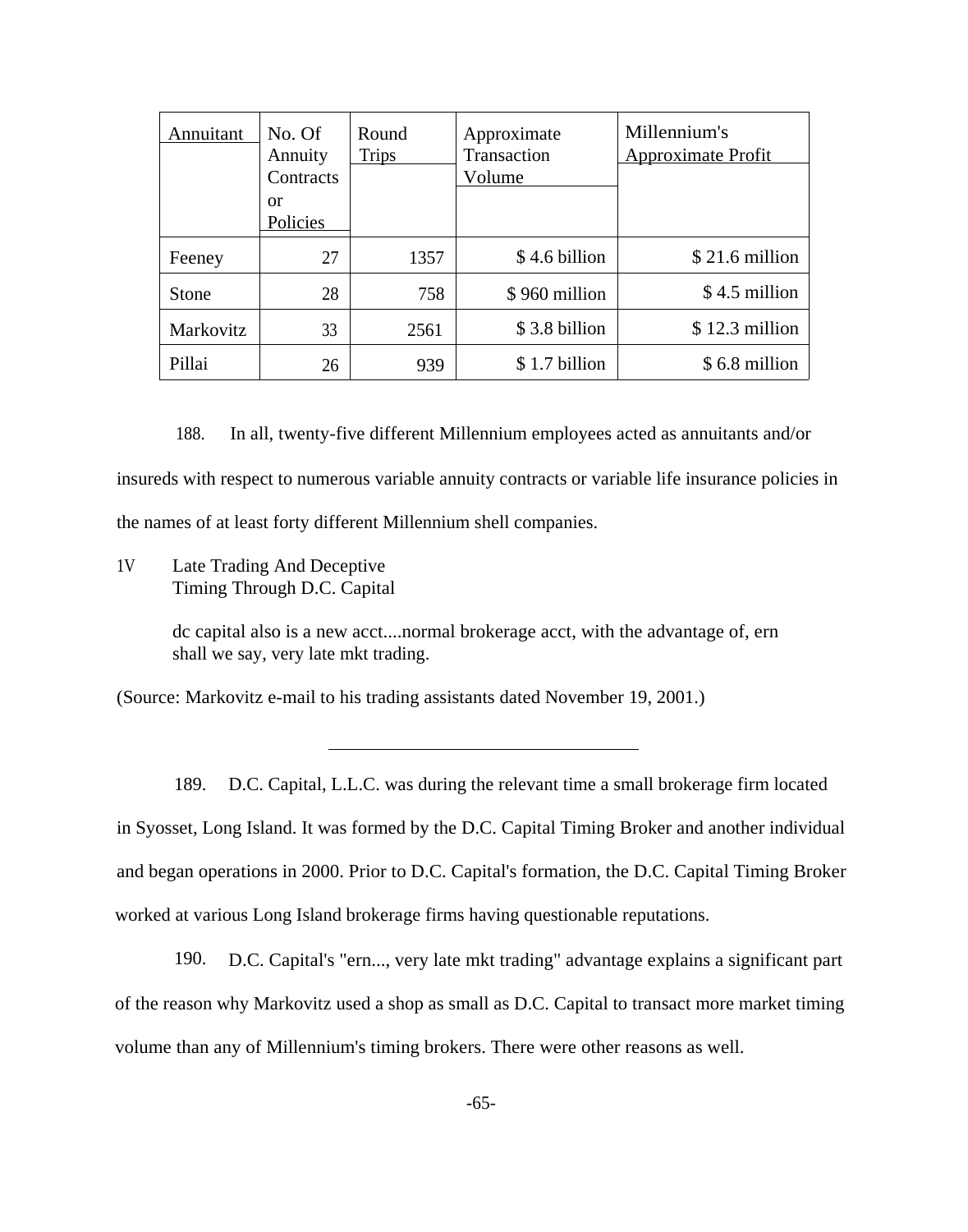#### A. D.C. Capital's Entry Into The Market Timing Business

191. D.C. Capital entered the market timing business in mid to late 2000. The D.C. Capital Timing Broker hired a broker with whom he had worked in the past (the "Second D.C. Capital Timing Broker"), and the two established what would become an extremely profitable timing brokerage relationship with Millennium and other market timers.

192. Prior to establishing a relationship with Millennium, D.C. Capital had only one market timer as a client. From shortly after inception through May 2001, D.C. Capital regularly accepted mutual fund orders from this client after the 4 p.m. close of the financial markets for execution at the same day's price. Since D.C. Capital was a small "introducing broker," these transactions were processed through larger, more substantially capitalized "clearing brokers" with which D.C. Capital had relationships.

193. In or about late April or early May 2001, D.C. Capital was looking for a larger clearing platform that would more efficiently process market timing transactions for its existing and potential clients. In connection with an application to a particular clearing broker, D.C. Capital prepared and submitted a business plan. It states:

DC Capital allows the financial community to place their mutual fund transactions after 4:00 pm EST. The financial community has mostly been restricted from placing their trades after 4:00 pm EST. The majority of the industry requires trades to be placed before 4:00 pm EST. DC Capital allows clients to place their trades up to 5:00 pm EST and in some cases up to 5:15 pm EST. **This service is in high demand allowing the client to gather any information after all of the** US markets **have closed and** still **being able** to receive the NAV for **that day. Earning's [sic] announcements and other news are released between 4:00 and 5:00 which play an important decision making process for the client.**

### (Emphasis added)

194. The D.C. Capital Timing Broker and other D.C. Capital employees allegedly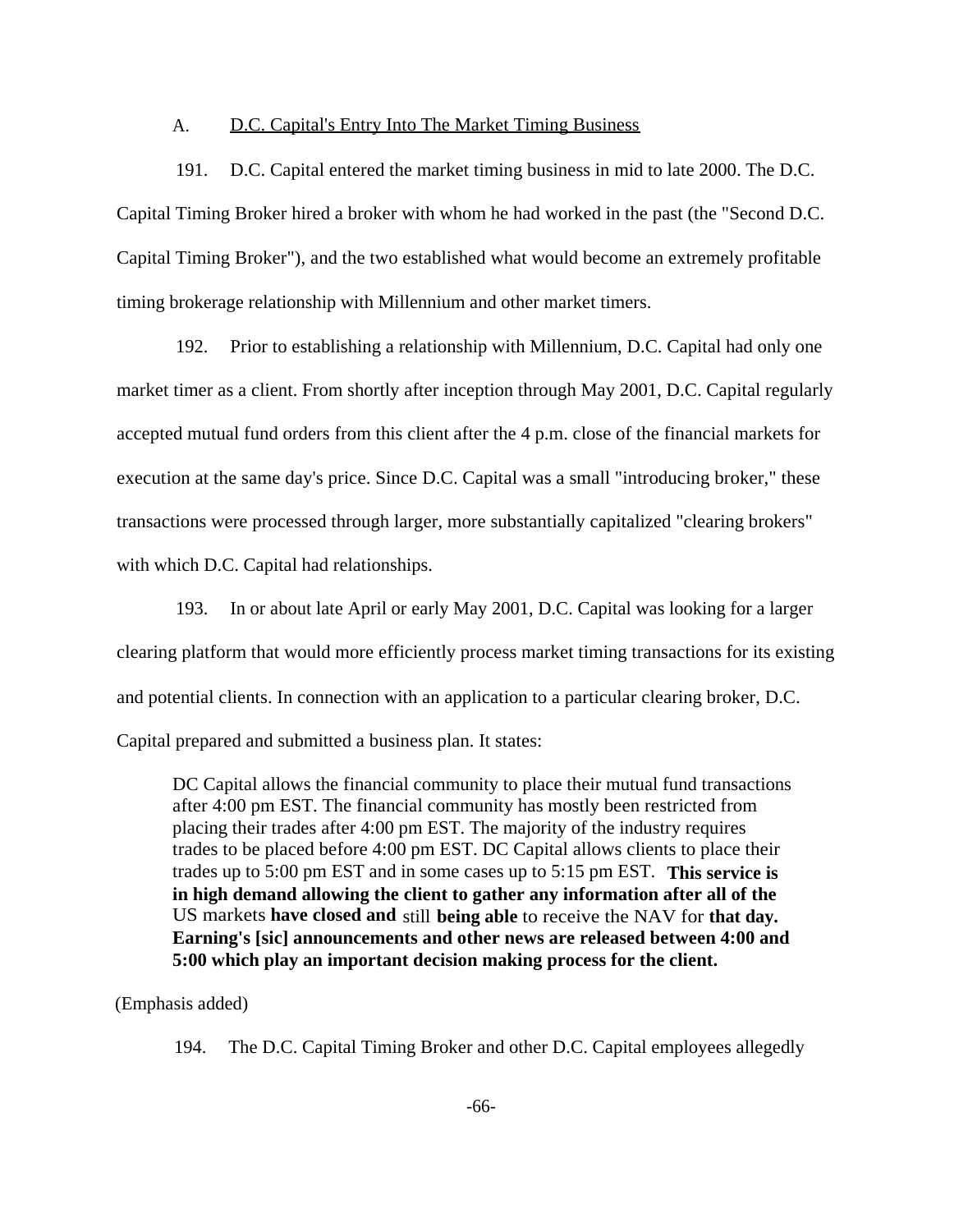believed they could lawfully accept mutual fund orders after 4 p.m. EST for same-day pricing. This belief was allegedly based upon the advice of D.C. Capital's lawyer who wrote the following in a May 9, 2001 letter relating to unspecified rules of the National Association of Securities Dealers, Inc., a self-regulatory organization:

You have informed us that certain of your accounts under management purchase and sell mutual funds utilizing the Fund/Sery system on an unsolicited basis. We believe that you can, consistent with NASD rules, accept buy and sell orders that you receive after 4:00 p.m., or any other cut-off time established by the fund, and transmit these orders to the pertinent mutual funds via the Fund/Sery system. By accepting and transmitting these orders, you are not representing that these orders will be executed by the mutual fund. Indeed, your customers are aware that the acceptance or rejection of these mutual fund orders is left to the sole discretion of the mutual fund itself.

195. The D.C. Capital Timing Broker was told that the clearing broker's compliance department had issues with the acceptance of post-4 p.m. orders and a relationship with this clearing firm was not established.

196. Neither the business plan nor the May 9, 2001 letter was shared with Millennium.

# B. Millennium's Introduction To D.C. Capital

197. The relationship between Millennium and D.C. Capital was established through Englander. One of the D.C. Capital Timing Broker's business associates was a close friend of Englander. The friend introduced the D.C. Capital Timing Broker to Englander because the friend, who was also a Millennium investor, knew Millennium engaged in a market timing business. The D.C. Capital Timing Broker contacted Englander and a meeting was set so D.C. Capital could pitch for Millennium's market timing business.

198. In or about early 2002, the D.C. Capital Timing Broker and the Second D.C. Capital Timing Broker traveled to Millennium's offices at 666 Fifth Avenue and met with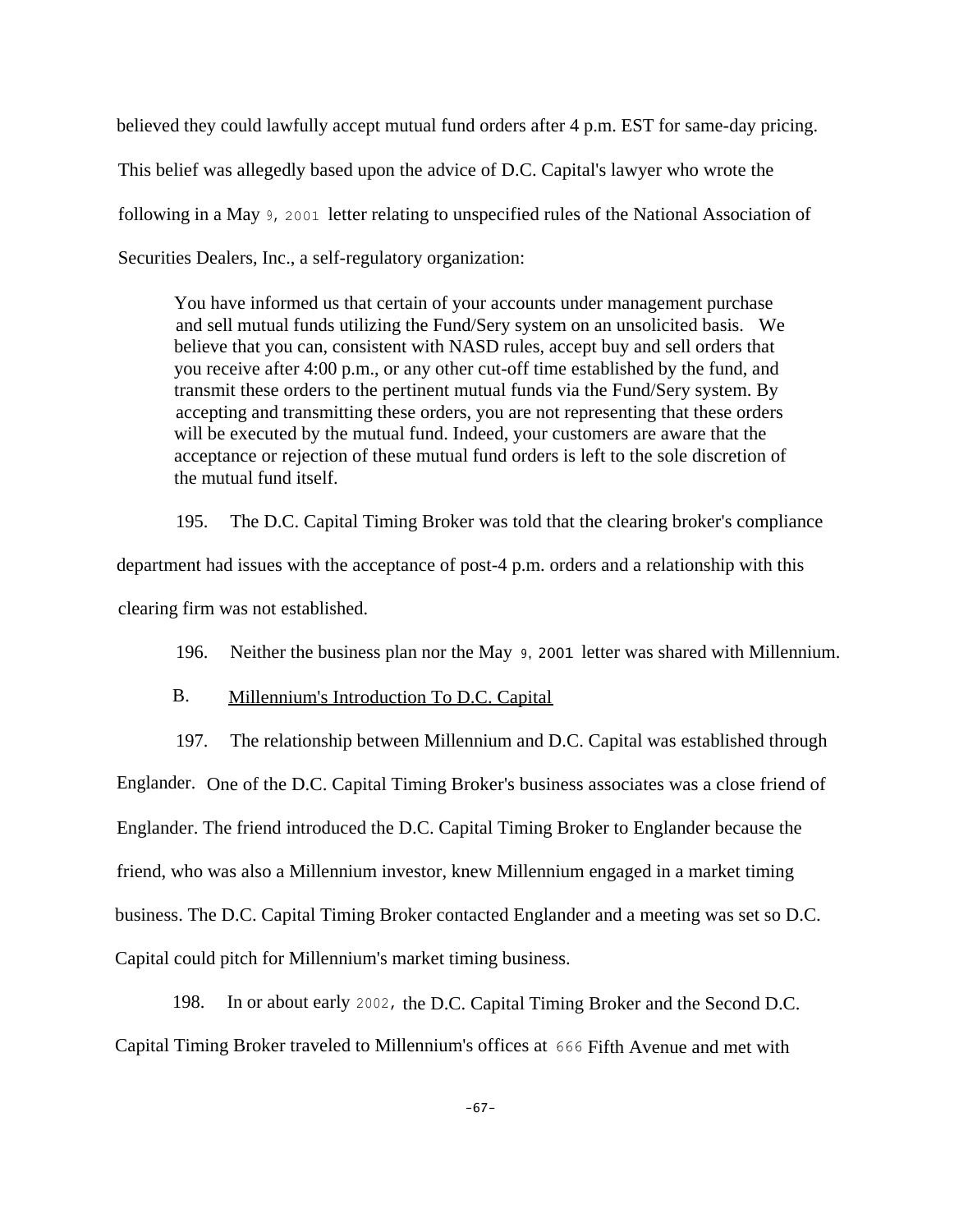Englander and Markovitz. During the meeting, the parties discussed whether D.C. Capital had any capacity arrangements with mutual funds. The D.C. Capital Timing Broker and the Second D.C. Capital Timing Broker stated they did not. Markovitz asked what was D.C. Capital's cutoff time. One of the D.C. Capital representatives replied 4:30 p.m. or 5:00 p.m. Markovitz asked whether D.C. Capital had the ability to open numerous accounts. The D.C. Capital Timing Broker and the Second D.C. Capital Timing Broker indicated they did. Millennium also asked about D.C. Capital's clearing broker and requested its financial statements. The D.C. Capital Timing Broker and the Second D.C. Capital Timing Broker indicated that the financials were available publicly.

199. Englander subsequently indicated Millennium could place \$50 million in trades through D.C. Capital for use in connection with market timing strategies to be executed by Markovitz.

200. Millennium was concerned about the D.C. Capital Timing Broker's background. After the meeting, Millennium ran a background check on the D.C. Capital Timing Broker. Several days after the meeting, Millennium contacted the D.C. Capital Timing Broker and inquired about the brokerage firms with which the D.C. Capital Timing Broker had been associated prior to forming D.C. Capital. Despite the reputations of these firms, Millennium ultimately got comfortable.

201. Although the accounts were opened with D.C. Capital, the assets were actually held at one of D.C. Capital's clearing brokers, which Millennium viewed as a large reputable firm. Millennium therefore established strict guidelines concerning who could authorize the movement of assets into and out of (or between and among) D.C. Capital accounts. D.C. Capital

-68-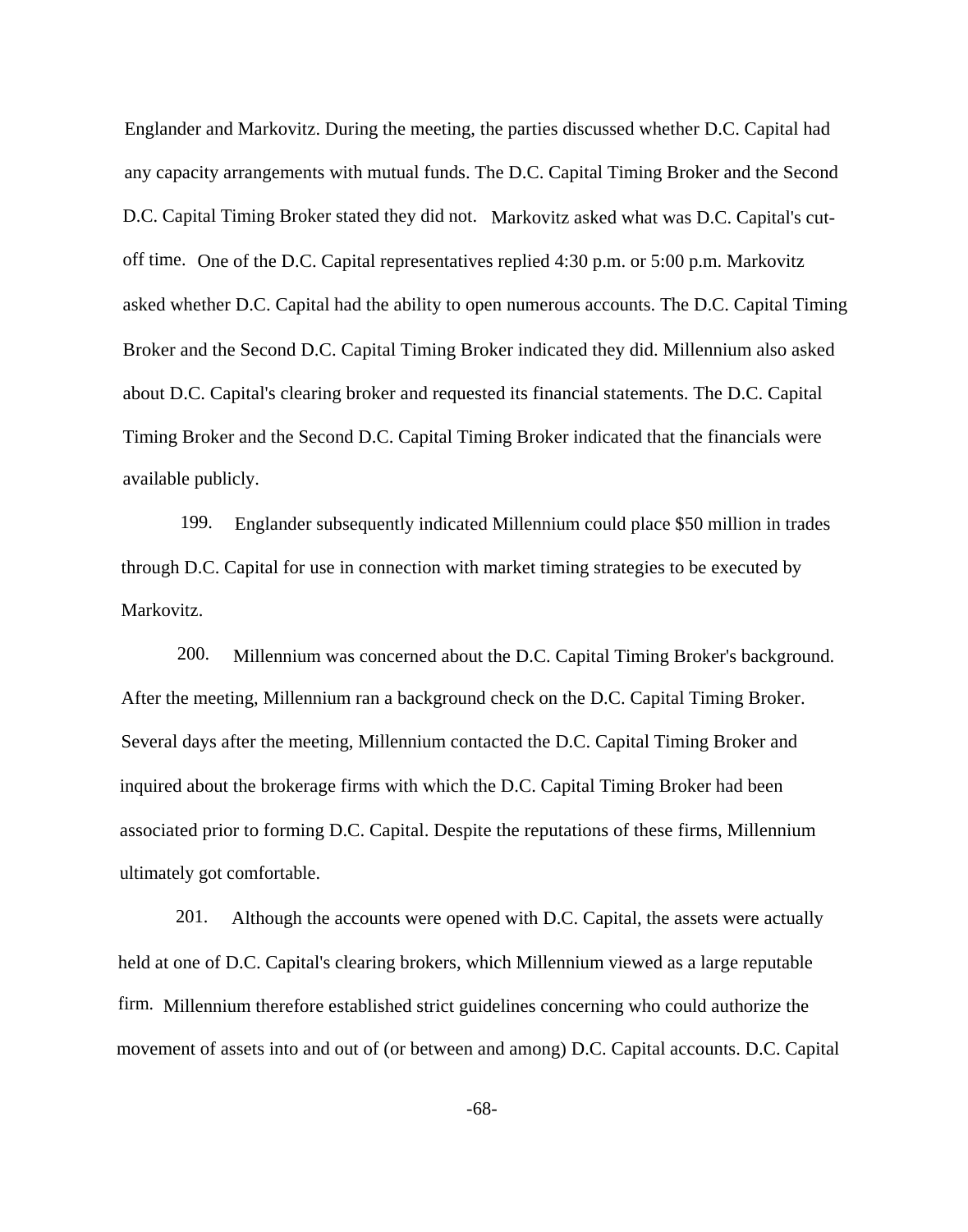could not; only Millennium's senior management could.

202. Later it was determined that D.C. Capital's "wrap fee" for brokering market timing transactions would be a percentage of assets in D.C. Capital accounts. As Millennium ultimately processed substantial market timing volume through D.C. Capital, the relationship became an extremely profitable one. In just over eighteen months, Millennium paid D.C. Capital more than \$13.9 million for its services.

## C. Millennium's Market Timing Business With D.C. Capital

203. Millennium got what it paid for. In addition to the obvious advantage "errr, very late mkt trading" provided, D.C. Capital engaged in numerous deceptive market timing tactics that enabled Millennium to disguise its association with market timing activities or, in the words of the Second D.C. Capital Timing Broker in an e-mail to Markovitz, "to swoop under the radar screen like a stealth bomber."

204. On behalf of numerous Millennium shell entities, D.C. Capital created approximately one hundred brokerage accounts for Millennium for the purpose of flying under the radar of mutual funds. Multiple registered representative numbers were also associated with these accounts to better "swoop under the radar screen." With D.C. Capital's assistance, despite thousands of account "blocks" by (and/or "stop" communications from) mutual fund companies, Millennium was able to execute more than 20,000 "round trips" in numerous mutual funds in an aggregate transaction volume exceeding \$10 billion. Many of these deceptive market timing transactions were also "late trades." Millennium's profits from just over eighteen months of trading through D.C. Capital exceeded \$50 million.

-69-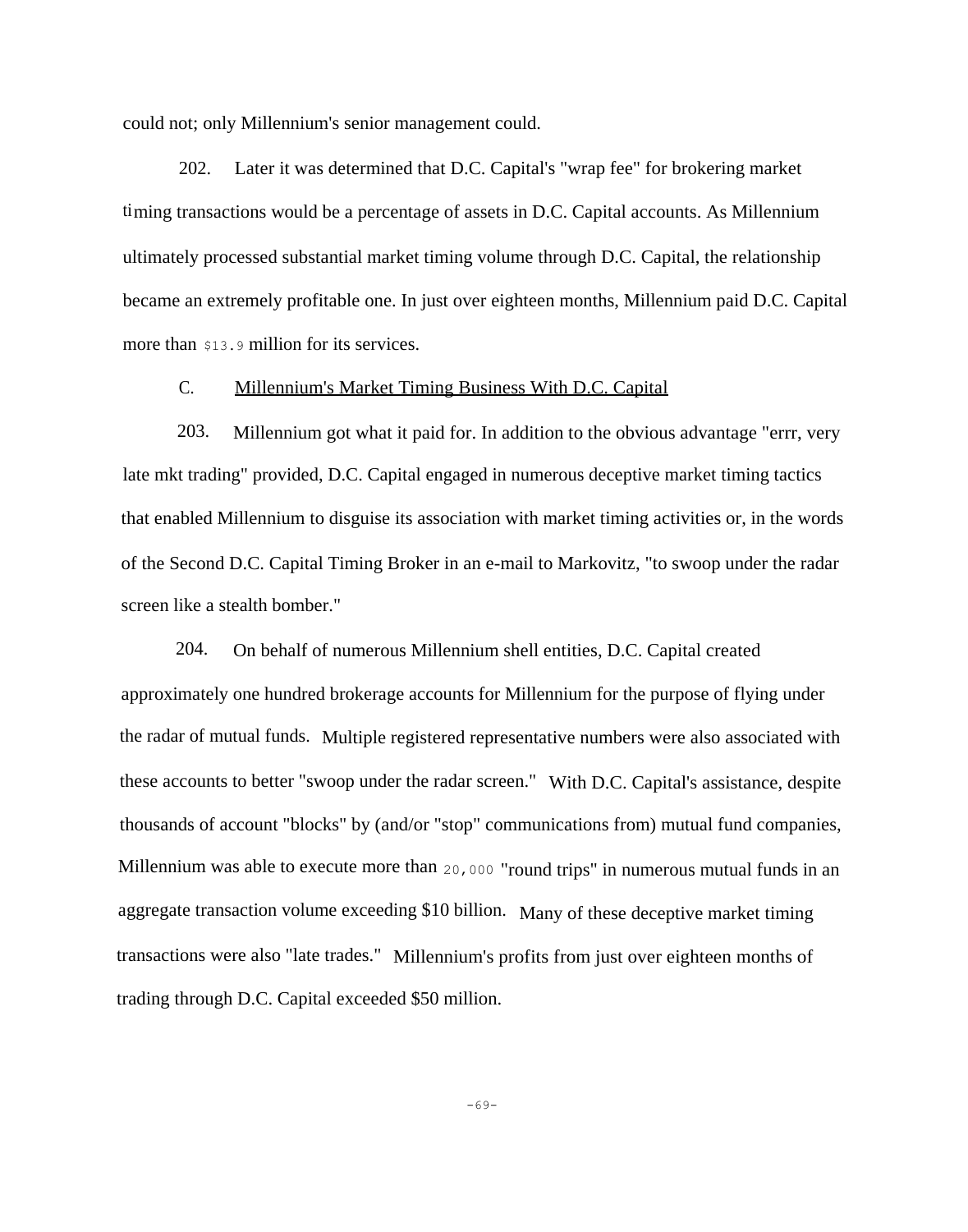#### D. Millennium Raises Concerns Regarding Late Trading

205. Sometime in early 2002, Englander and Feeney became aware that Markovitz was in fact late trading through D.C. Capital and another brokerage firm. Feeney was uncomfortable. He reviewed mutual fund prospectus provisions concerning the times orders could be placed, forwarded them to Stone and asked Stone for his input. Thereafter, Englander, Feeney and Stone concluded that mutual fund orders needed to be placed prior to the close of the market to receive same-day pricing. As a result, sometime in early May 2002, Englander told Markovitz that he was not to engage in late trading.

206. Thereafter, on or about May 13, 2002, the D.C. Capital Timing Broker attended a meeting at Millennium's offices with Englander, Feeney, Markovitz and Stone. During the meeting, the D.C. Capital Timing Broker claimed that the SEC's "forward pricing rule" see 17 C.F.R. § 270.22c-1) applied only to mutual funds and brokers. Therefore, the D.C. Capital Timing Broker asserted, only D.C. Capital (not Millennium) was at risk if late trading was impermissible. The D.C. Capital Timing Broker further claimed that everyone, including large broker-dealers, was engaging in late trading.

207. In response, Stone stated that even if the forward pricing rule did not apply to Millennium, the representations concerning the times orders were being placed that appeared in clearing agreements between D.C. Capital or its clearing broker and the mutual funds would be false if Millennium were to late trade through D.C. Capital. Therefore, Stone explained to the D.C. Capital Timing Broker, Millennium could be guilty of aiding and abetting violations of the securities laws if D.C. Capital late traded on Millennium's behalf.

208. After the meeting ended and following further discussion among Englander,

-70-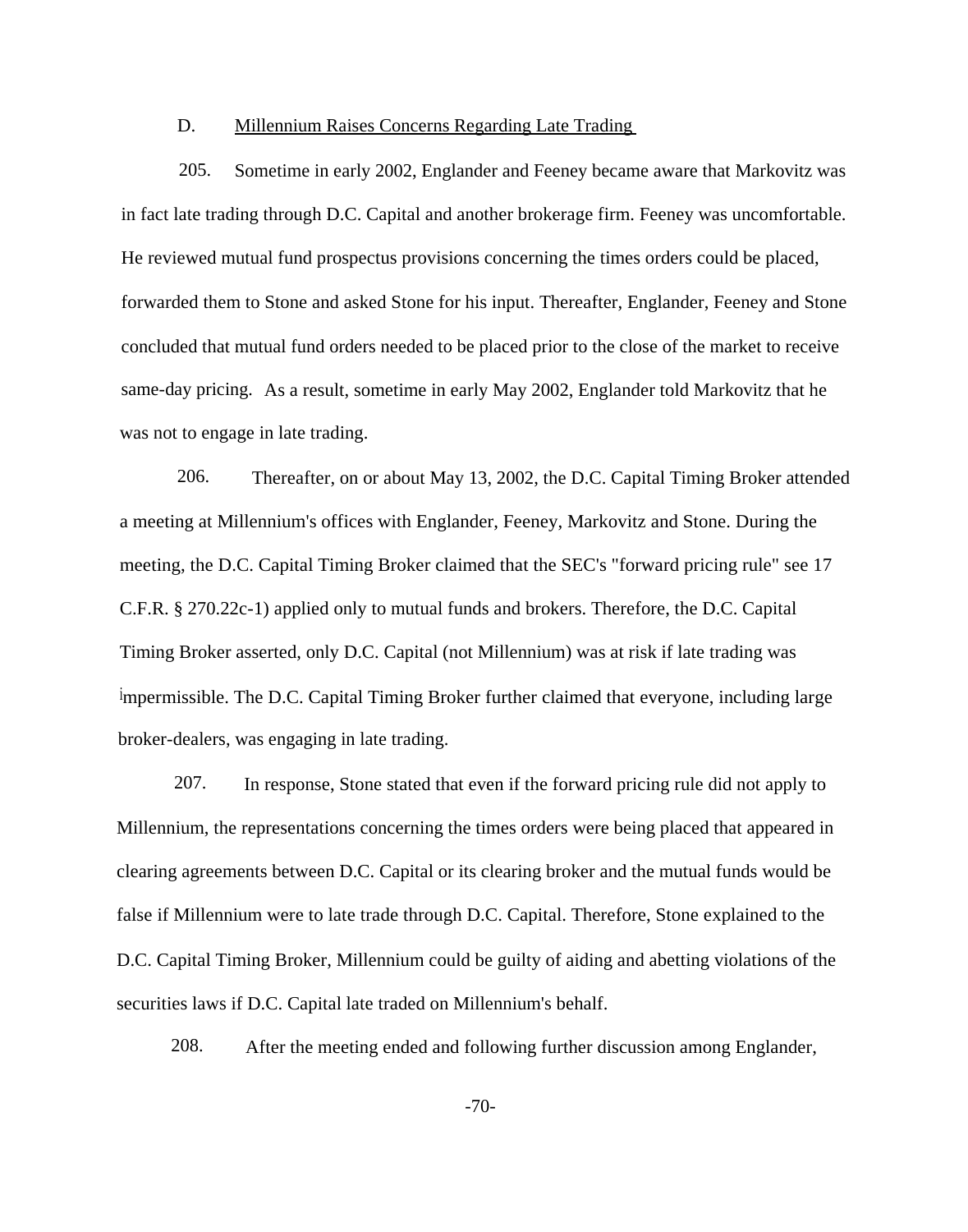Feeney and Stone, Englander again told Markovitz that he was not to engage in late trading.

Markovitz subsequently wrote in an May 20, 2002 e-mail to Englander:

in my opinion, forces are conspiring quickly and violently to end the timing game. Despite my intentions to keep it alive for as long as possible, the forces are more powerful than me.

Nonetheless, everything i experience on a daily basis from brokers, clearing firms, annuity companies and fund companies is about timing....THAT **IS the game that will make headlines, nothing else.** If we **can stomach that headline** risk, the late trade risk — as **you pointed out**

**—** is **a secondary, much more** subtle risk.

**the later trading truly helps me in ways more than you know. To lose it is not good. I would rather not expedite the death of a game that is likely going to die anyway.**

(Emphasis added)

# **V. Failure To Supervise With Respect To Late Trading**

209. Despite Markovitz's expressed desire to keep the benefits of late trading, no procedure was put into place to monitor the times at which Markovitz and his assistants (or any other Millennium inside or outside market timers) were placing trades. Not surprisingly given the lack of oversight, Markovitz did not stop.

210. After a brief period "on the late trading wagon," Markovitz began late trading

again through D.C. Capital and at least one other broker-dealer and continued placing late trades up until Millennium's receipt of a subpoena from the Attorney General's Office in late July 2003 seeking documents and information concerning market timing and late trading.

211. And despite the D.C. Capital Timing Broker's claim that "everyone" engaged in "late trading," Millennium made no effort after May 2002 to ascertain whether its other internal and external market timers had engaged in late trading in the past or to instruct them that they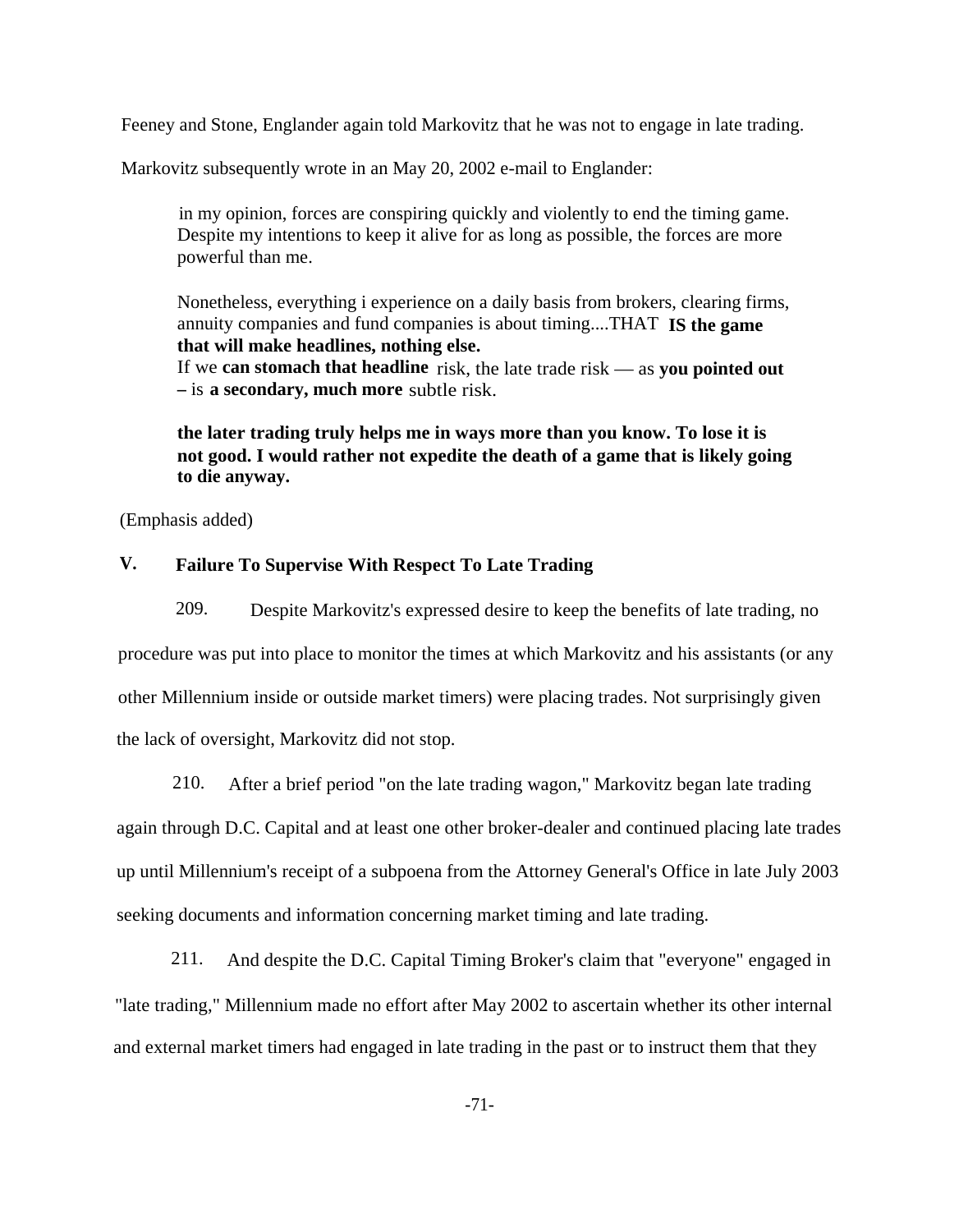should not do so going forward.

212. On January 17, 2003, Pillai informed Englander that Pillai was also engaged in a late trading strategy. Pillai's strategy involved looking at the performance of certain futures indexes between 4 p.m. and 5 p.m. New York time and then placing market timing trades (or cancelling tentative trades that he had placed prior to 4 p.m.). Englander and Stone told Pillai he could not engage in late trading and he stopped. Still no efforts were made by Millennium to ascertain whether any of its other internal or external market timers were engaged in late trading.

213. After Markovitz's guilty plea became public, a principal at one of Millennium's largest investors (the "Investor") and certain of the investor's employees spoke with Englander. The Investor took detailed notes of the conversation. The Investor's notes reflect that Englander admitted he was "likely guilty of failing to supervise" Millennium's traders.

### **FIRST CAUSE OF ACTION**

214. The acts and practices of the Defendants alleged herein violated Article 23-A of the General Business Law, in that they involved the use or employment of a fraud, deception, concealment, suppression, or false pretense, engaged in to induce or promote the issuance, distribution, exchange, sale, negotiation or purchase within or from this state of securities or commodities.

### **SECOND CAUSE OF ACTION**

215. The acts and practices of the Defendants alleged herein violated Article 23-A of the General Business Law, in that they involved the use or employment of a representation or statement which was false, where the person who made such representation or statement: (i) knew the truth; or (ii) with reasonable effort could have known the truth; or (iii) made no

-72-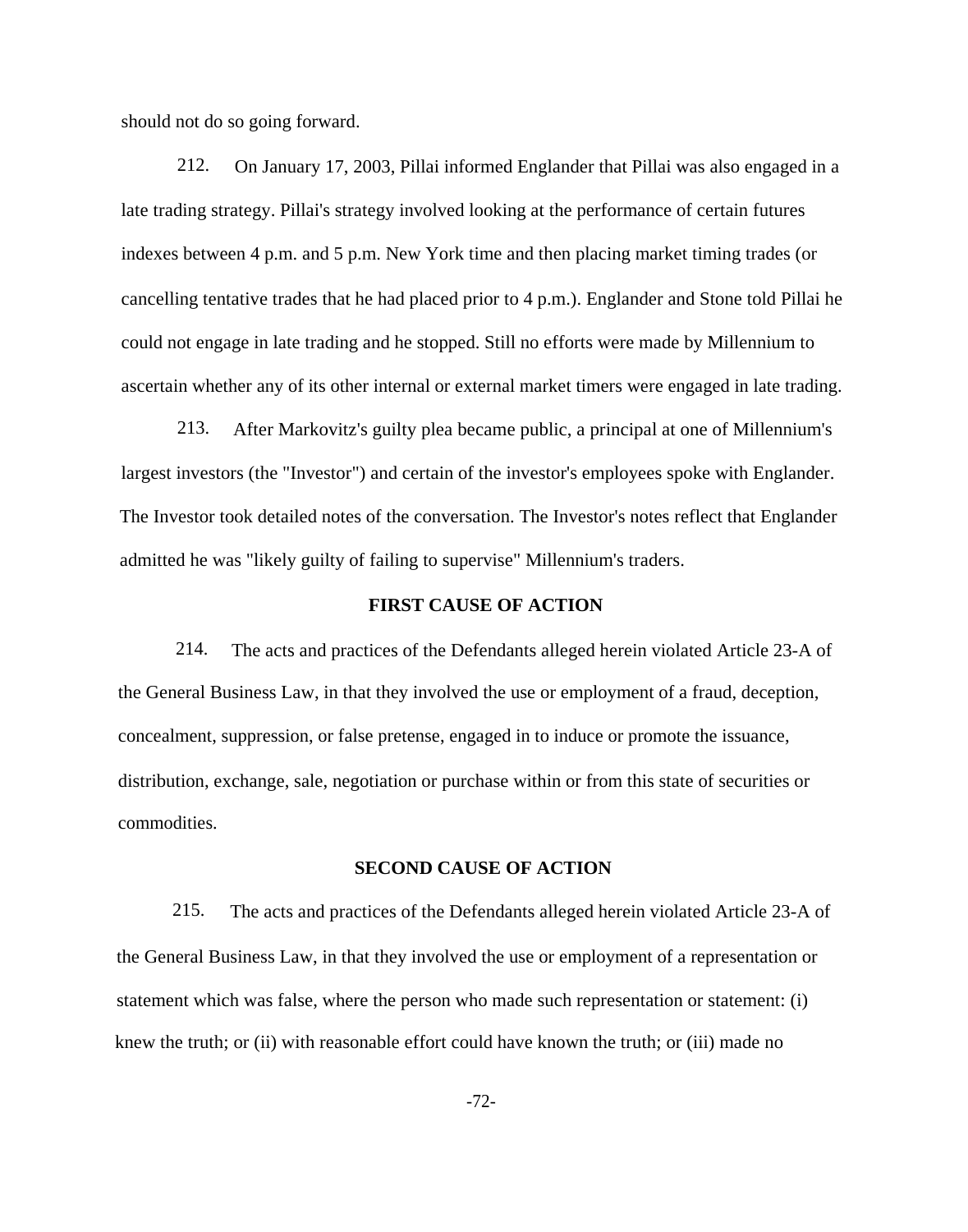reasonable effort to ascertain the truth; or (iv) did not have knowledge concerning the representation made, and where such acts or practices were engaged in to induce or promote the issuance, distribution, exchange, sale, negotiation or purchase within or from this state of securities or commodities.

## **THIRD** CAUSE OF ACTION

216. The acts and practices of the Defendants alleged herein violated Article 23-A of the General Business Law, in that Defendants engaged in an artifice, agreement, device or scheme to obtain money, profit or property by a means prohibited by section 352-c of the General Business Law.

### **FOURTH CAUSE** OF ACTION

217. The acts and practices of the Defendants alleged herein violated Article 22-A of the General Business Law in that Defendants engaged in deceptive acts and practices prohibited by section 349 of the General Business Law.

# **FIFTH CAUSE** OF ACTION

218. The acts and practices of the Defendants alleged herein constitute conduct proscribed by section 63(12) of the Executive Law, in that Defendants engaged in repeated fraudulent or illegal acts or otherwise demonstrated persistent fraud or illegality in the carrying on, conducting or transaction of a business.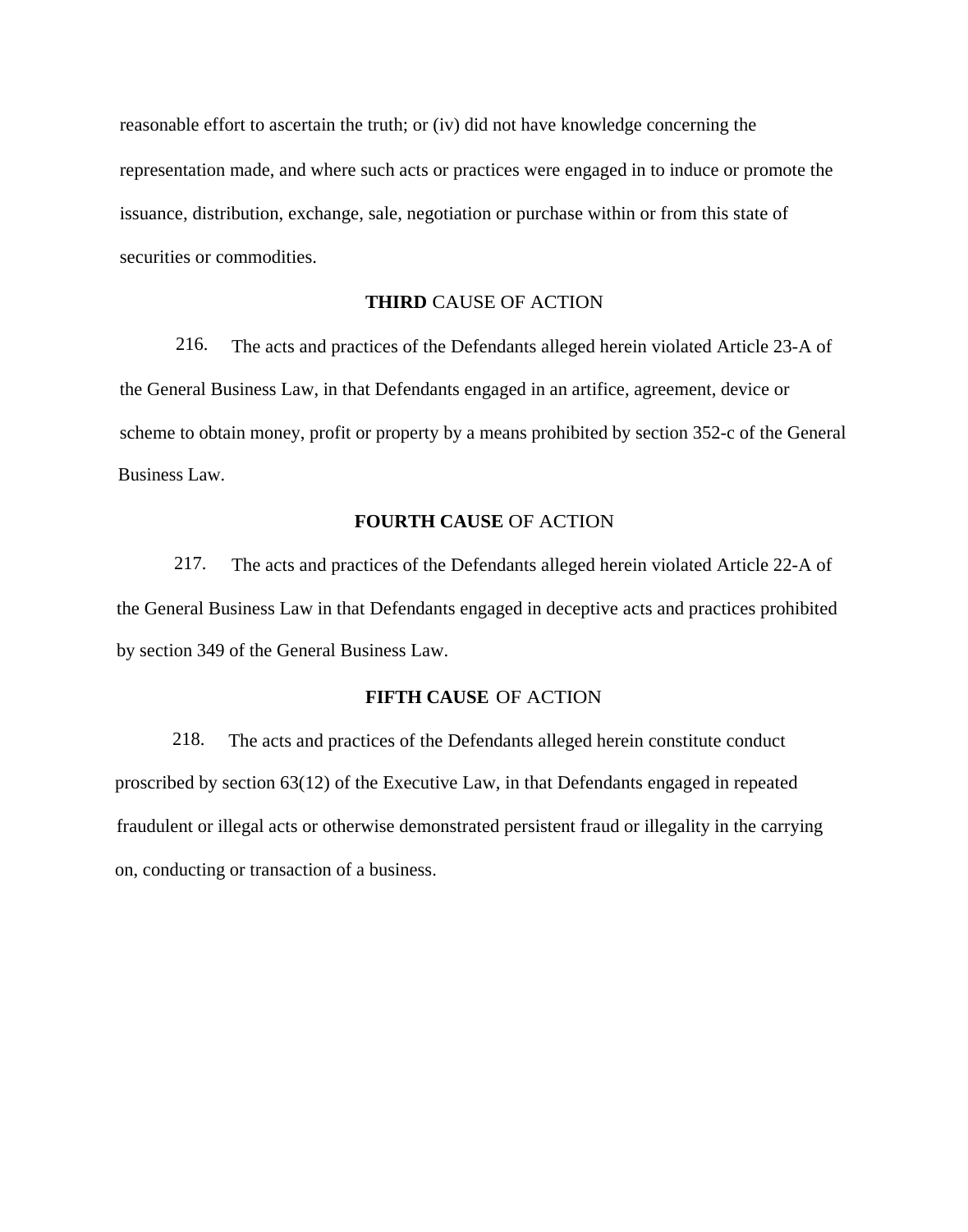#### **SIXTH CAUSE OF ACTION**

219. The acts and practices of the Defendants alleged herein constitute fraud under the common law of the State of New York.

220. Plaintiff has been irreparably harmed and has no other adequate remedy at law. WHEREFORE, Plaintiff demands judgment against Defendants as follows:

A. That Defendants be permanently restrained and enjoined from engaging in any fraudulent practices in violation of Article 23-A of the General Business Law and Section 349 of the General Business Law or proscribed by section 63(12) of the Executive Law;

B. That Defendants and any of their agents or others acting on their behalf be permanently restrained and enjoined from conducting deceptive market timing or late trading transactions in any mutual hinds or variable annuities;

C. That Defendants, pursuant to General Business Law §§ 349 & 353(3) and Executive Law § 63(12), pay restitution of monies obtained directly or indirectly by means of, and damages caused directly or indirectly by, the fraudulent acts complained of herein;

D. That Defendants, pursuant to General Business Law §§ 349 & 353(3) and Executive Law § 63(12), disgorge all compensation received for engaging in deceptive market timing and late trading transactions;

E. That Defendants pay civil penalties pursuant to General Business Law § 350-d;

F. That each of the Defendants pay Plaintiff costs and additional allowances in the maximum amount allowable under General Business Law § 353(1) and CPLR § 8303(a)(6);

G. That Defendants pay punitive damages; and

-74-